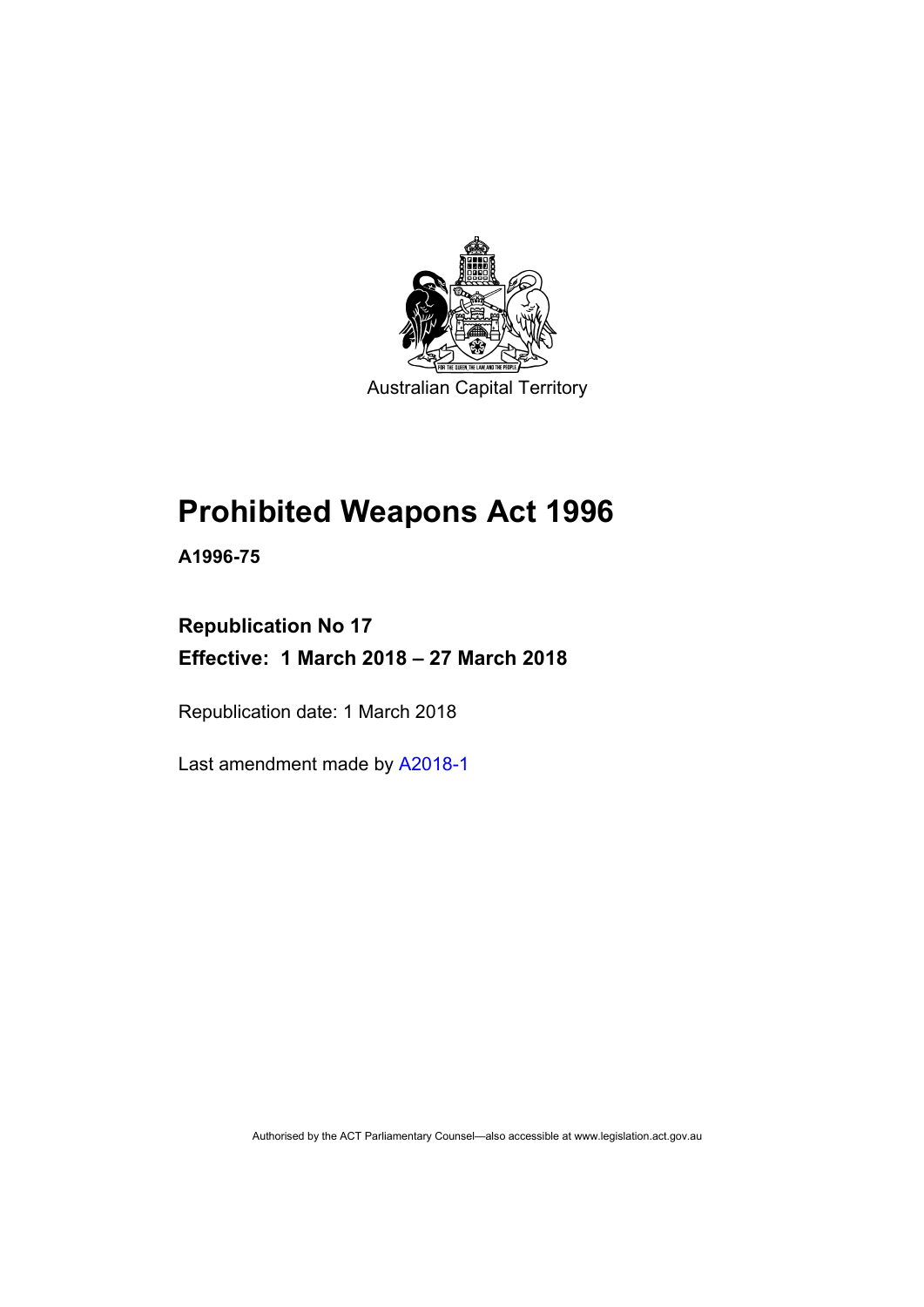## **About this republication**

### **The republished law**

This is a republication of the *Prohibited Weapons Act 1996* (including any amendment made under the *[Legislation Act 2001](http://www.legislation.act.gov.au/a/2001-14)*, part 11.3 (Editorial changes)) as in force on 1 March 2018*.* It also includes any commencement, amendment, repeal or expiry affecting this republished law to 1 March 2018.

The legislation history and amendment history of the republished law are set out in endnotes 3 and 4.

### **Kinds of republications**

The Parliamentary Counsel's Office prepares 2 kinds of republications of ACT laws (see the ACT legislation register at [www.legislation.act.gov.au](http://www.legislation.act.gov.au/)):

- authorised republications to which the *[Legislation Act 2001](http://www.legislation.act.gov.au/a/2001-14)* applies
- unauthorised republications.

The status of this republication appears on the bottom of each page.

#### **Editorial changes**

The *[Legislation Act 2001](http://www.legislation.act.gov.au/a/2001-14)*, part 11.3 authorises the Parliamentary Counsel to make editorial amendments and other changes of a formal nature when preparing a law for republication. Editorial changes do not change the effect of the law, but have effect as if they had been made by an Act commencing on the republication date (see *[Legislation Act 2001](http://www.legislation.act.gov.au/a/2001-14)*, s 115 and s 117). The changes are made if the Parliamentary Counsel considers they are desirable to bring the law into line, or more closely into line, with current legislative drafting practice.

This republication includes amendments made under part 11.3 (see endnote 1).

#### **Uncommenced provisions and amendments**

If a provision of the republished law has not commenced, the symbol  $\mathbf{U}$  appears immediately before the provision heading. Any uncommenced amendments that affect this republished law are accessible on the ACT legislation register [\(www.legislation.act.gov.au\)](http://www.legislation.act.gov.au/). For more information, see the home page for this law on the register.

#### **Modifications**

If a provision of the republished law is affected by a current modification, the symbol  $\mathbf{M}$ appears immediately before the provision heading. The text of the modifying provision appears in the endnotes. For the legal status of modifications, see the *[Legislation Act 2001](http://www.legislation.act.gov.au/a/2001-14)*, section 95.

#### **Penalties**

At the republication date, the value of a penalty unit for an offence against this law is \$150 for an individual and \$750 for a corporation (see *[Legislation Act 2001](http://www.legislation.act.gov.au/a/2001-14)*, s 133).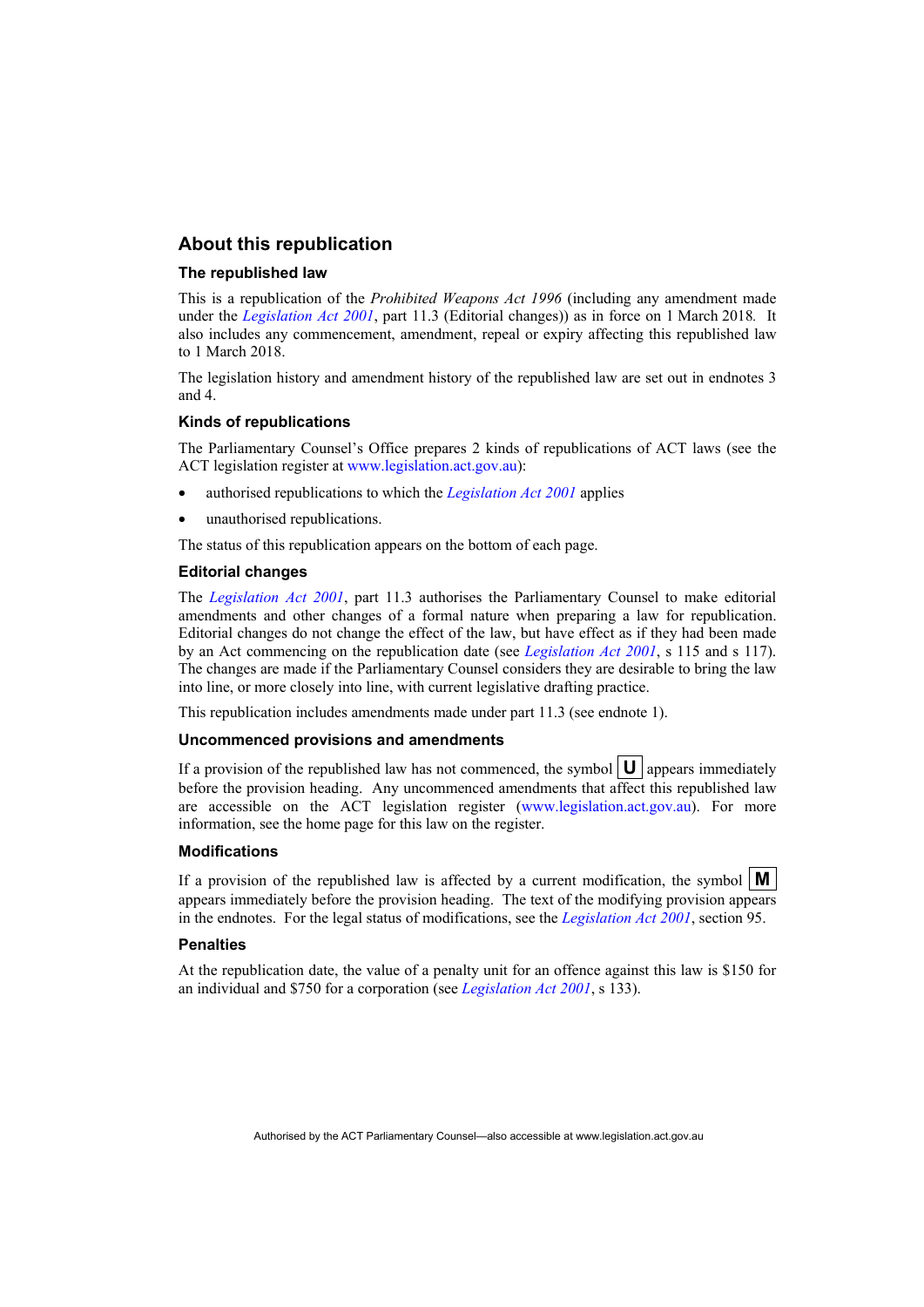

# **Prohibited Weapons Act 1996**

# **Contents**

| Part 1  | <b>Preliminary</b>                                                                    |   |
|---------|---------------------------------------------------------------------------------------|---|
| 1       | Name of Act                                                                           | 2 |
| 2       | Dictionary                                                                            | 2 |
| 2A      | <b>Notes</b>                                                                          | 2 |
| 2B      | Offences against Act—application of Criminal Code etc                                 | 3 |
| 3       | Meaning of possession-Act                                                             | 3 |
| 3A      | Evidence of possession—prohibited weapons or articles at premises                     | 4 |
| 3B      | Evidence of possession—care, control or management of prohibited<br>weapon or article | 5 |
| 4       | Application of Act                                                                    | 5 |
| Part 1A | <b>Important concepts</b>                                                             |   |
| 4A      | Meaning of <i>prohibited</i> weapon—Act                                               |   |
| 4B      | Meaning of prohibited article-Act                                                     | 8 |

| <b>R17</b> | Prohibited Weapons Act 1996  | contents 1 |
|------------|------------------------------|------------|
| 01/03/18   | Effective: 01/03/18-27/03/18 |            |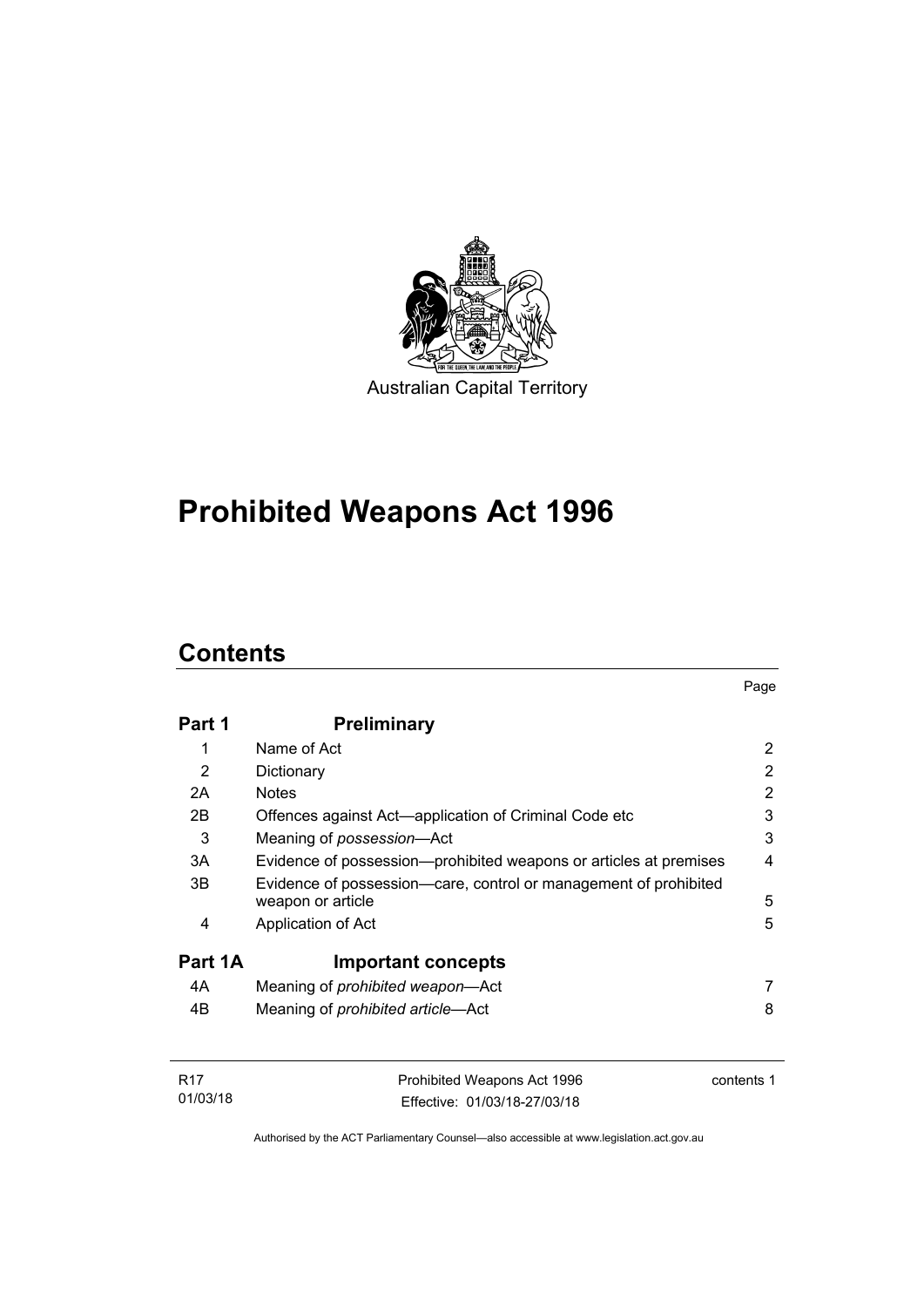### **Contents**

|                |                                                                                | Page            |
|----------------|--------------------------------------------------------------------------------|-----------------|
| Part 1B        | <b>Unregulated weapons</b>                                                     |                 |
| 4C             | Meaning of unregulated weapon-Act                                              | 9               |
| 4CA            | Meaning of connected-pt 1B                                                     | 9               |
| 4D             | Unregulated weapons-seizure by police                                          | 9               |
| 4E             | Unregulated weapons-receipt for seizure                                        | 10              |
| 4F             | Unregulated weapons-examination                                                | 10              |
| 4G             | Unregulated weapons-access to things seized                                    | 11              |
| 4H             | Unregulated weapons-review of decision to seize                                | 11              |
| 4 <sub>l</sub> | Unregulated weapons-forfeiture                                                 | 12              |
| Part 1C        | <b>Minister's guidelines</b>                                                   |                 |
| 4K             | Minister's guidelines                                                          | 13              |
| Part 1D        | Declarations about prohibited articles and                                     |                 |
|                | weapons                                                                        |                 |
| 4L             | Prohibited articles and weapons declarations by registrar                      | 14              |
| 4M             | Effect of certain declarations                                                 | 14              |
| Part 2         | <b>Offences</b>                                                                |                 |
| 5              | Offence—unauthorised possession or use of prohibited weapons                   | 15              |
| 6              | Offence-unauthorised possession or use of prohibited articles                  | 15              |
| 6A             | Declarations about authorised possession and use of laser pointers             | 16              |
| 6B             | Guidelines for declarations under section 6A                                   | 16              |
| 7              | Inspection of prohibited weapons or articles by police                         | 17              |
| 8              | Offence—disposal of prohibited weapons and articles by unauthorised<br>holders | 17              |
| Part 3         | <b>Permits</b>                                                                 |                 |
| 9              | Permits                                                                        | 19              |
| 11             | Contravention of conditions                                                    | 19              |
| 12             | Production of permit                                                           | 19              |
| 13             | Surrender of cancelled permit                                                  | 20              |
| Part 3A        | <b>Notification and review of decisions</b>                                    |                 |
| 14             | Meaning of reviewable decision-pt 3A                                           | 21              |
| 14A            | Reviewable decision notices                                                    | 21              |
| contents 2     | Prohibited Weapons Act 1996                                                    | R <sub>17</sub> |
|                | Effective: 01/03/18-27/03/18                                                   | 01/03/18        |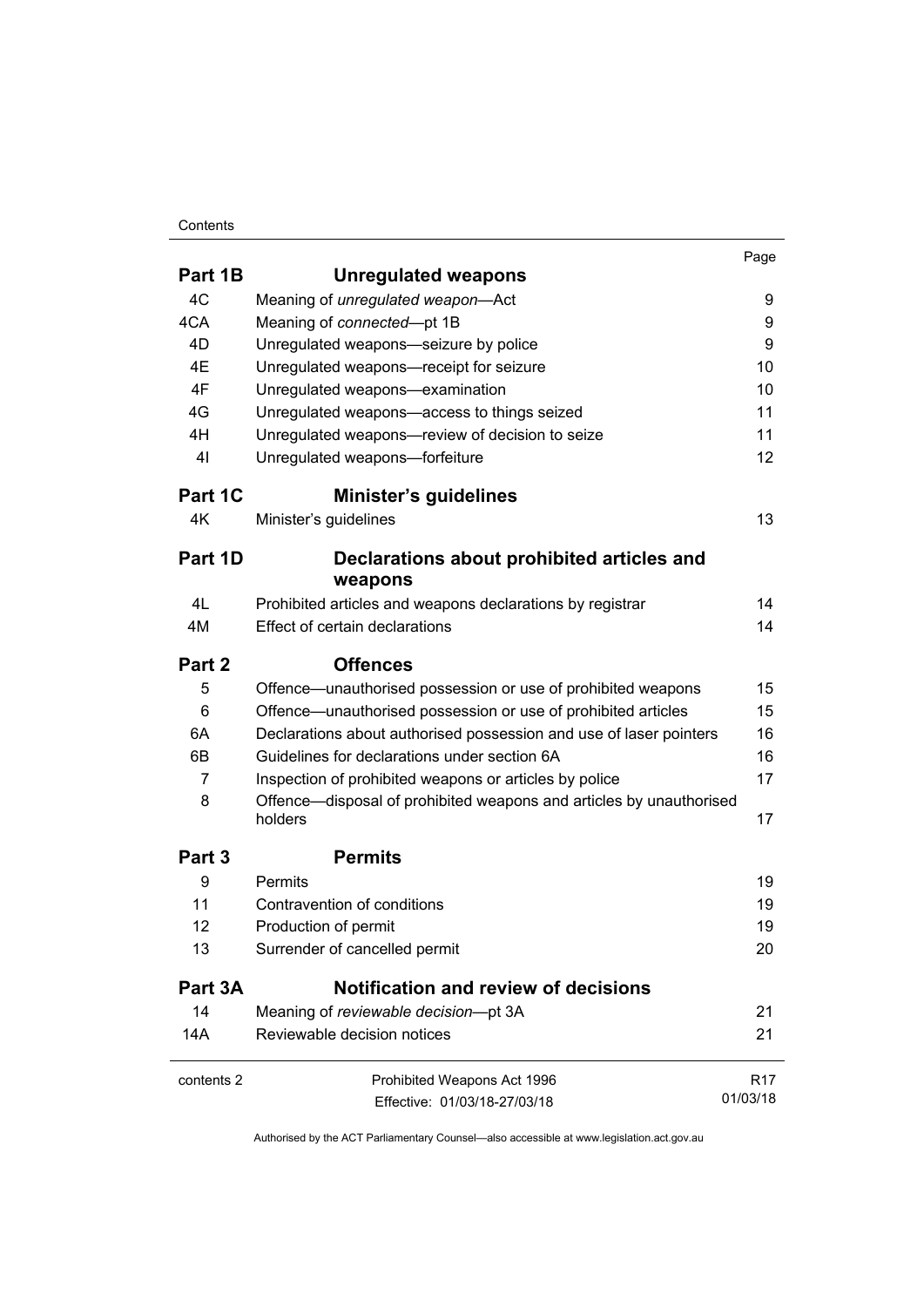|                   |                  |                                                                    | Contents   |
|-------------------|------------------|--------------------------------------------------------------------|------------|
| 14B               |                  | Applications for review                                            | Page<br>21 |
| Part 4            |                  | <b>Miscellaneous</b>                                               |            |
| 15                |                  | Information to be supplied                                         | 22         |
| 16                |                  | Disposal of surrendered or seized prohibited weapons or prohibited |            |
|                   | articles         |                                                                    | 22         |
| 17                |                  | Evidentiary provisions                                             | 23         |
| 17A               |                  | Determination of fees                                              | 23         |
| 18                | Approved forms   |                                                                    | 23         |
| 19                |                  | Regulation-making power                                            | 24         |
|                   |                  |                                                                    |            |
| <b>Schedule 1</b> |                  | <b>Prohibited weapons</b>                                          | 25         |
| <b>Part 1.1</b>   |                  | <b>Prohibited bladed weapons</b>                                   | 25         |
| <b>Part 1.2</b>   |                  | <b>Prohibited hand weapons</b>                                     | 27         |
| <b>Part 1.3</b>   |                  | <b>Prohibited missile weapons</b>                                  | 29         |
| <b>Part 1.4</b>   |                  | Other prohibited weapons                                           | 30         |
| <b>Schedule 2</b> |                  | <b>Prohibited articles</b>                                         | 32         |
| <b>Schedule 3</b> |                  | <b>Reviewable decisions</b>                                        | 33         |
| <b>Dictionary</b> |                  |                                                                    | 34         |
| <b>Endnotes</b>   |                  |                                                                    |            |
| 1                 |                  | About the endnotes                                                 | 36         |
| $\overline{2}$    | Abbreviation key |                                                                    | 36         |
| 3                 |                  | Legislation history                                                | 37         |
| 4                 |                  | Amendment history                                                  | 40         |
| 5                 |                  | Earlier republications                                             | 45         |
|                   |                  |                                                                    |            |

| R17      | Prohibited Weapons Act 1996  | contents 3 |
|----------|------------------------------|------------|
| 01/03/18 | Effective: 01/03/18-27/03/18 |            |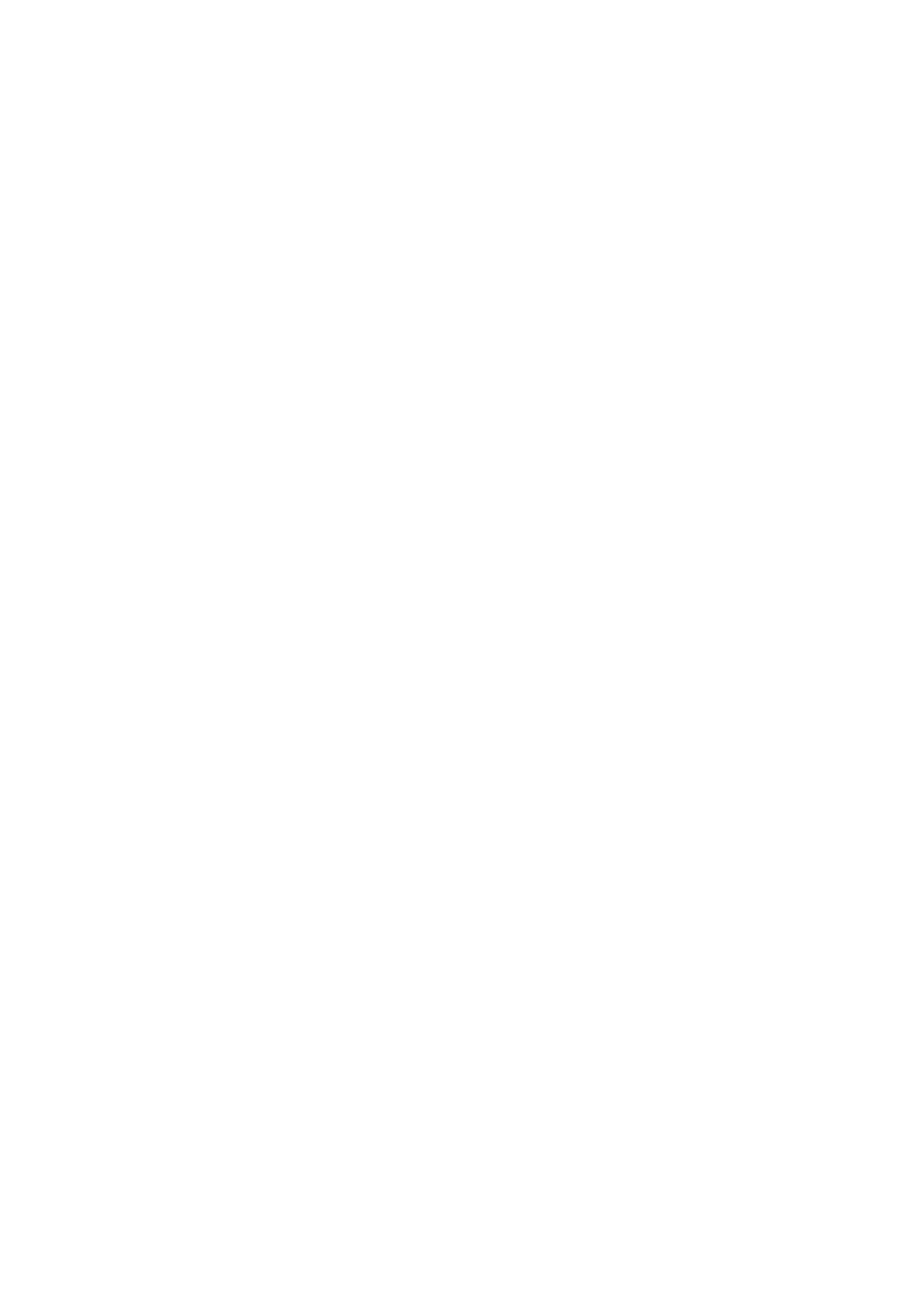

# **Prohibited Weapons Act 1996**

An Act to prohibit the possession of certain dangerous weapons and other articles, and for related purposes

R17 01/03/18

l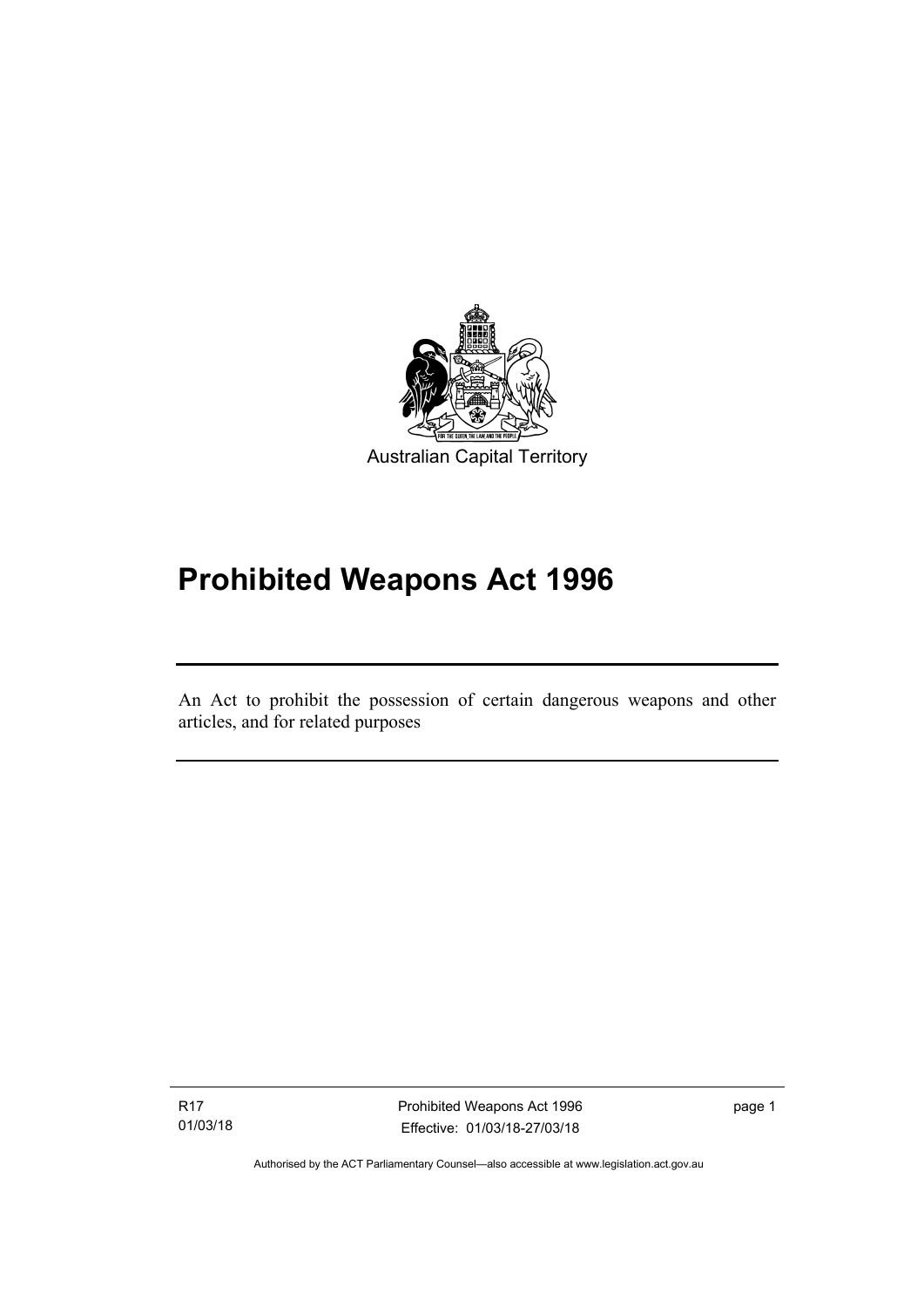### **Part 1** Preliminary

Section 1

# <span id="page-7-0"></span>**Part 1** Preliminary

## <span id="page-7-1"></span>**1 Name of Act**

This Act is the *Prohibited Weapons Act 1996*.

## <span id="page-7-2"></span>**2 Dictionary**

The dictionary at the end of this Act is part of this Act.

*Note 1* The dictionary at the end of this Act defines certain terms used in this Act, and includes references (*signpost definitions*) to other terms defined elsewhere.

> For example, the signpost definition, '*firearm*—see the *[Firearms Act 1996](http://www.legislation.act.gov.au/a/1996-74)*, section 6.' means that the term 'firearm' is defined in that section and the definition applies to this Act.

*Note 2* A definition in the dictionary (including a signpost definition) applies to the entire Act unless the definition, or another provision of the Act, provides otherwise or the contrary intention otherwise appears (see [Legislation Act,](http://www.legislation.act.gov.au/a/2001-14) s  $155$  and s  $156$  (1)).

## <span id="page-7-3"></span>**2A Notes**

A note included in this Act is explanatory and is not part of this Act.

*Note* See the [Legislation Act,](http://www.legislation.act.gov.au/a/2001-14) s 127 (1), (4) and (5) for the legal status of notes.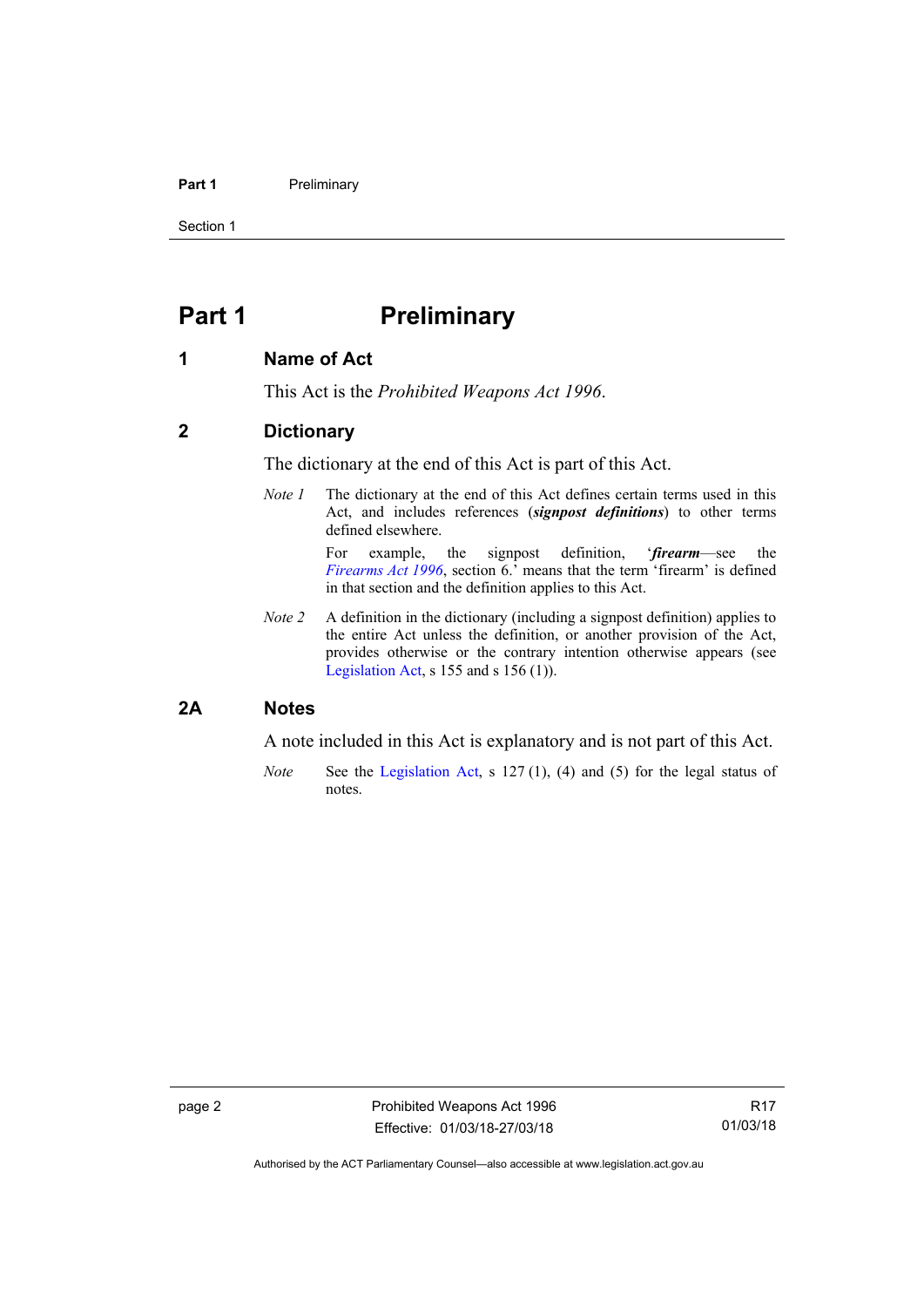## <span id="page-8-0"></span>**2B Offences against Act—application of Criminal Code etc**

Other legislation applies in relation to offences against this Act.

### *Note 1 Criminal Code*

The [Criminal Code](http://www.legislation.act.gov.au/a/2002-51), ch 2 applies to the following offences against this Act (see Code, pt 2.1):

- s 5 (Offence—unauthorised possession or use of prohibited weapons)
- s 6 (Offence—unauthorised possession or use of prohibited articles)
- s 8 (Offence—disposal of prohibited weapons and articles by unauthorised holders).

The chapter sets out the general principles of criminal responsibility (including burdens of proof and general defences), and defines terms used for offences to which the Code applies (eg *conduct*, *intention*, *recklessness* and *strict liability*).

*Note 2 Penalty units* 

The [Legislation Act](http://www.legislation.act.gov.au/a/2001-14), s 133 deals with the meaning of offence penalties that are expressed in penalty units.

## <span id="page-8-1"></span>**3 Meaning of** *possession***—Act**

- (1) For this Act, a person has *possession* of a prohibited weapon or prohibited article if the person—
	- (a) has the weapon or article on his or her person, including in something carried or worn by the person (*physical possession*); or
	- (b) has the weapon or article at premises owned, leased or occupied by the person; or
	- (c) otherwise has the care, control or management of the weapon or article.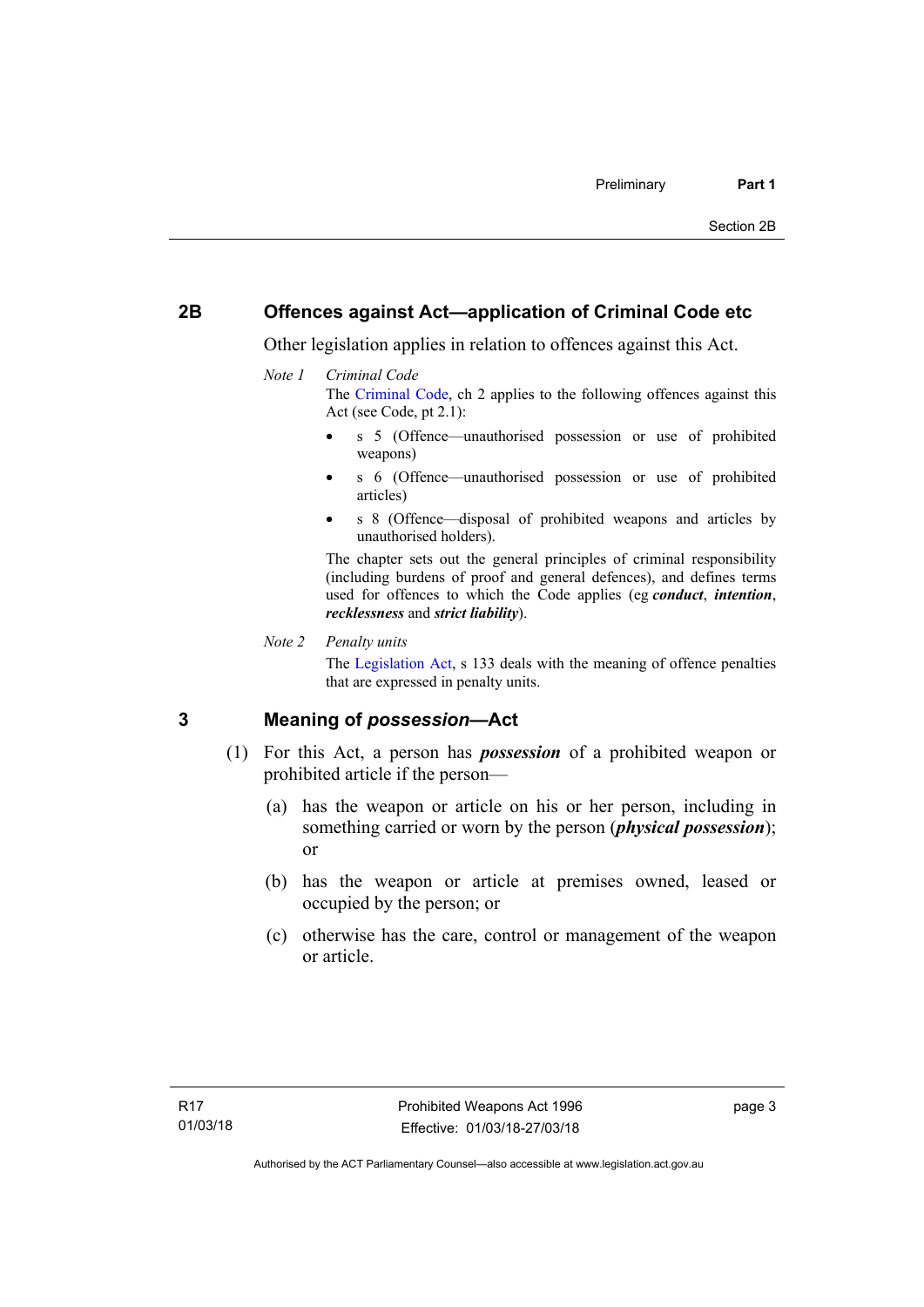- (2) Also, for this Act, a person has *possession* of a prohibited weapon or prohibited article if—
	- (a) part of the weapon or article is in the person's possession; and
	- (b) other parts of the weapon or article are in the possession of 1 or more other people; and
	- (c) at least 1 of the other people is in possession of the other part or parts for an agreed purpose with the person; and
	- (d) the parts would make up the weapon or article if fitted together.

## <span id="page-9-0"></span>**3A Evidence of possession—prohibited weapons or articles at premises**

- (1) For this Act, a person is not taken to have possession of a prohibited weapon or prohibited article only because the weapon or article is at premises owned, leased or occupied by the person if—
	- (a) the person does not know that the weapon or article is at the premises; or
	- (b) someone else who is authorised to possess the weapon or article—
		- (i) is also at the premises; or
		- (ii) has the care, control or management of the weapon or article; or
	- (c) someone else who is not authorised to possess the weapon or article has the care, control or management of the weapon or article; or
	- (d) the trier of fact is otherwise satisfied that the person was not in possession of the weapon or article.

R17 01/03/18

Authorised by the ACT Parliamentary Counsel—also accessible at www.legislation.act.gov.au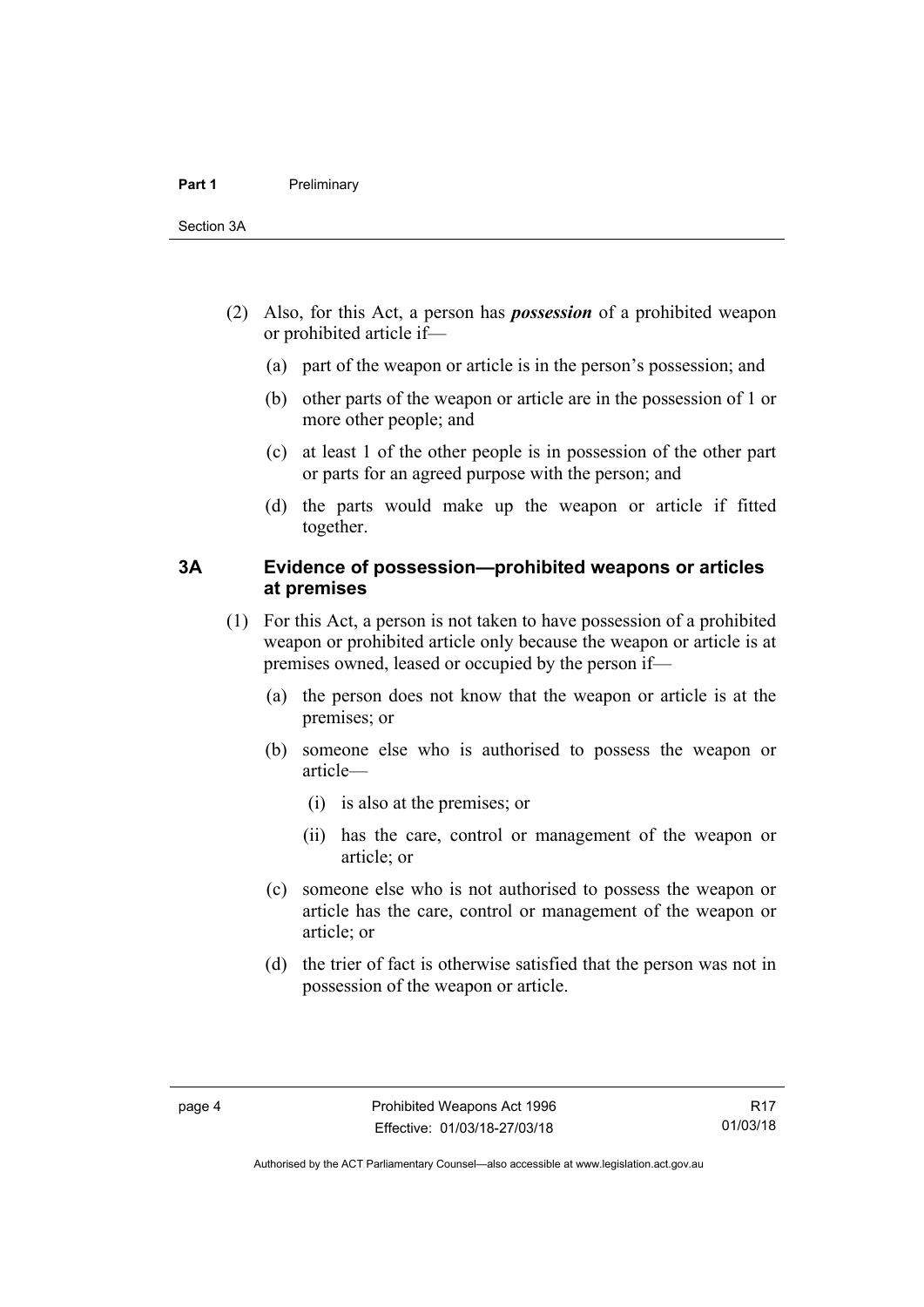(2) To remove any doubt, a defendant to a prosecution for an offence against this Act who wishes to rely on a matter mentioned in subsection (1) has the evidential burden in relation to the matter.

## <span id="page-10-0"></span>**3B Evidence of possession—care, control or management of prohibited weapon or article**

- (1) To work out whether a person has the care, control or management of a prohibited weapon or prohibited article for this Act, each of the following must be considered:
	- (a) whether the person knows about the weapon or article;
	- (b) whether the person can use or dispose of the weapon or article;
	- (c) whether the person can control or prevent someone else from using or having physical possession of the weapon or article.
- (2) In this section:

*physical possession*—see section 3 (1) (a).

# <span id="page-10-1"></span>**4 Application of Act**

- (1) A person does not commit an offence against this Act only because of something done by the person in the exercise of the person's functions as a member of—
	- (a) the Australian Federal Police or a police force of a State or another Territory; or
	- (b) a police service or force of a foreign country required to possess or use a prohibited weapon or prohibited article for taking part in a training activity—
		- (i) conducted by the Australian Federal Police; and
		- (ii) carried out in the ACT; or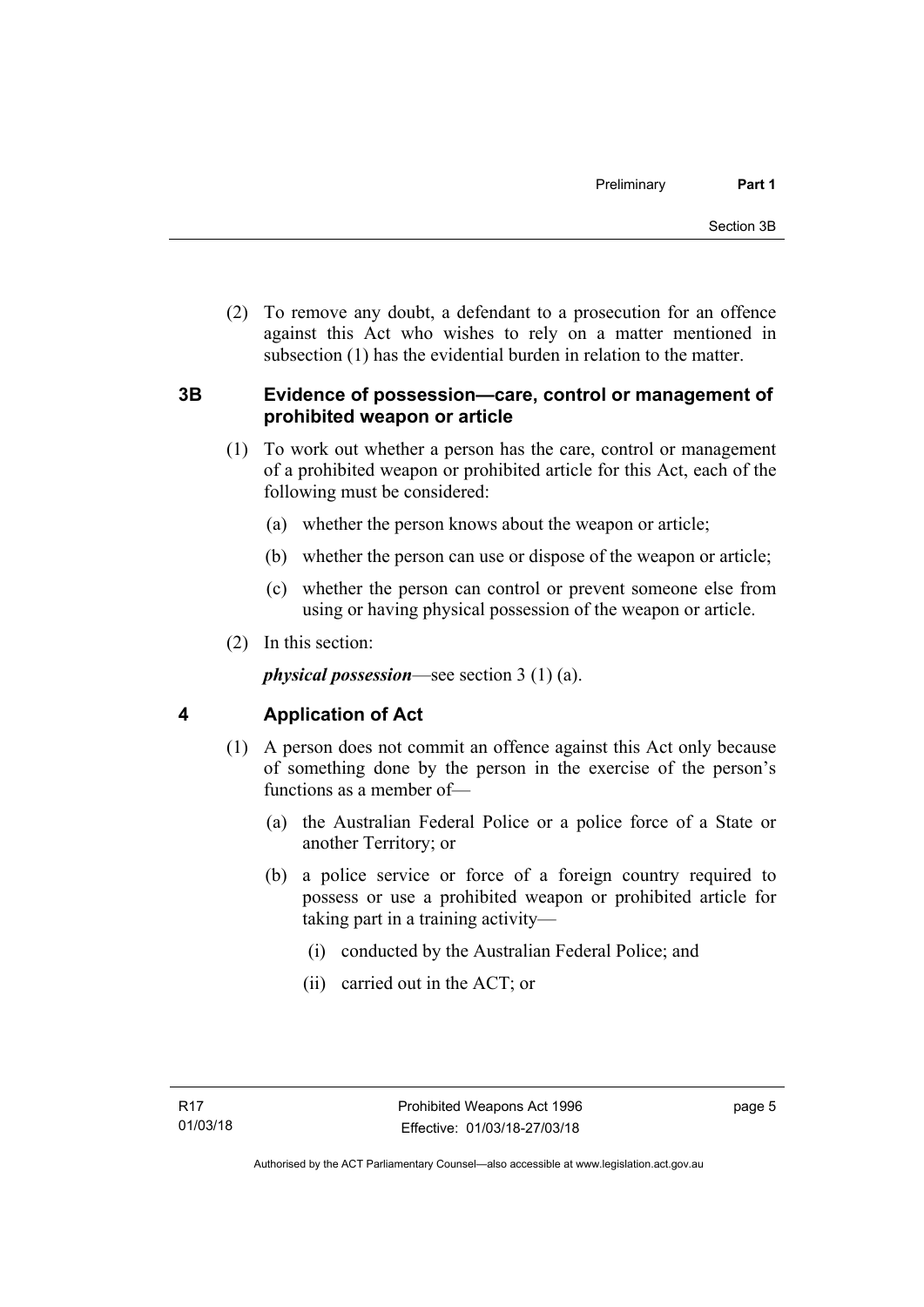- (c) the Defence Force; or
- (d) a visiting force within the meaning of the *[Defence \(Visiting](http://www.comlaw.gov.au/Series/C1963A00081)  [Forces\) Act 1963](http://www.comlaw.gov.au/Series/C1963A00081)* (Cwlth); or
- (e) the Australian Cadet Corps established under the *[Defence](http://www.comlaw.gov.au/Series/C1903A00020)  [Act 1903](http://www.comlaw.gov.au/Series/C1903A00020)* (Cwlth); or
- (f) the council of the Australian War Memorial or of the staff of the memorial who, in the exercise of his or her functions and duties in accordance with the *[Australian War Memorial](http://www.comlaw.gov.au/Series/C2004A02305)  [Act 1980](http://www.comlaw.gov.au/Series/C2004A02305)* (Cwlth), has in his or her possession a prohibited weapon, forming part of the memorial collection within the meaning of that Act; or
- (g) the council of the National Museum of Australia or of the staff of the museum who, in the exercise of his or her functions and duties in accordance with the *[National Museum of Australia](http://www.comlaw.gov.au/Series/C2004A02316)  [Act 1980](http://www.comlaw.gov.au/Series/C2004A02316)* (Cwlth), has in his or her possession a prohibited weapon forming part of the memorial collection under that Act.
- *Note* A reference to an Act includes a reference to the statutory instruments made or in force under the Act, including regulations and permits (see *[Legislation Act 2001](http://www.legislation.act.gov.au/a/2001-14)*, s 104).
- (2) A corrections officer does not commit an offence against this Act only because of something done by the officer in the exercise of the officer's functions.
	- *Note Corrections officer*, *exercise* and *function* are defined in the [Legislation Act,](http://www.legislation.act.gov.au/a/2001-14) dict, pt 1.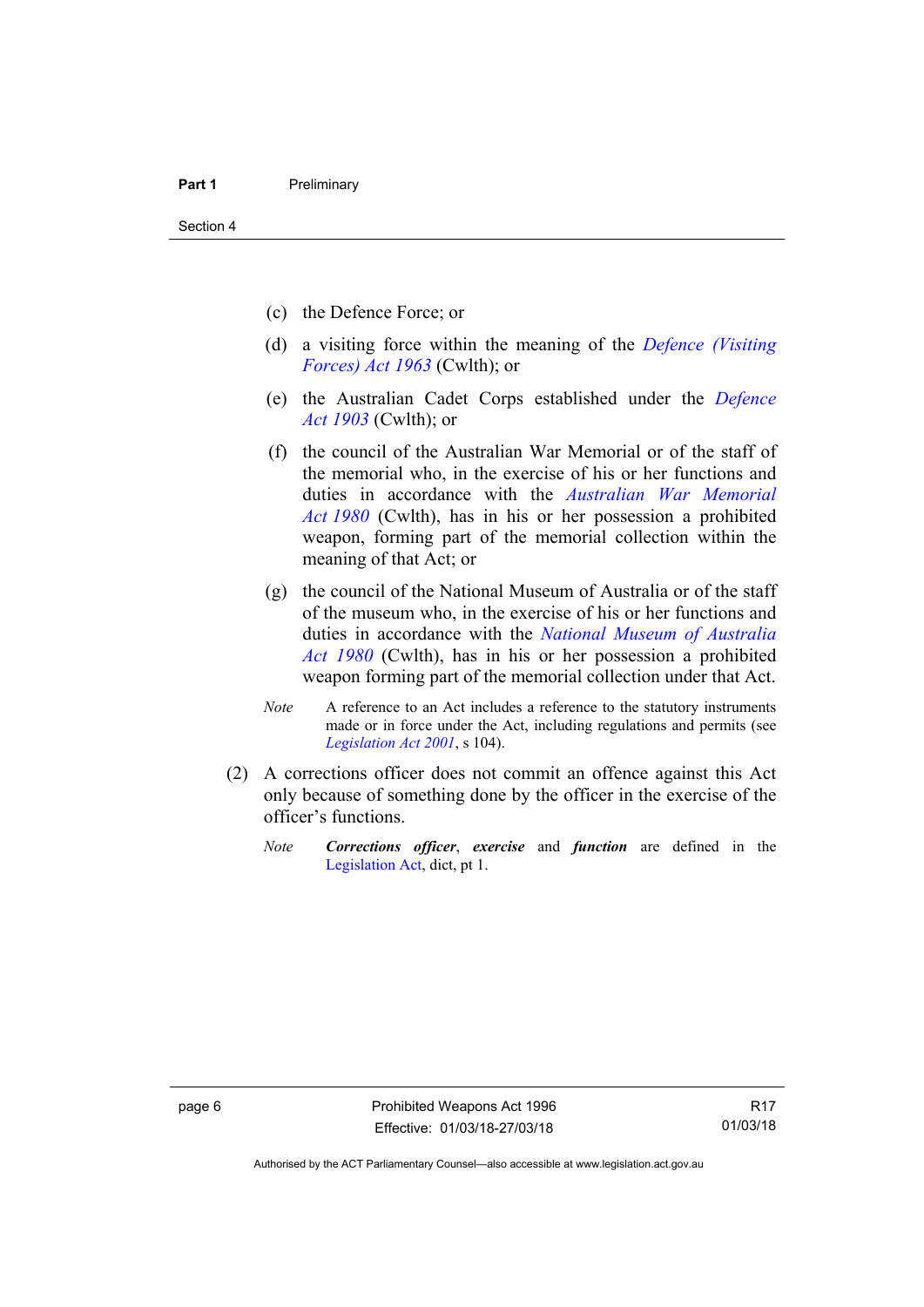# <span id="page-12-0"></span>**Part 1A Important concepts**

# <span id="page-12-1"></span>**4A Meaning of** *prohibited weapon***—Act**

(1) In this Act:

*prohibited weapon*—

- (a) means—
	- (i) a weapon or thing described in schedule 1; and
	- (ii) a weapon or thing prescribed by regulation; and
	- (iii) something declared to be a prohibited weapon under section 4L; and
- (b) includes a modified prohibited weapon.
- (2) However, *prohibited weapon* does not include something declared not to be a prohibited weapon under section 4L.
- (3) A regulation may amend schedule 1—
	- (a) by adding the name or description of a weapon or thing; or
	- (b) by amending a name or description of a prohibited weapon to more accurately describe the weapon; or
	- (c) by omitting the name and description of a prohibited weapon.
- (4) In this section:

*modified prohibited weapon* means a weapon or thing that would be a prohibited weapon if—

- (a) it did not have something missing from it, or a defect or obstruction; or
- (b) something had not been added to it.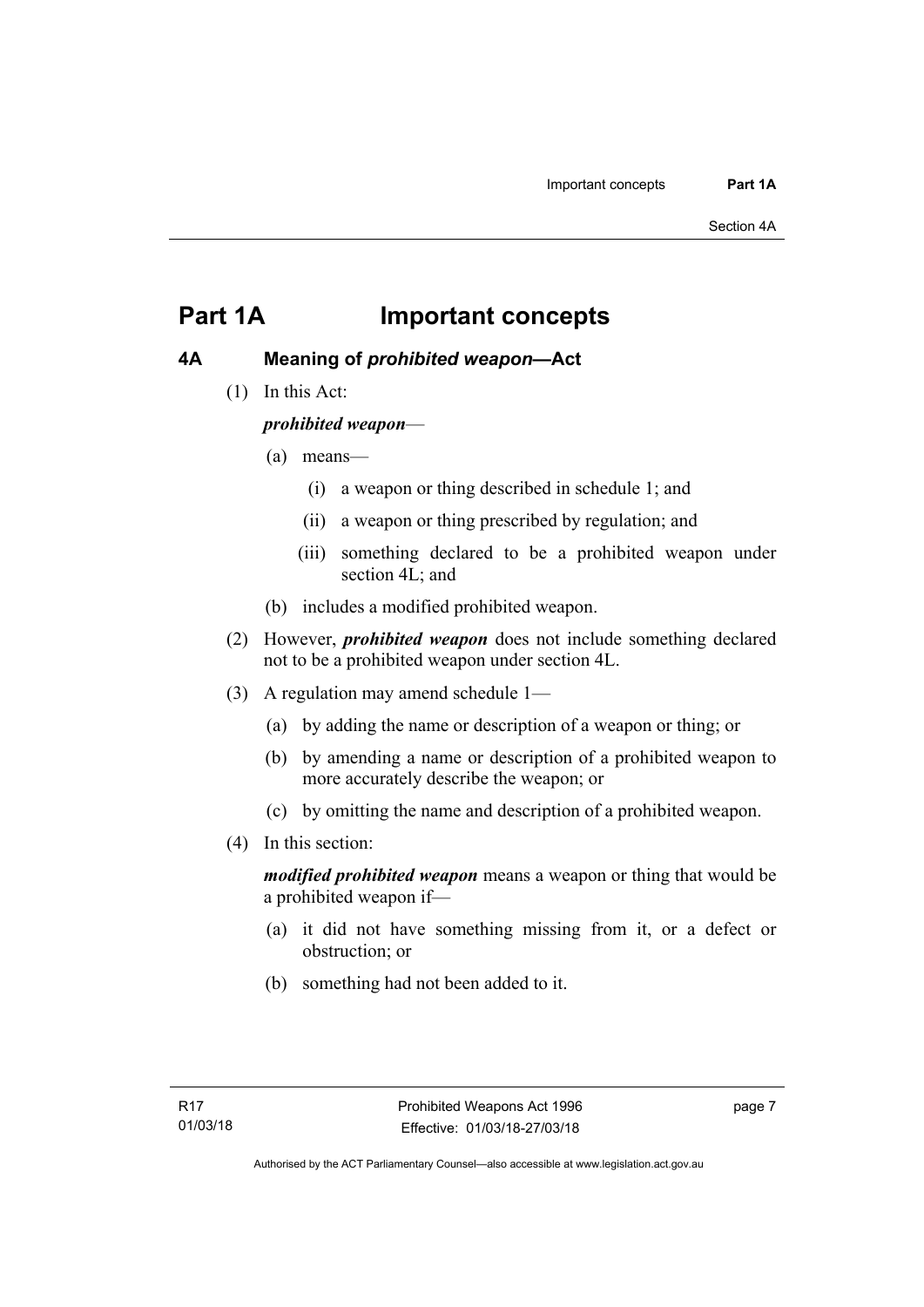### **Part 1A** Important concepts

Section 4B

## <span id="page-13-0"></span>**4B Meaning of** *prohibited article***—Act**

(1) In this Act:

### *prohibited article*—

- (a) means—
	- (i) an article described in schedule 2; and
	- (ii) an article prescribed by regulation; and
	- (iii) something declared to be a prohibited article under section 4L; and
- (b) includes a modified prohibited article.
- (2) However, *prohibited article* does not include something declared not to be a prohibited article under section 4L.
- (3) A regulation may amend schedule 2—
	- (a) by adding the name or description of an article; or
	- (b) by amending a name or description of a prohibited article to more accurately describe the article; or
	- (c) by omitting the name and description of a prohibited article.
- (4) In this section:

*modified prohibited article* means an article that would be a prohibited article if—

- (a) it did not have something missing from it, or a defect or obstruction; or
- (b) something had not been added to it.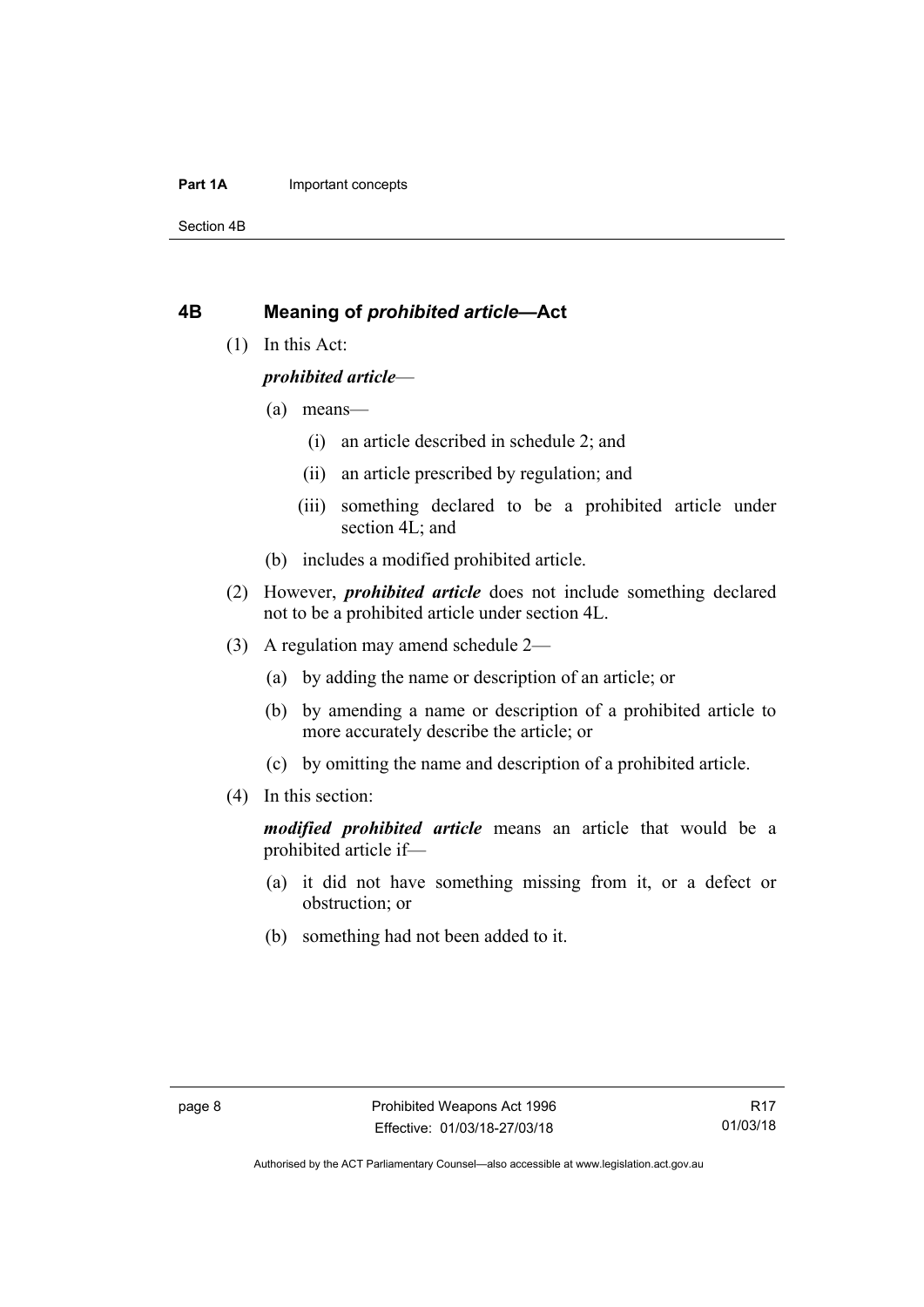# <span id="page-14-0"></span>**Part 1B Unregulated weapons**

# <span id="page-14-1"></span>**4C Meaning of** *unregulated weapon***—Act**

In this Act:

*unregulated weapon*—a thing is an *unregulated weapon* if—

- (a) the thing is designed, made or altered to be used as a weapon; and
- (b) the only practical use of the thing is as a weapon; and
- (c) the thing is not a prohibited weapon; and
- (d) the possession or use of the thing is not authorised under this Act.

## <span id="page-14-2"></span>**4CA Meaning of** *connected***—pt 1B**

In this part:

*connected*—a thing is *connected* with an offence if—

- (a) the offence has been committed in relation to it; or
- (b) it will provide evidence of the commission of the offence; or
- (c) it was used, is being used, or is intended to be used, to commit the offence.

# <span id="page-14-3"></span>**4D Unregulated weapons—seizure by police**

A police officer may seize a thing if the police officer believes on reasonable grounds that the thing is an unregulated weapon and that the seizure is necessary—

- (a) because the thing would pose a risk to the safety of anyone if used; and
- (b) to prevent the thing from being used or concealed, lost or destroyed.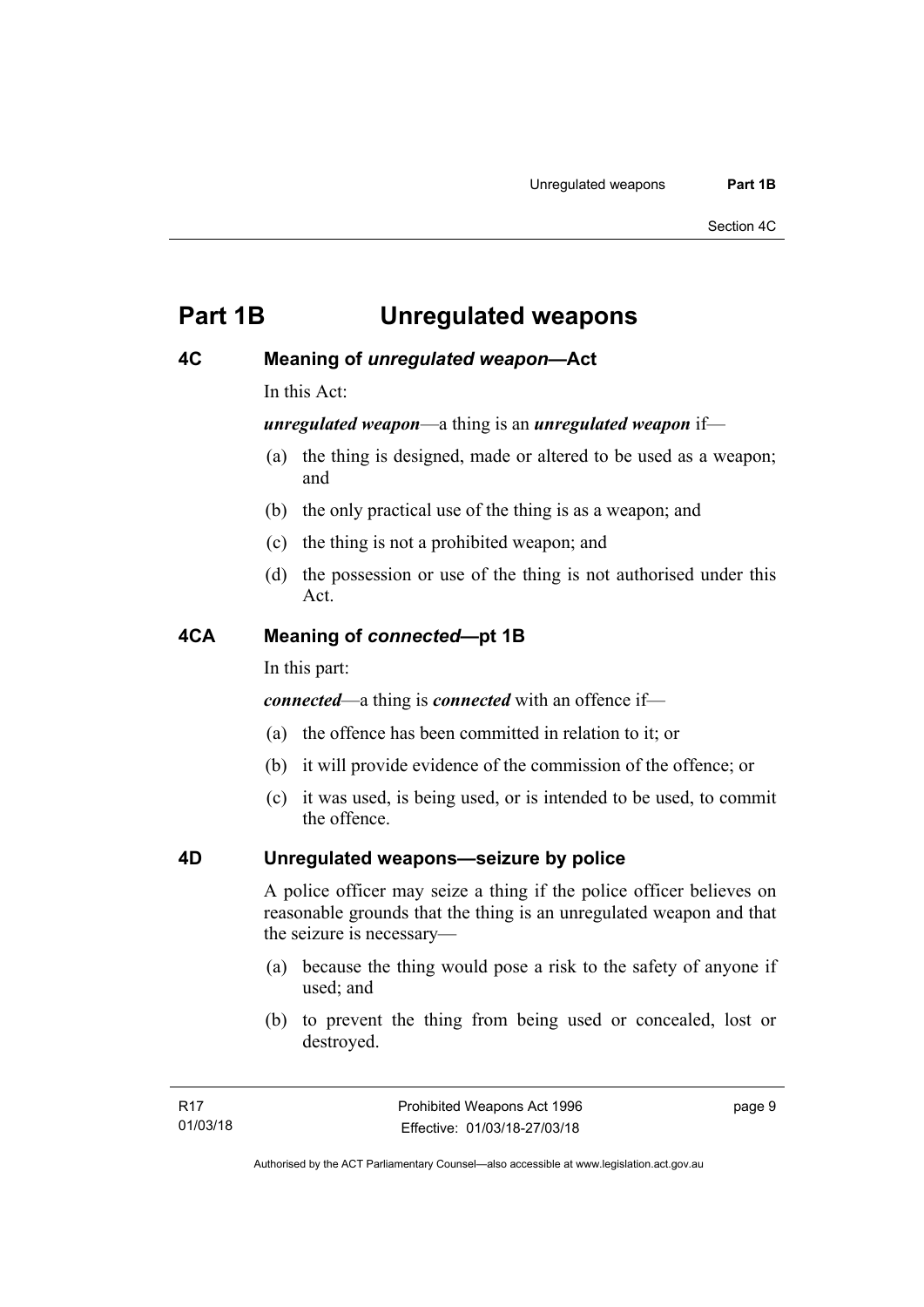### **Part 1B** Unregulated weapons

Section 4E

## <span id="page-15-0"></span>**4E Unregulated weapons—receipt for seizure**

- (1) A police officer who seizes a thing under section 4D must give a receipt for the thing to the person from whom it was seized.
- (2) If, for any reason, it is not practicable to comply with subsection (1), the police officer must leave the receipt, secured conspicuously, at the premises where it was seized (the *place of seizure*).
- (3) The receipt must include the following:
	- (a) a description of the thing seized;
	- (b) an explanation of why the thing was seized;
	- (c) the police officer's name, and how to contact the officer;
	- (d) if the thing is removed from the place of seizure under section 4F—the address of the place to which the thing is removed.

## <span id="page-15-1"></span>**4F Unregulated weapons—examination**

- (1) A police officer who seizes a thing under section 4D (Unregulated weapons—seizure by police) may remove the thing from the premises where it was seized to another place for examination or processing, for not longer than 7 days (the *7-day period*).
- (2) A police officer may apply to the Magistrates Court for an extension of the 7-day period if the officer believes on reasonable grounds that the thing cannot be examined or processed within that time.
- (3) The police officer must, if practicable, give notice of the application to the person from whom the thing was seized, and the person is entitled to be heard on the application.
- (4) The court may order the extension if satisfied on reasonable grounds that the thing cannot be examined or processed within the 7-day period.

R17 01/03/18

Authorised by the ACT Parliamentary Counsel—also accessible at www.legislation.act.gov.au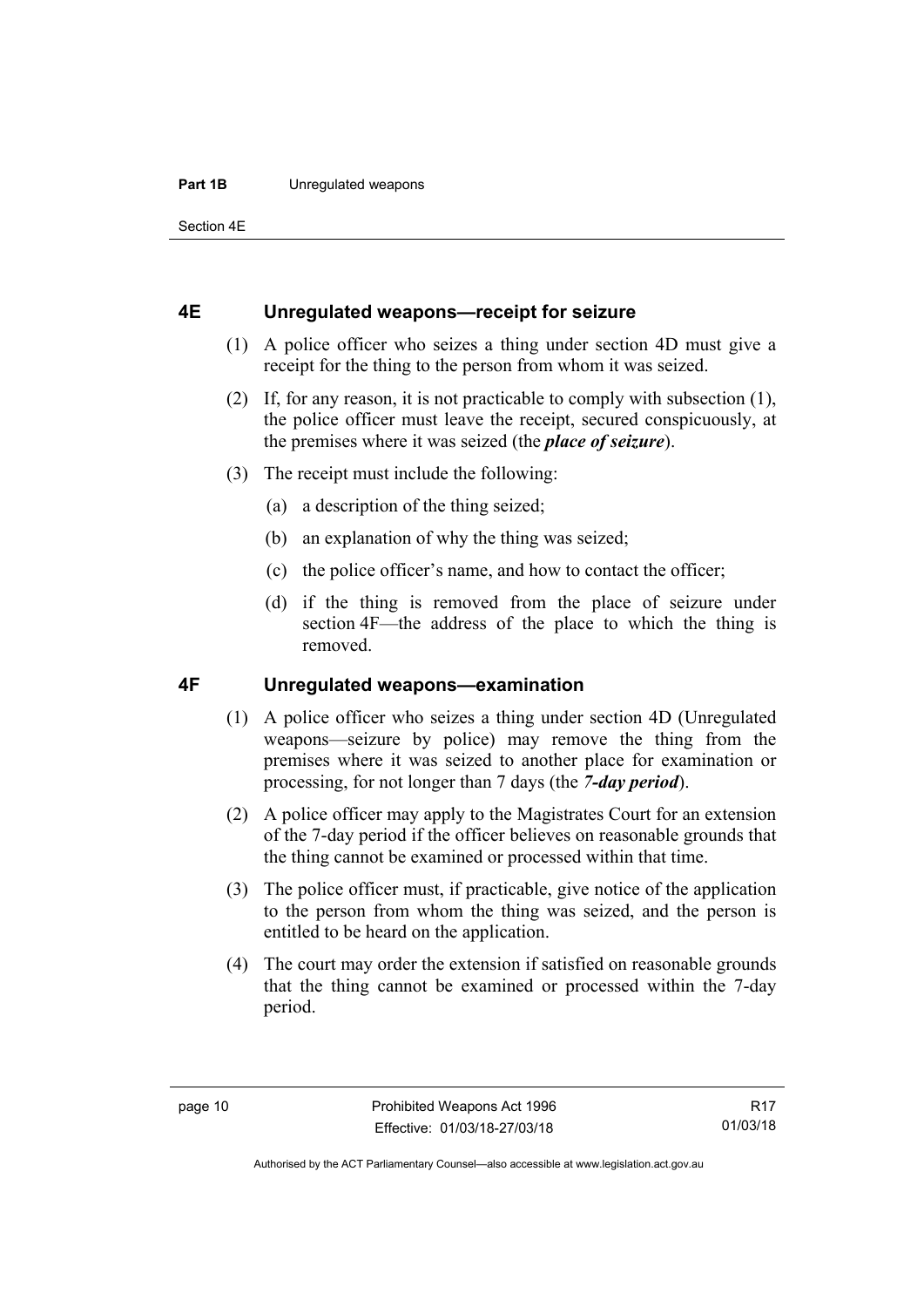(5) If a thing is moved to another place under this section, the police officer must, if practicable, tell the person from whom the thing was seized (or the person's representative) the results of the examination or processing.

## <span id="page-16-0"></span>**4G Unregulated weapons—access to things seized**

A person who would, apart from the seizure, be entitled to inspect a thing seized under section 4D (Unregulated weapons—seizure by police) may inspect it.

## <span id="page-16-1"></span>**4H Unregulated weapons—review of decision to seize**

- (1) The registrar must review each seizure under section 4D (Unregulated weapons—seizure by police) and order the return of the thing to the person from whom it was seized if—
	- (a) when seized, the thing was not—
		- (i) an unregulated weapon; or
		- (ii) a prohibited weapon; or
	- (b) within 30 days after the day of seizure, the thing is not a prohibited weapon; or
	- (c) the registrar has no reasonable grounds to believe that the thing is connected with an offence against any of the following:
		- (i) this Act;
		- (ii) the *[Firearms Act 1996](http://www.legislation.act.gov.au/a/1996-74)*;
		- (iii) the *[Crimes Act 1900](http://www.legislation.act.gov.au/a/1900-40);*
		- (iv) the [Criminal Code;](http://www.legislation.act.gov.au/a/2002-51)
		- (v) another law prescribed by regulation.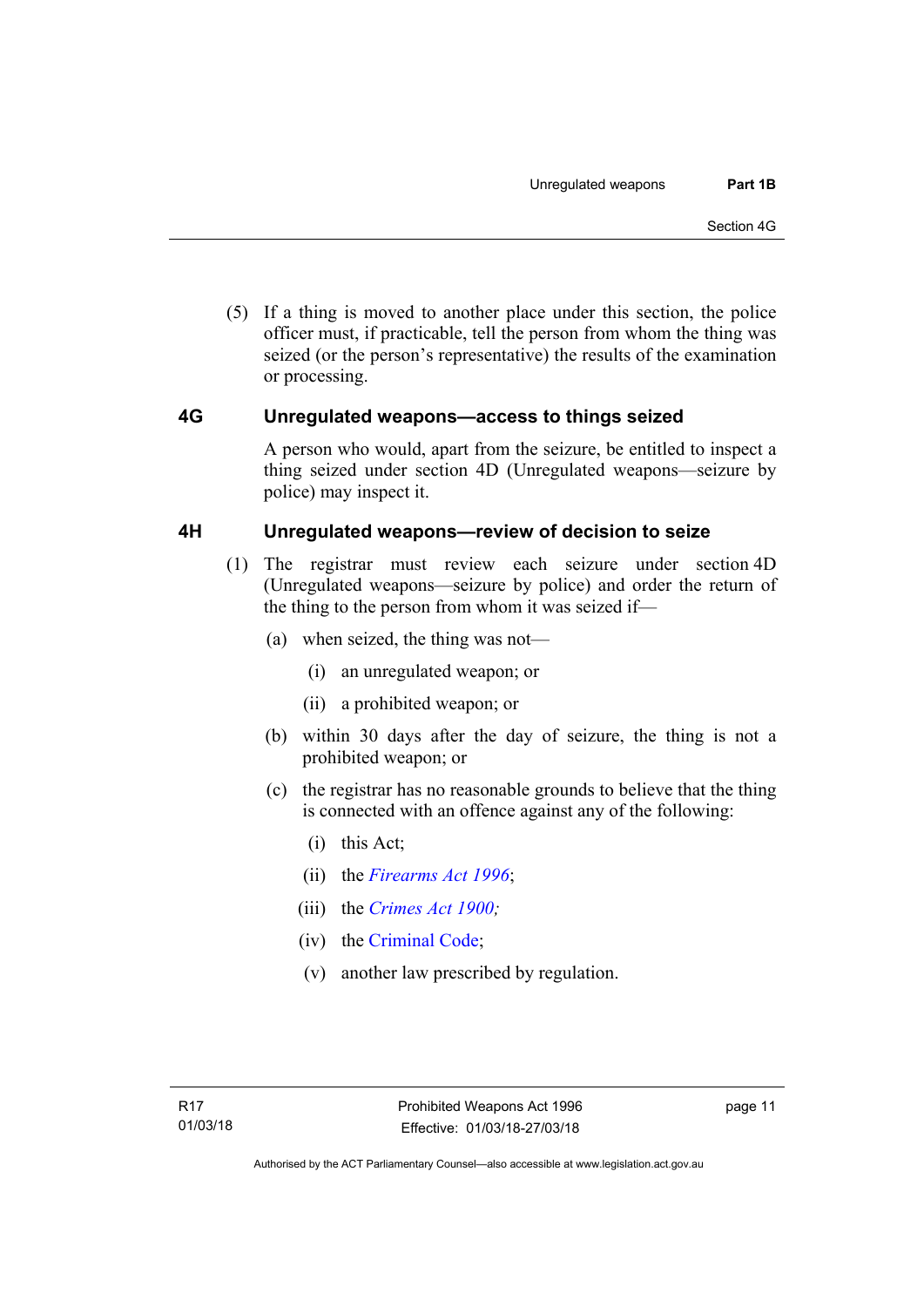### **Part 1B** Unregulated weapons

Section 4I

- (2) If a thing is ordered to be returned under subsection (1) to the person from whom it was seized, but it cannot be returned, the Territory must pay reasonable compensation to the owner of the thing for its loss.
- (3) In this section:

*offence* includes an offence that there are reasonable grounds for believing has been, is being or will be, committed.

## <span id="page-17-0"></span>**4I Unregulated weapons—forfeiture**

- (1) A thing seized under section 4D (Unregulated weapons—seizure by police) is forfeited to the Territory if there is no requirement under section 4H—
	- (a) to return the thing to the person from whom it was seized; or
	- (b) to pay compensation for the thing.
- (2) A thing forfeited to the Territory may be destroyed or otherwise disposed of as the director-general directs.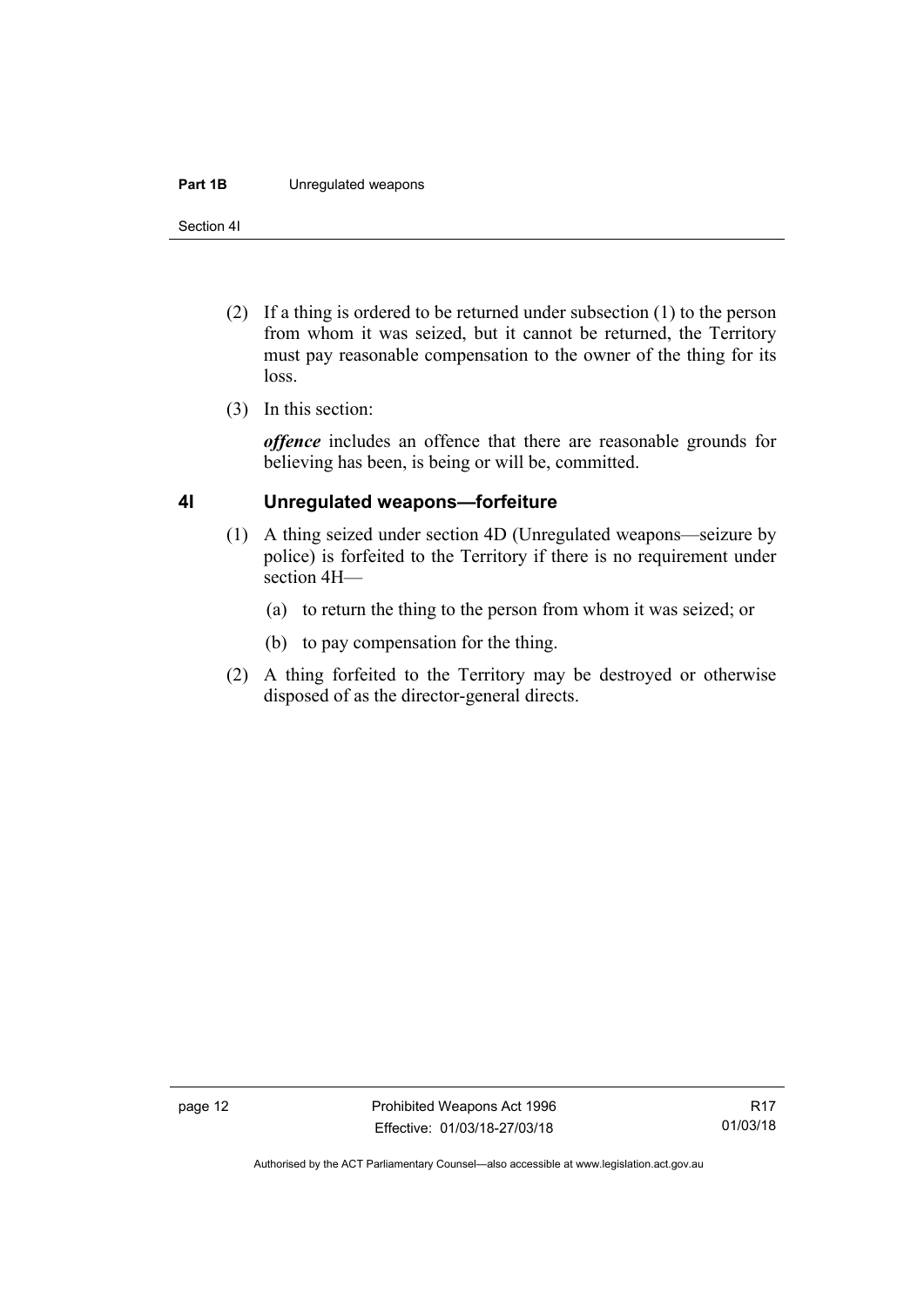# <span id="page-18-0"></span>**Part 1C Minister's guidelines**

## <span id="page-18-1"></span>**4K Minister's guidelines**

- (1) The Minister may make guidelines about the making of a decision by the registrar under section 4L.
- (2) The registrar must comply with any guidelines under this section.
- (3) A guideline is a disallowable instrument.
	- *Note* A disallowable instrument must be notified, and presented to the Legislative Assembly, under the [Legislation Act.](http://www.legislation.act.gov.au/a/2001-14)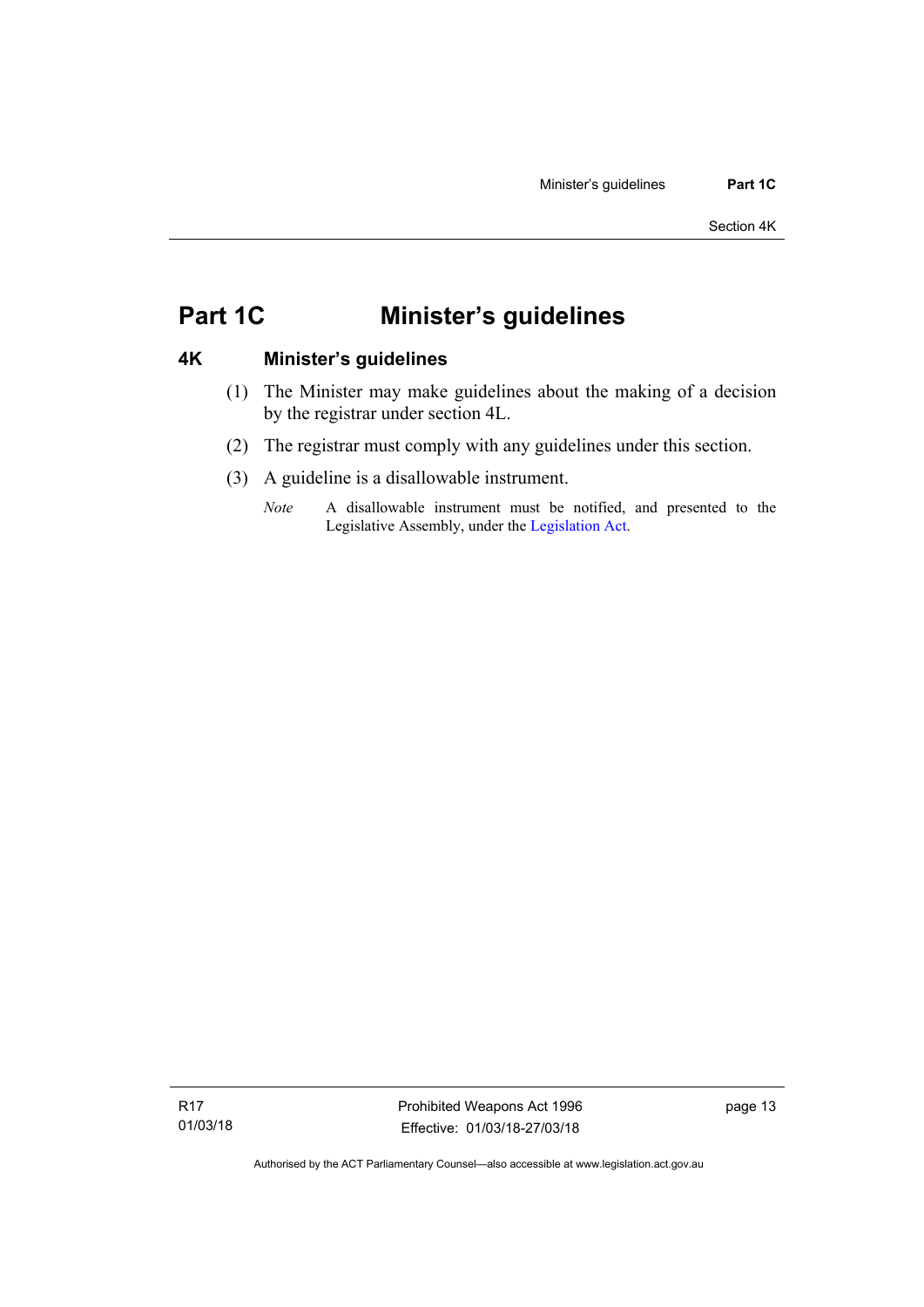Section 4L

# <span id="page-19-0"></span>**Part 1D Declarations about prohibited articles and weapons**

## <span id="page-19-1"></span>**4L Prohibited articles and weapons declarations by registrar**

- (1) The registrar may, in accordance with any guidelines under section 4K (Minister's guidelines), do any of the following:
	- (a) declare something to be a prohibited article;
	- (b) declare an unregulated weapon to be a prohibited weapon;
	- (c) declare that something is not a prohibited article or prohibited weapon.
- (2) A declaration remains in force for 3 months.
- (3) A declaration is a disallowable instrument.
	- *Note* A disallowable instrument must be notified, and presented to the Legislative Assembly, under the [Legislation Act.](http://www.legislation.act.gov.au/a/2001-14)
- (4) The registrar must give additional public notice of the declaration.
	- *Note Public notice* means notice on an ACT Government website or in a daily newspaper circulating in the ACT (see [Legislation Act](http://www.legislation.act.gov.au/a/2001-14), dict, pt 1). The requirement in s (4) is in addition to the requirement for notification on the legislation register as a disallowable instrument.

## <span id="page-19-2"></span>**4M Effect of certain declarations**

A person does not commit an offence against this Act in relation to the possession or use of a thing that is the subject of a declaration under section  $4L(1)(a)$  or (b) if the elements of the offence happen less than 2 days after the day the declaration is notified under the [Legislation Act](http://www.legislation.act.gov.au/a/2001-14).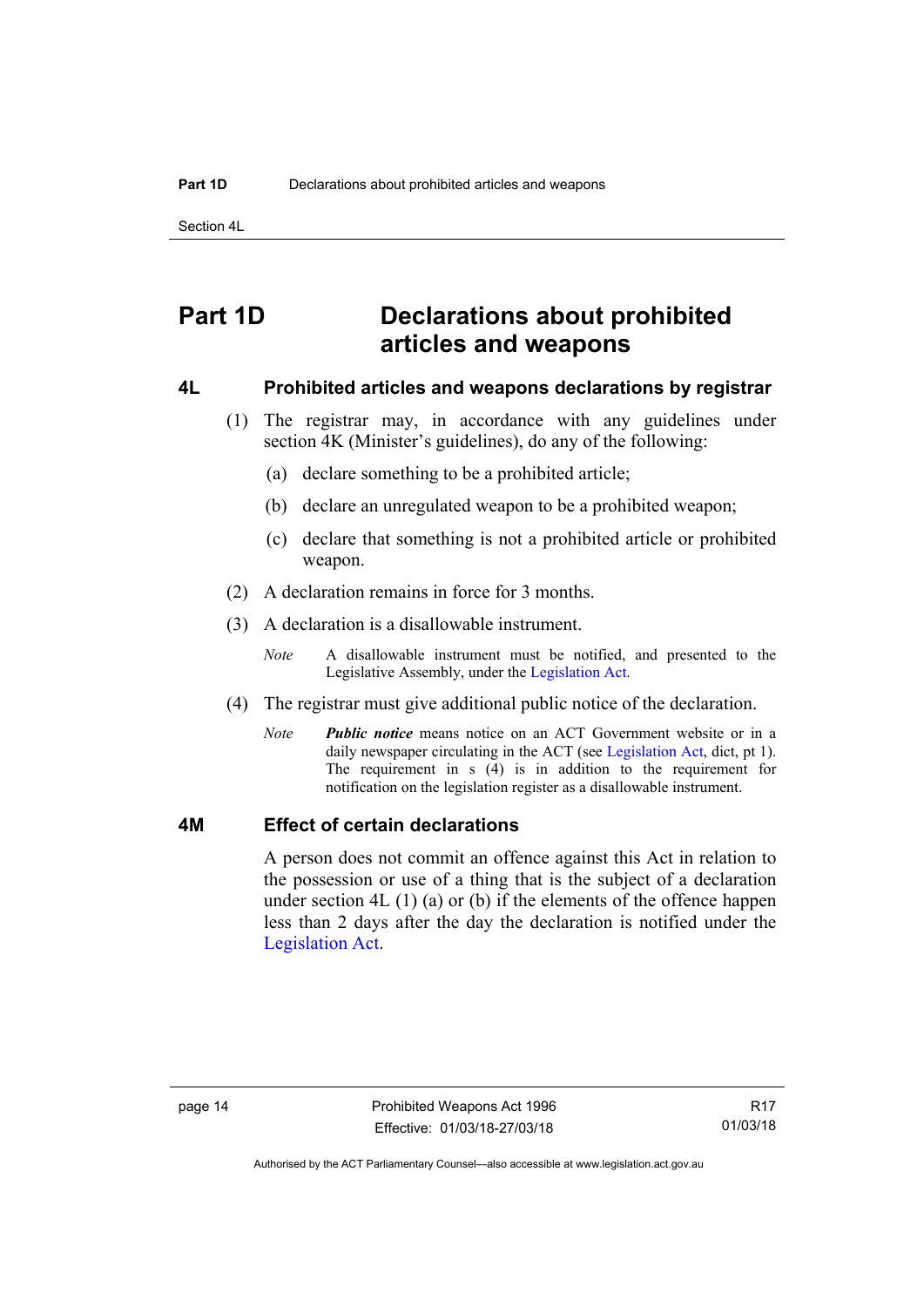# <span id="page-20-0"></span>**Part 2 Offences**

# <span id="page-20-1"></span>**5 Offence—unauthorised possession or use of prohibited weapons**

A person commits an offence if the person—

- (a) possesses or uses a prohibited weapon; and
- (b) is not authorised by a permit, or otherwise under this Act, to possess or use the weapon.

Maximum penalty: 500 penalty units, imprisonment for 5 years or both.

*Note* A reference to an Act includes a reference to the statutory instruments made or in force under the Act, including any regulation (see [Legislation Act,](http://www.legislation.act.gov.au/a/2001-14) s 104).

## <span id="page-20-2"></span>**6 Offence—unauthorised possession or use of prohibited articles**

A person commits an offence if the person—

- (a) possesses or uses a prohibited article; and
- (b) is not authorised by a permit, or otherwise under this Act, to possess or use the article.

Maximum penalty: 200 penalty units, imprisonment for 2 years or both.

*Note* A reference to an Act includes a reference to the statutory instruments made or in force under the Act, including any regulation (see [Legislation Act,](http://www.legislation.act.gov.au/a/2001-14) s 104).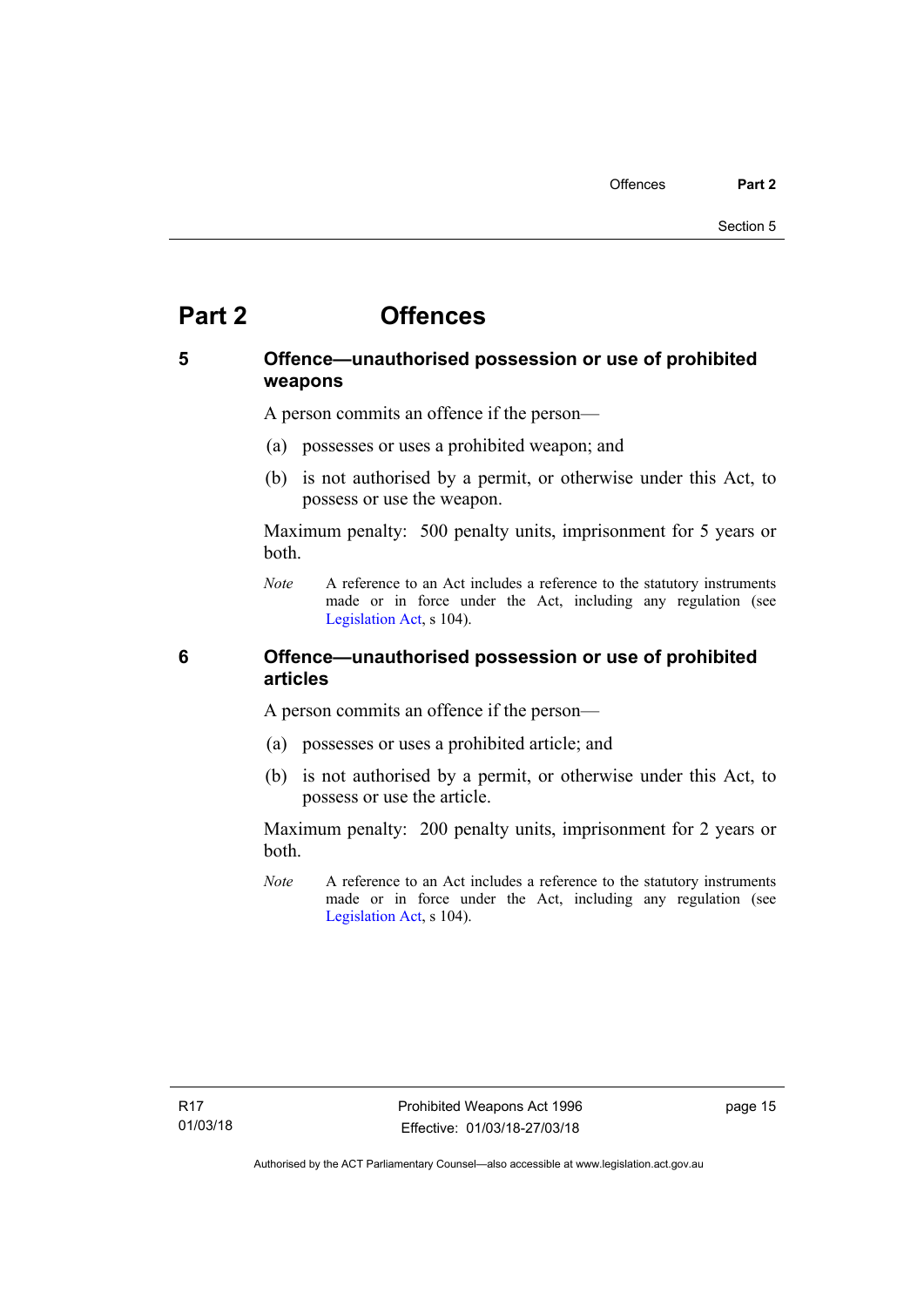## <span id="page-21-0"></span>**6A Declarations about authorised possession and use of laser pointers**

- (1) The registrar may, in accordance with any guidelines under section 6B, declare that the possession or use of a laser pointer is authorised.
	- *Note 1* A power to make a statutory instrument includes power to make different provision in relation to different matters or different classes of matters (see [Legislation Act,](http://www.legislation.act.gov.au/a/2001-14) s 48.)
	- *Note 2* A reference to an Act includes a reference to a provision of an Act (see [Legislation Act,](http://www.legislation.act.gov.au/a/2001-14) s 7 (3)).
- (2) A declaration may provide for the authorisation—
	- (a) to apply generally or in a particular case; or
	- (b) to be conditional.
- (3) A declaration is a disallowable instrument.

*Note* A disallowable instrument must be notified, and presented to the Legislative Assembly, under the [Legislation Act.](http://www.legislation.act.gov.au/a/2001-14)

(4) In this section:

*laser pointer* means a prohibited weapon that is a hand-held article, commonly known as a laser pointer, designed or adapted to emit a laser beam with an accessible emission level of greater than 1mW.

## <span id="page-21-1"></span>**6B Guidelines for declarations under section 6A**

- (1) The Minister may make guidelines about the making of a declaration under section 6A.
- (2) The registrar must comply with any guidelines under this section.
- (3) A guideline is a disallowable instrument.
	- *Note* A disallowable instrument must be notified, and presented to the Legislative Assembly, under the [Legislation Act.](http://www.legislation.act.gov.au/a/2001-14)

Authorised by the ACT Parliamentary Counsel—also accessible at www.legislation.act.gov.au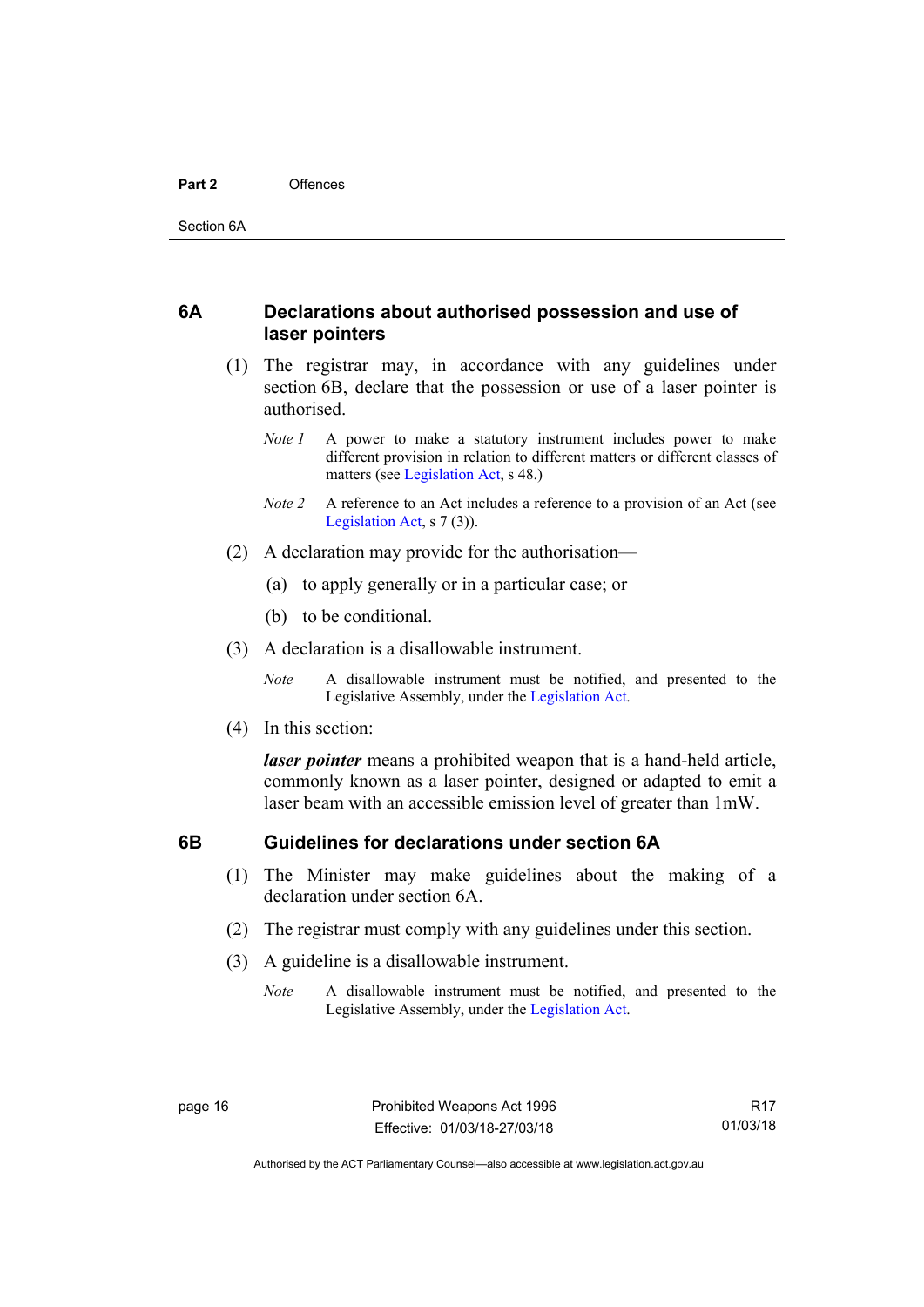# <span id="page-22-0"></span>**7 Inspection of prohibited weapons or articles by police**

- (1) A person who possesses a prohibited weapon or prohibited article must, on demand made by a police officer at any time, produce for inspection by that officer—
	- (a) the weapon or article; and
	- (b) any permit that authorises the person to possess the weapon or article.

Maximum penalty: 50 penalty units.

- (2) A person commits an offence against subsection (1) only if the police officer, when making the demand, explains to the person that failure to comply with the demand is an offence against this Act.
- (3) In subsection (1), a reference to a *prohibited weapon* or a *prohibited article* includes a reference to a part of a prohibited weapon or a prohibited article.

# <span id="page-22-1"></span>**8 Offence—disposal of prohibited weapons and articles by unauthorised holders**

- (1) A person commits an offence if—
	- (a) the person has possession of a prohibited weapon or prohibited article; and
	- (b) the person is not, or is no longer, authorised by a permit or otherwise under this Act to possess the weapon or article; and
	- (c) within 7 days after the day the person comes into possession of, or is no longer authorised to possess, the weapon or article, the person fails—
		- (i) to surrender the weapon or article to a police officer; or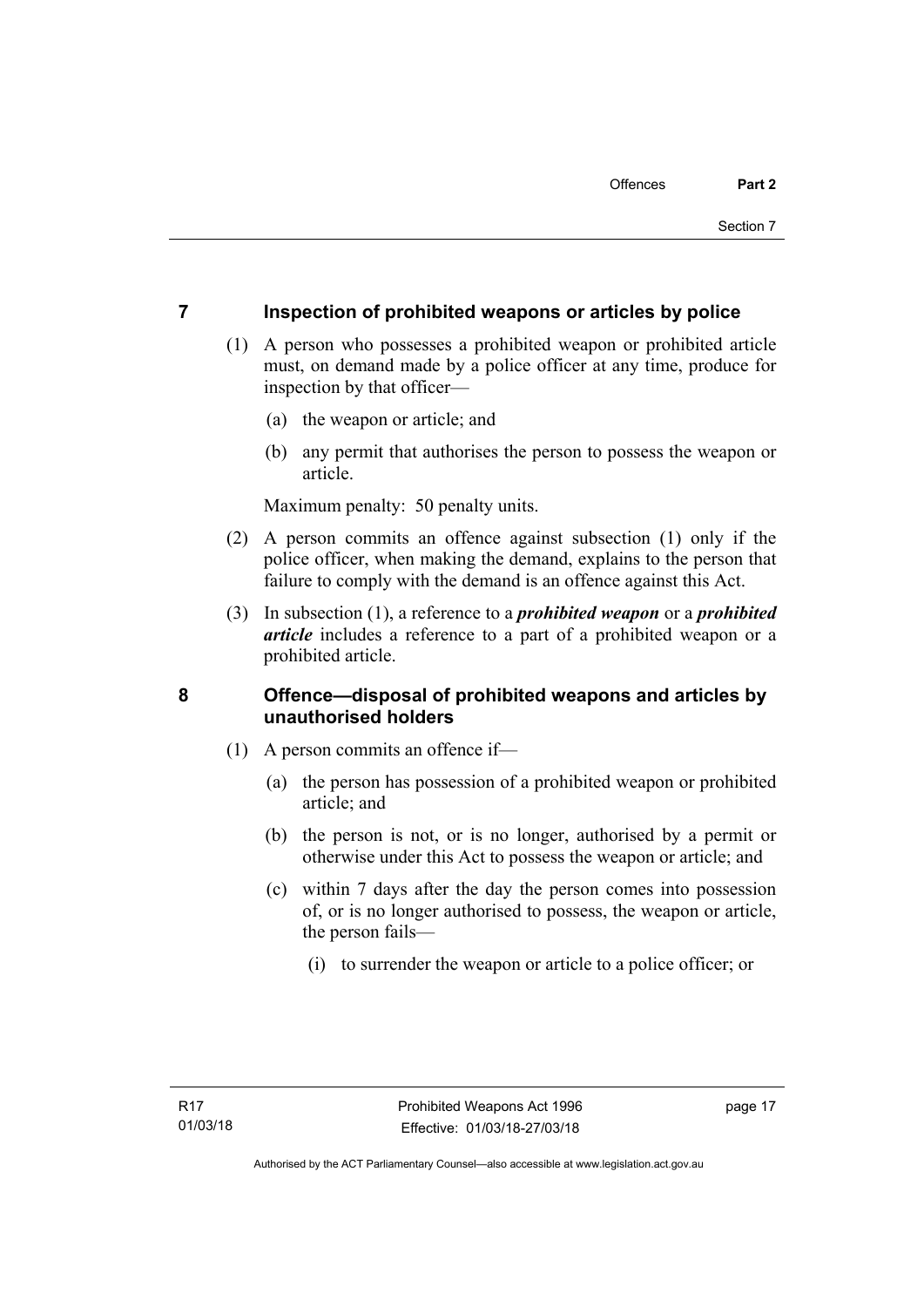(ii) to dispose of the weapon or article to someone who is authorised by a permit to possess it.

Maximum penalty: 50 penalty units, imprisonment for 6 months or both.

- (2) A person does not contravene any other provision of this Act because the person—
	- (a) disposed of or surrendered a prohibited weapon or prohibited article in accordance with this section; or
	- (b) accepted a prohibited weapon or prohibited article under this section.

page 18 **Prohibited Weapons Act 1996** Effective: 01/03/18-27/03/18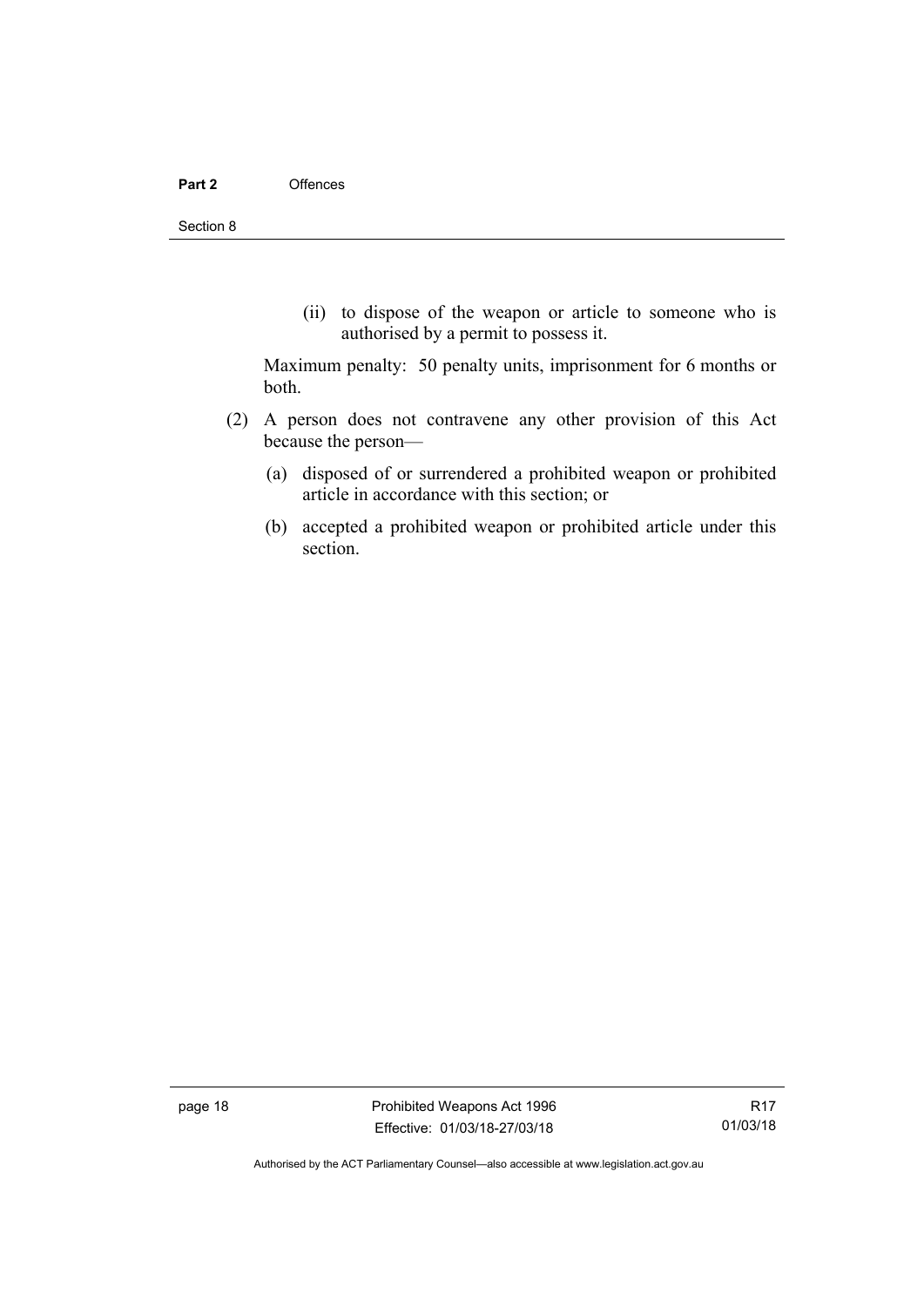# <span id="page-24-0"></span>**Part 3 Permits**

# <span id="page-24-1"></span>**9 Permits**

- (1) The registrar may issue a permit authorising the possession or use of—
	- (a) a prohibited weapon; or
	- (b) a prohibited article.
- (2) The regulations may provide for mandatory or discretionary grounds for refusing the issue of a permit.
- (3) A permit may be issued subject to conditions.
- (4) The conditions may provide for the expiration of the permit, limit the authority it confers and impose requirements on the person to whom the permit is issued.
- (5) The registrar may, for any reason the registrar considers sufficient, cancel a permit by causing written notice of its cancellation to be served on the person to whom the permit was issued.
- (6) A person to whom a permit was issued may surrender the permit for cancellation.

# <span id="page-24-2"></span>**11 Contravention of conditions**

A person to whom a permit is issued must not contravene any requirement made by the conditions of a permit.

Maximum penalty: 50 penalty units.

# <span id="page-24-3"></span>**12 Production of permit**

- (1) A person to whom a permit is issued must, on demand of a police officer at any time—
	- (a) produce the permit for inspection by the police officer if the person has the permit in his or her possession; or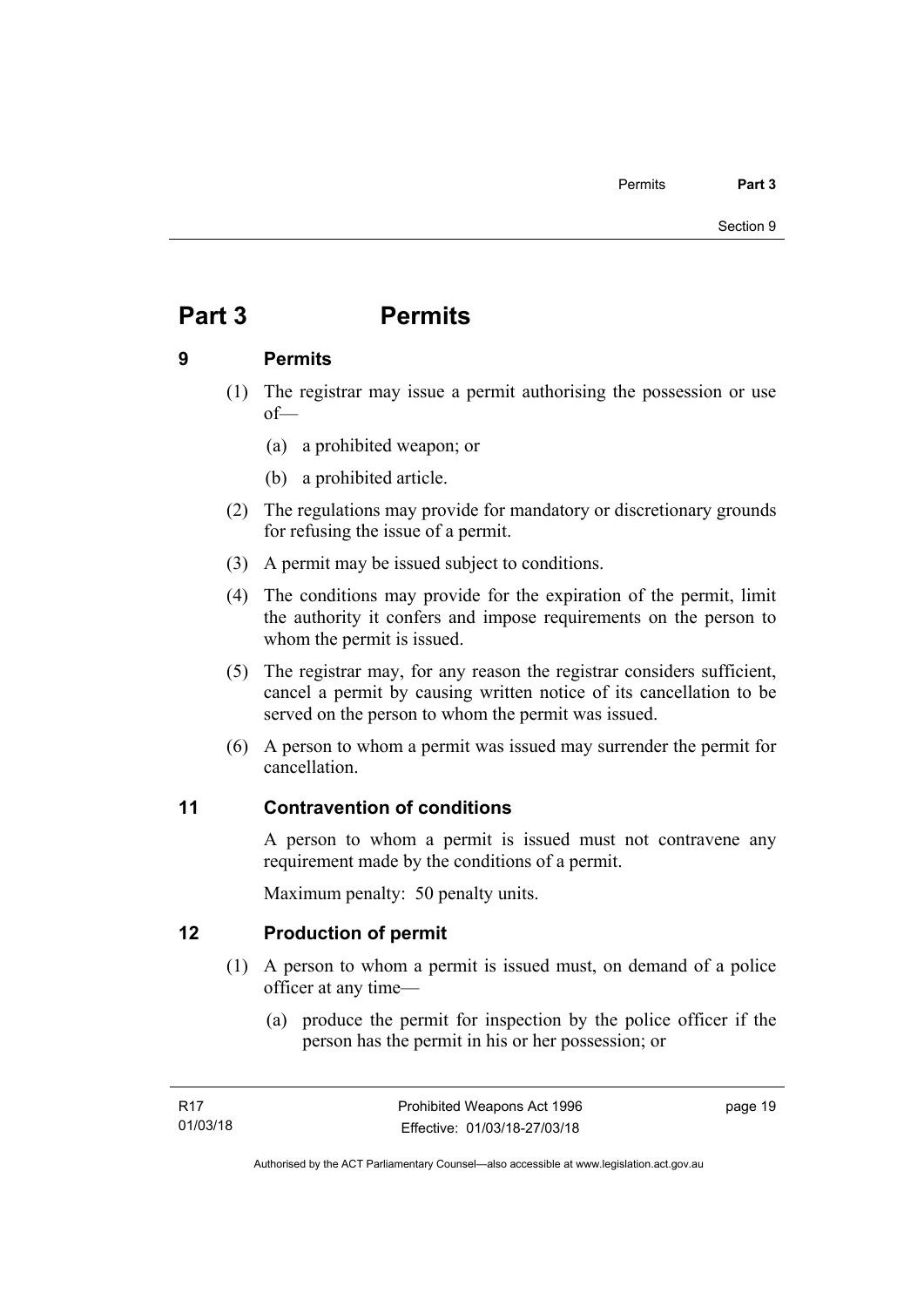(b) state the person's full name and usual place of residence to the police officer.

Maximum penalty: 50 penalty units, imprisonment for 6 months or both.

 (2) A person commits an offence against subsection (1) only if the police officer, when making the demand, explains to the person that failure to comply with the demand is an offence against this Act.

# <span id="page-25-0"></span>**13 Surrender of cancelled permit**

If a permit is cancelled or expires, the person to whom it was issued must within 7 days of that cancellation or expiry, surrender it to the registrar.

Maximum penalty: 50 penalty units, imprisonment for 6 months or both.

page 20 **Prohibited Weapons Act 1996** Effective: 01/03/18-27/03/18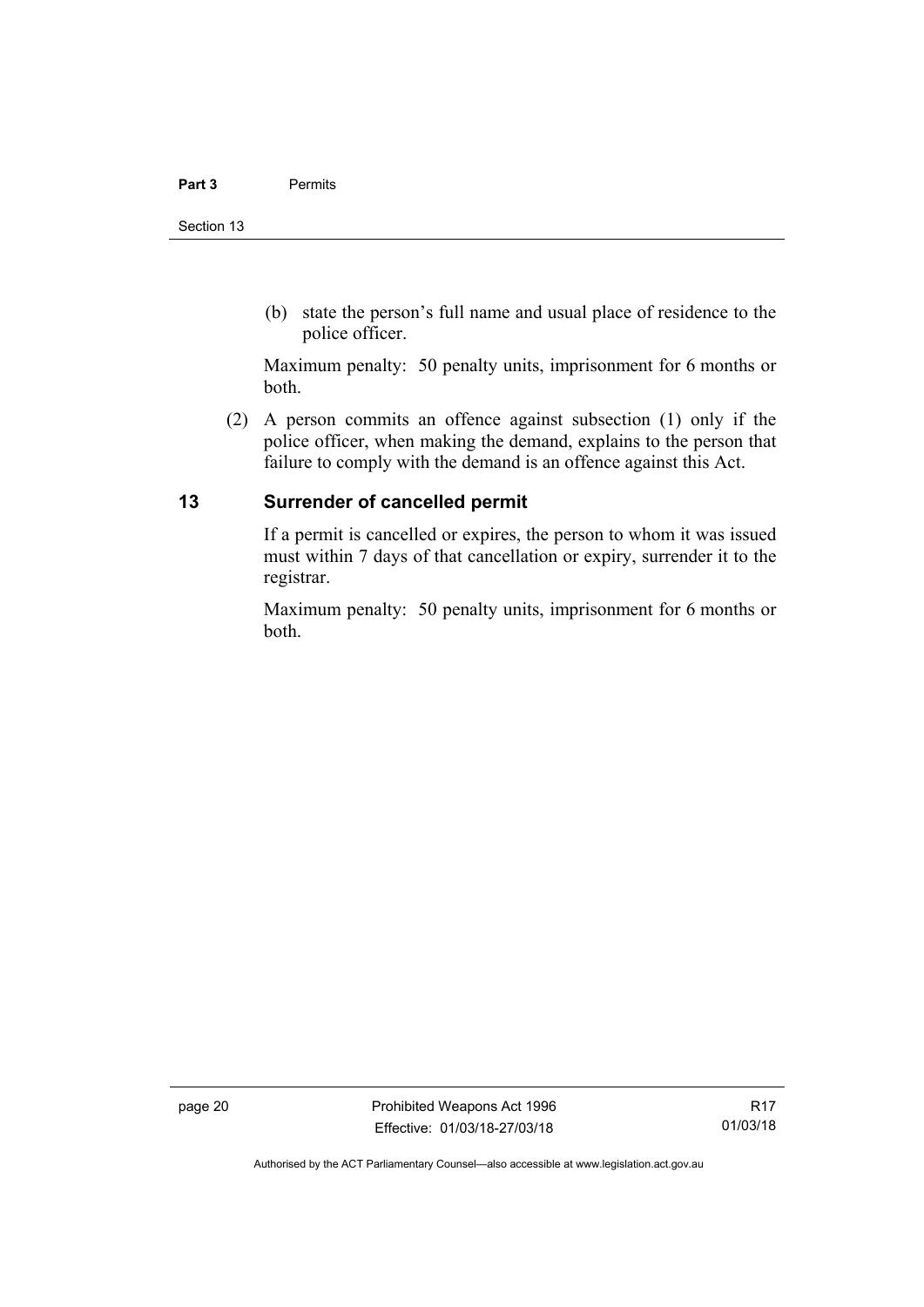# <span id="page-26-0"></span>**Part 3A Notification and review of decisions**

## <span id="page-26-1"></span>**14 Meaning of** *reviewable decision—***pt 3A**

In this part:

*reviewable decision* means a decision mentioned in schedule 3, column 3 under a provision of this Act mentioned in column 2 in relation to the decision.

## <span id="page-26-2"></span>**14A Reviewable decision notices**

If a person makes a reviewable decision, the person must give a reviewable decision notice to each entity mentioned in schedule 3, column 4 in relation to the decision.

- *Note 1* The person must also take reasonable steps to give a reviewable decision notice to any other person whose interests are affected by the decision (see *[ACT Civil and Administrative Tribunal Act 2008](http://www.legislation.act.gov.au/a/2008-35)*, s 67A).
- *Note 2* The requirements for reviewable decision notices are prescribed under the *[ACT Civil and Administrative Tribunal Act 2008](http://www.legislation.act.gov.au/a/2008-35)*.

## <span id="page-26-3"></span>**14B Applications for review**

The following may apply to the ACAT for a review of a reviewable decision:

- (a) an entity mentioned in schedule 3, column 4 in relation to the decision;
- (b) any other person whose interests are affected by the decision.
- *Note* If a form is approved under the *[ACT Civil and Administrative Tribunal](http://www.legislation.act.gov.au/a/2008-35)  [Act 2008](http://www.legislation.act.gov.au/a/2008-35)* for the application, the form must be used.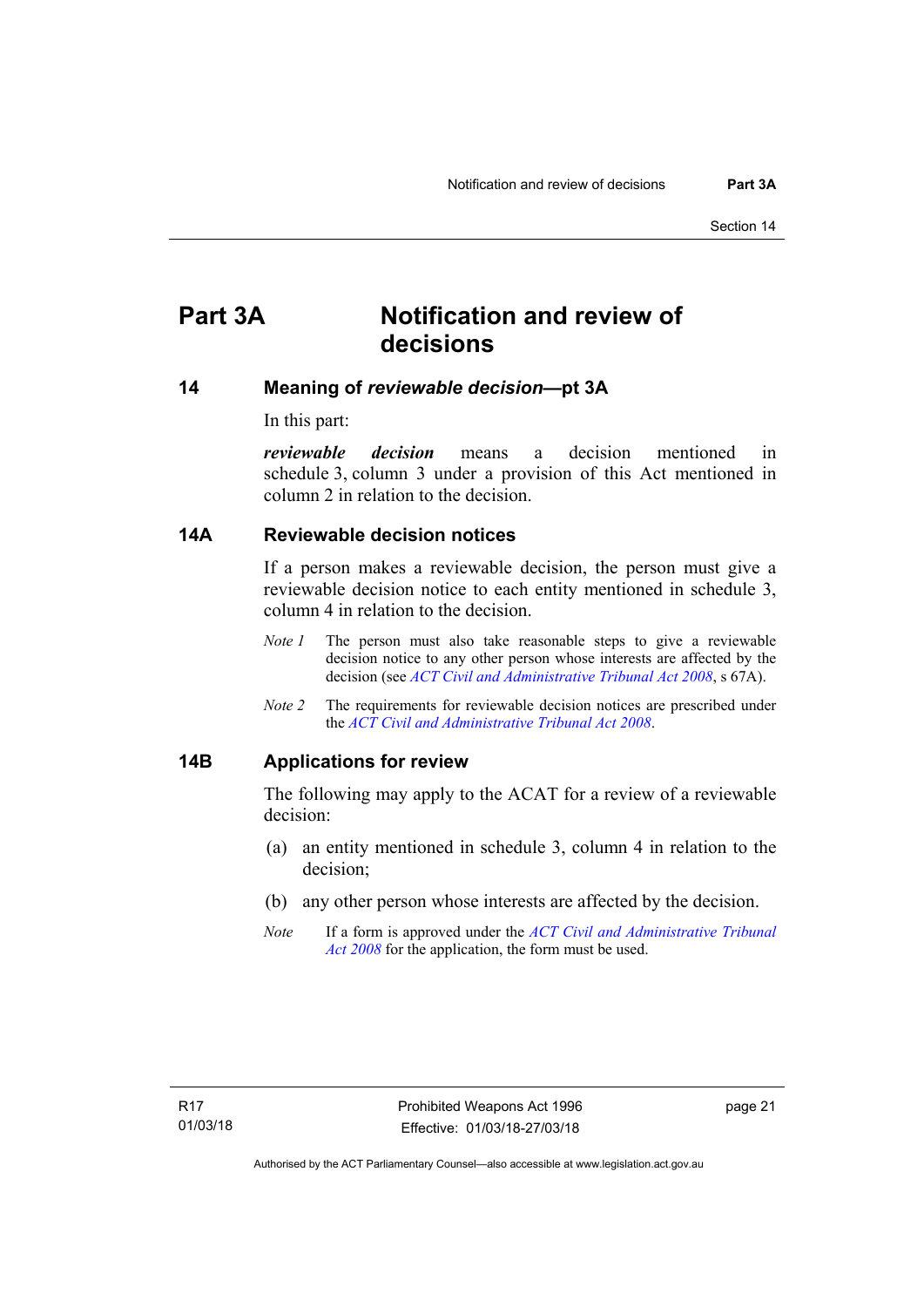#### **Part 4** Miscellaneous

Section 15

# <span id="page-27-0"></span>**Part 4 Miscellaneous**

## <span id="page-27-1"></span>**15 Information to be supplied**

A person who has possession of a prohibited weapon or prohibited article acquired from another person must, on demand made by a police officer at any time, inform the police officer of—

- (a) the name and address of the person from whom the weapon or article was acquired; and
- (b) the date on which it was acquired.

Maximum penalty: 50 penalty units.

## <span id="page-27-2"></span>**16 Disposal of surrendered or seized prohibited weapons or prohibited articles**

- (1) A magistrate may, on application by a police officer or by any person who claims to be the owner of a prohibited weapon or prohibited article surrendered to or seized by a police officer in accordance with this Act, order that the weapon or article—
	- (a) be forfeited to the Territory; or
	- (b) be returned to the person claiming to be the owner of the weapon or article; or
	- (c) be otherwise disposed of in such manner as the court thinks fit.
- (2) If a person is found guilty of an offence against this Act and a weapon or article has been seized by a police officer in connection with the offence, the court which makes the finding of guilt is taken to have ordered that the weapon or article be forfeited to the Territory.

*Note Found guilty*—see the [Legislation Act,](http://www.legislation.act.gov.au/a/2001-14) dictionary, pt 1.

 (3) A weapon or article forfeited under subsection (2) may be destroyed.

R17 01/03/18

Authorised by the ACT Parliamentary Counsel—also accessible at www.legislation.act.gov.au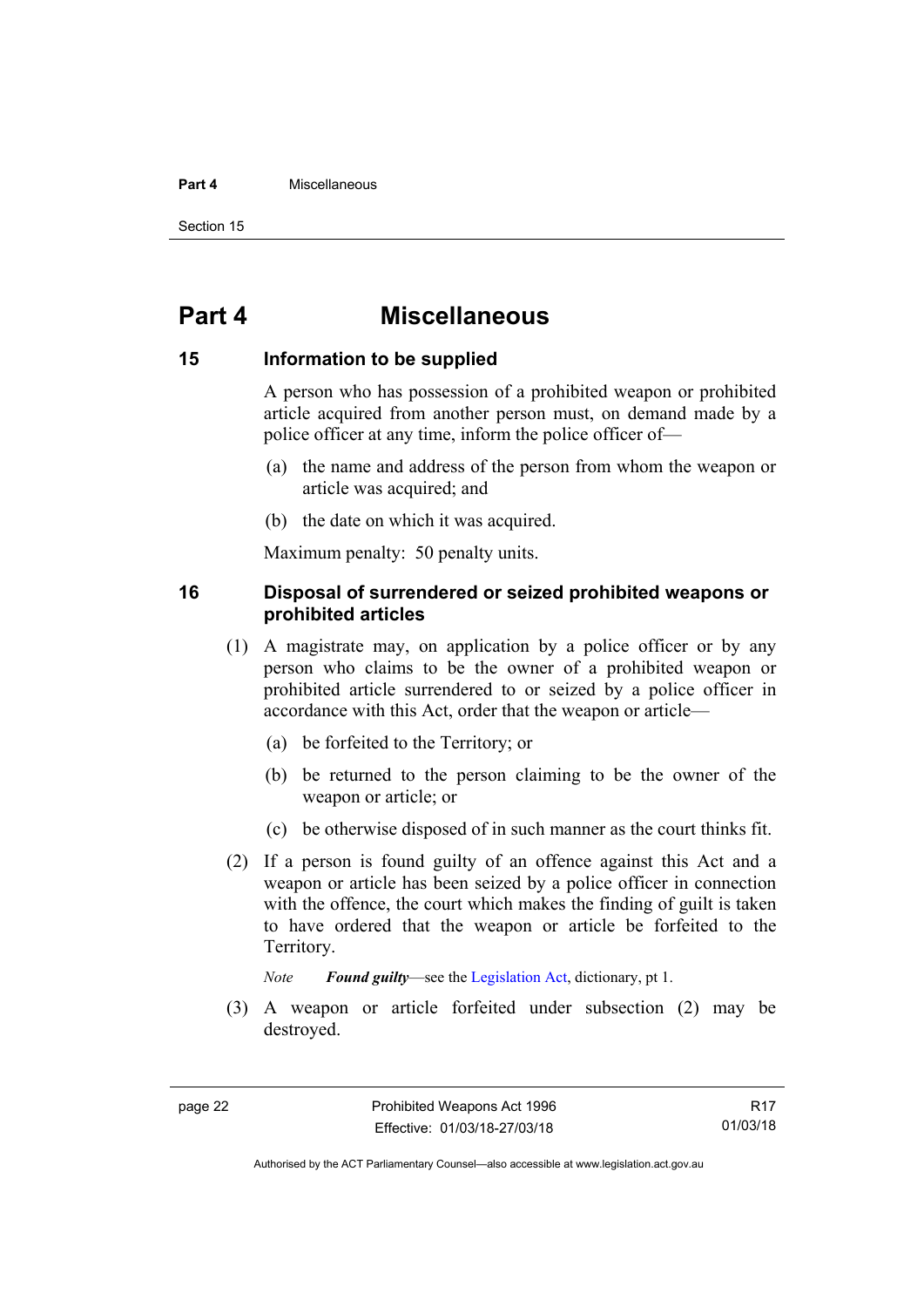# <span id="page-28-0"></span>**17 Evidentiary provisions**

A certificate signed by the registrar stating the following is evidence of the matter stated:

- (a) at a stated time or during a stated period, a stated person was, or was not, the holder of a stated permit (or of a permit for a stated prohibited weapon or prohibited article);
- (b) a permit was or was not, on a day or during a stated period, subject to a stated condition.

# <span id="page-28-1"></span>**17A Determination of fees**

- (1) The Minister may determine fees for this Act.
	- *Note* The [Legislation Act](http://www.legislation.act.gov.au/a/2001-14) contains provisions about the making of determinations and regulations relating to fees (see pt 6.3).
- (2) A determination is a disallowable instrument.
	- *Note* A disallowable instrument must be notified, and presented to the Legislative Assembly, under the [Legislation Act.](http://www.legislation.act.gov.au/a/2001-14)

# <span id="page-28-2"></span>**18 Approved forms**

- (1) The registrar may approve forms for this Act.
- (2) If the registrar approves a form for a particular purpose, the approved form must be used for that purpose.
- (3) An approved form is a notifiable instrument.
	- *Note* A notifiable instrument must be notified under the *[Legislation Act 2001](http://www.legislation.act.gov.au/a/2001-14)*.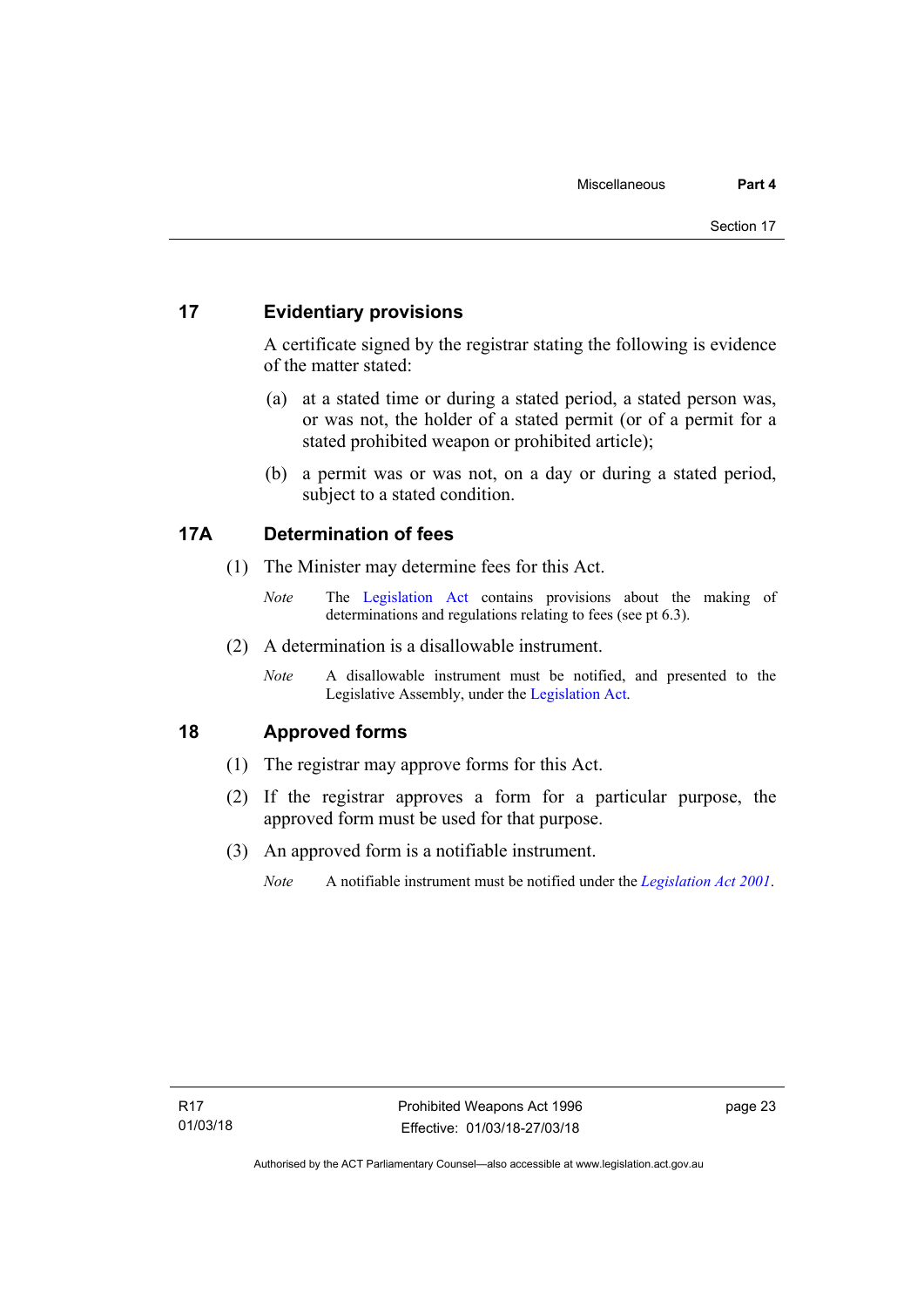### **Part 4** Miscellaneous

# <span id="page-29-0"></span>**19 Regulation-making power**

- (1) The Executive may make regulations for this Act.
	- *Note* Regulations must be notified, and presented to the Legislative Assembly, under the *[Legislation Act 2001](http://www.legislation.act.gov.au/a/2001-14)*.
- (2) The regulations may prescribe offences for contraventions of the regulations and prescribe maximum penalties of not more than 10 penalty units for offences against the regulations.

page 24 **Prohibited Weapons Act 1996** Effective: 01/03/18-27/03/18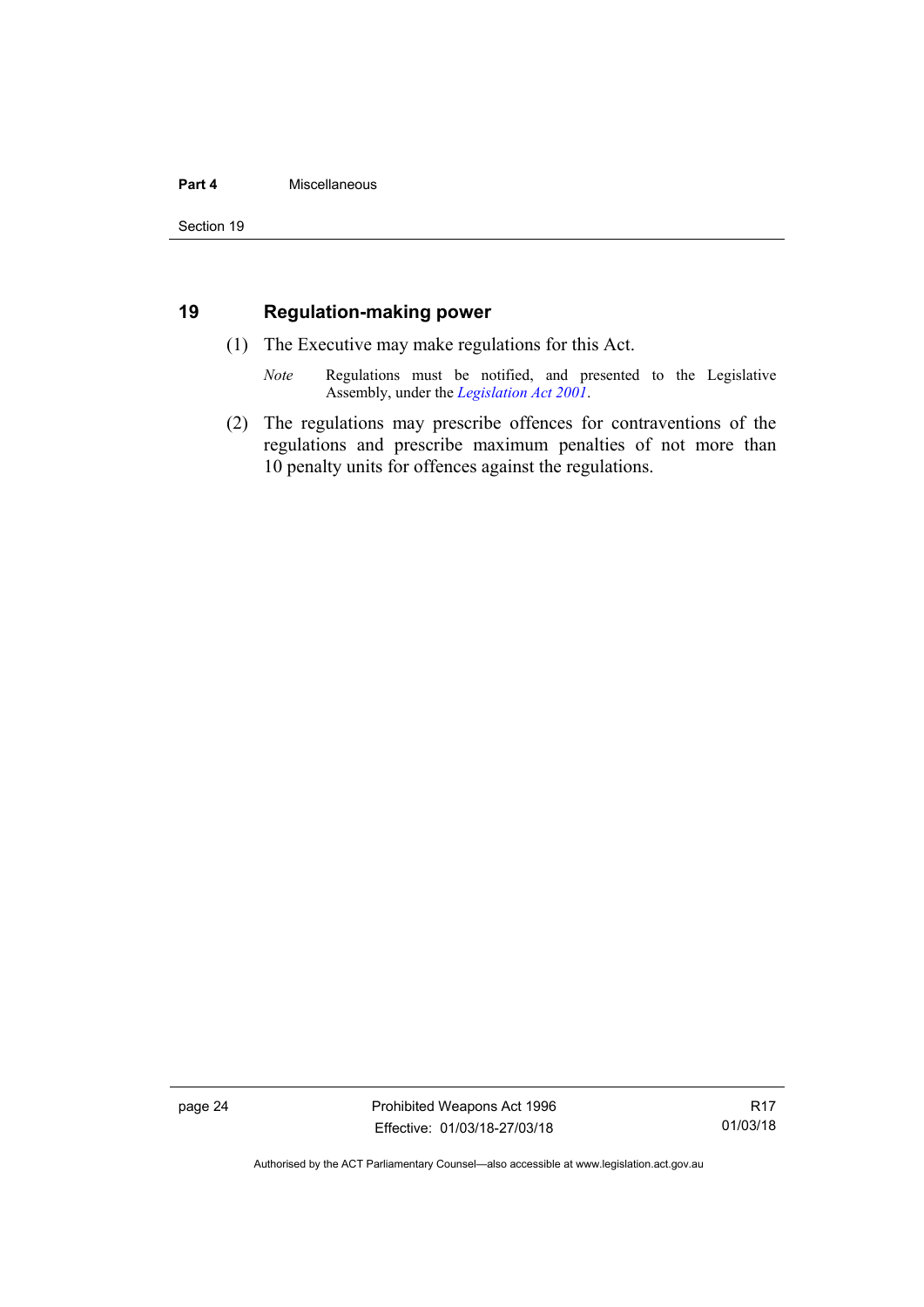# <span id="page-30-0"></span>**Schedule 1 Prohibited weapons**

(see s 4A)

# <span id="page-30-1"></span>Part 1.1 **Prohibited bladed weapons**

| column 1<br>item | column <sub>2</sub>       | description                                                                                                                |                                                                                                                                                                                     |
|------------------|---------------------------|----------------------------------------------------------------------------------------------------------------------------|-------------------------------------------------------------------------------------------------------------------------------------------------------------------------------------|
| $\mathbf{1}$     |                           | a flick knife or other similar device that has a blade folded or<br>recessed into the handle which opens automatically by— |                                                                                                                                                                                     |
|                  | (a)                       |                                                                                                                            | gravity or centrifugal force; or                                                                                                                                                    |
|                  | (b)                       |                                                                                                                            | pressure applied to a button, spring or device in or attached<br>to the handle of the device                                                                                        |
| 2                |                           |                                                                                                                            | a sheath knife or other similar device that has a sheath that<br>withdraws into the handle by-                                                                                      |
|                  | (a)                       |                                                                                                                            | gravity or centrifugal force; or                                                                                                                                                    |
|                  | (b)                       |                                                                                                                            | pressure applied to a button, spring or device in or attached<br>to the handle of the device                                                                                        |
| 3                |                           | a dagger or other similar device, that has a sharp-pointed stabbing<br>instrument-                                         |                                                                                                                                                                                     |
|                  | (a)                       |                                                                                                                            | that can be concealed on the person; and                                                                                                                                            |
|                  | (b)                       | $that$ —                                                                                                                   |                                                                                                                                                                                     |
|                  |                           | (i)                                                                                                                        | has a flat blade with cutting edges (whether serrated<br>or non-serrated) along the length of both sides; or                                                                        |
|                  |                           | (ii)                                                                                                                       | has a needle-like blade, the cross section of which is<br>elliptical or has three or more sides; and                                                                                |
|                  |                           | (iii)                                                                                                                      | is not a sword or bayonet                                                                                                                                                           |
|                  | <b>Example</b>            |                                                                                                                            |                                                                                                                                                                                     |
|                  | Urban Skinner push dagger |                                                                                                                            |                                                                                                                                                                                     |
|                  | <b>Note</b>               |                                                                                                                            | An example is part of the Act, is not exhaustive and may extend, but<br>does not limit, the meaning of the provision in which it appears (see<br>Legislation Act, s 126 and s 132). |
|                  |                           |                                                                                                                            |                                                                                                                                                                                     |

R17 01/03/18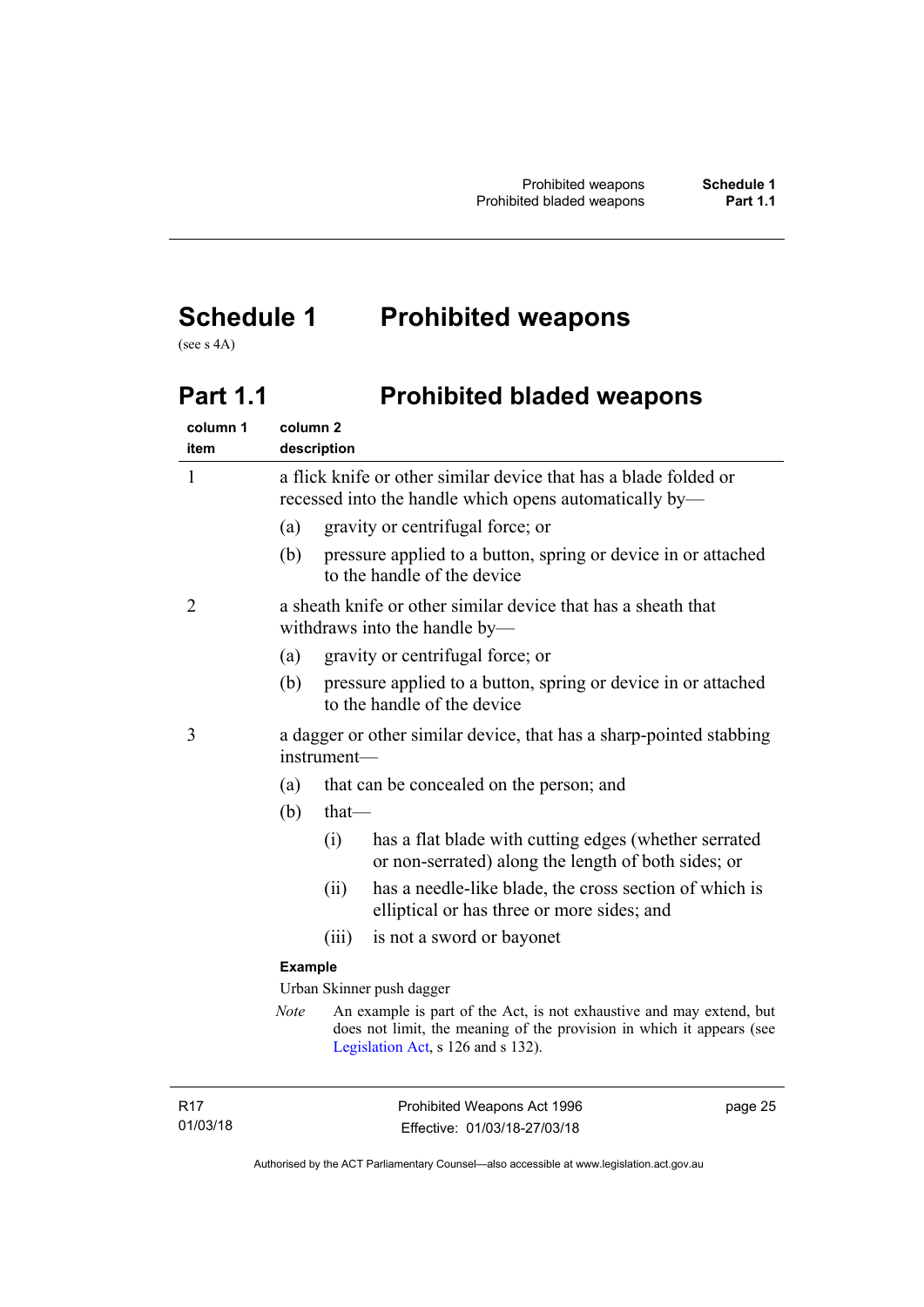| item           | column <sub>2</sub><br>description |                                                                                                                                      |
|----------------|------------------------------------|--------------------------------------------------------------------------------------------------------------------------------------|
| $\overline{4}$ |                                    | a butterfly knife, balisong or other similar device that consists of a<br>blade (whether single-edged or multi-edged) or spike that— |
|                | (a)                                | fits within 2 handles attached to the blade or spike by<br>transverse pivot points; and                                              |
|                | (b)                                | can be opened by gravity or centrifugal force                                                                                        |
| 5              |                                    | a star knife or other similar device that—                                                                                           |
|                | (a)                                | consists of 2 or more angular points, blades or spikes that<br>spreads out about a central axis point; and                           |
|                | (b)                                | is designed to spin around the knife's central axis point in<br>flight when thrown at a target                                       |
| 6              |                                    | a trench knife or other similar device that-                                                                                         |
|                | (a)                                | consists of a blade (whether single-edged or multi-edged) or<br>spike; and                                                           |
|                | (b)                                | is fitted with a handle made of a hard substance; and                                                                                |
|                | (c)                                | is either made or modified to be fitted over the knuckles of<br>the hand of the user-                                                |
|                |                                    | to protect the knuckles; and<br>(i)                                                                                                  |
|                |                                    | to increase the effect of a punch or blow<br>(ii)                                                                                    |
| 7              |                                    | a knife that can discharge a blade as a projectile by a spring<br>mechanism or other means (known as a ballistic knife)              |
| 8              |                                    | a blade, knife or axe that is either made or modified to be thrown                                                                   |
| 9              | else                               | a claw (known as a hand or foot claw) made or modified to be<br>attached to or worn on the hand or foot to cause injury to someone   |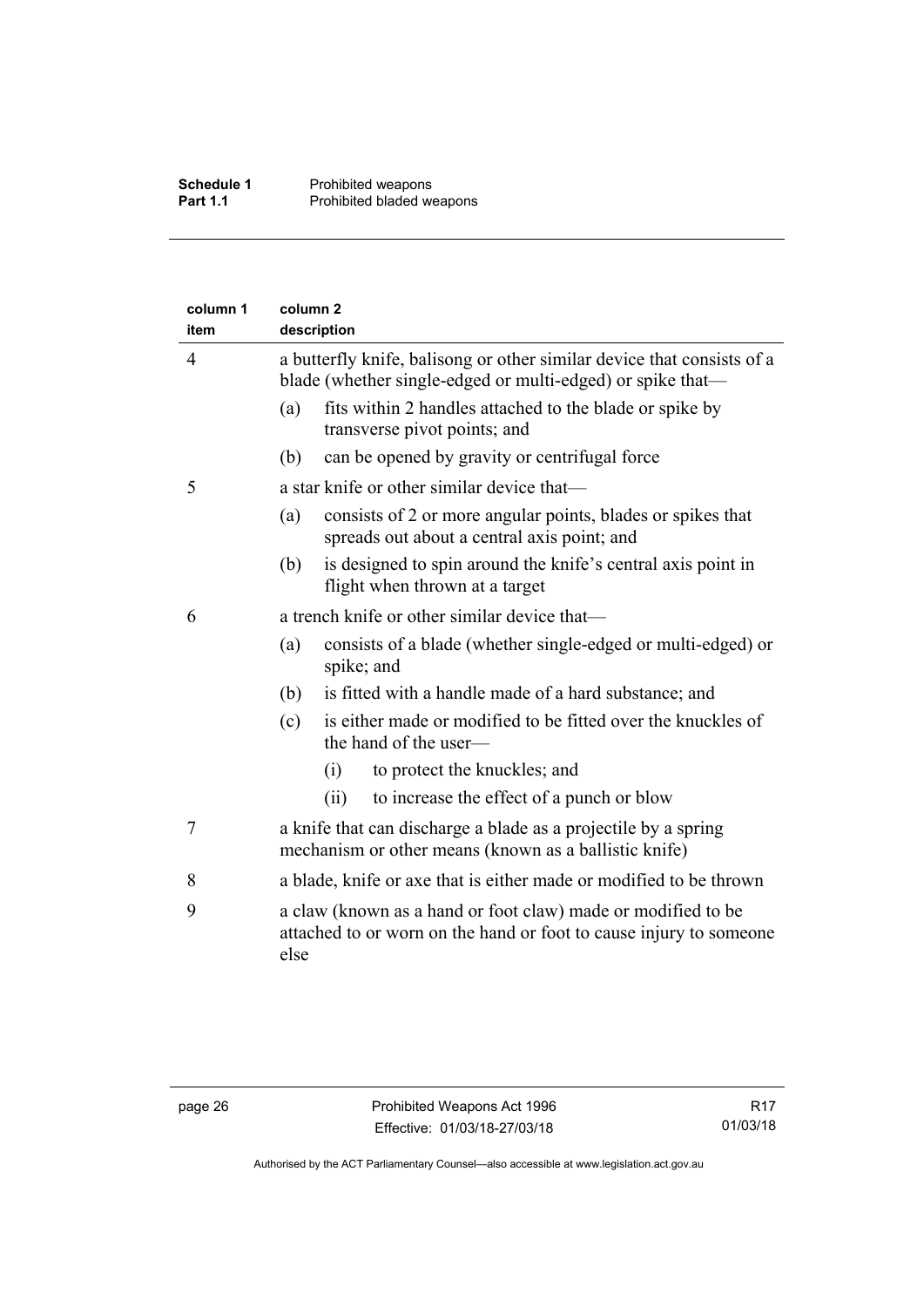# <span id="page-32-0"></span>**Part 1.2 Prohibited hand weapons**

| column 1<br>item | column <sub>2</sub><br>description                                                                                                                                                           |
|------------------|----------------------------------------------------------------------------------------------------------------------------------------------------------------------------------------------|
| $\mathbf{1}$     | a knuckle-duster or other similar device, made or modified to be<br>fitted over the knuckles of the hand of the user—                                                                        |
|                  | to protect the knuckles; and<br>(a)                                                                                                                                                          |
|                  | (b)<br>to increase the effect of a punch or other blow                                                                                                                                       |
| $\overline{2}$   | a sap glove or other weighted glove (including a fingerless glove)<br>made or modified to be used as a weapon                                                                                |
| 3                | a studded glove, or other similar hand covering, that incorporates<br>protrusions designed to puncture or bruise the skin                                                                    |
| 4                | a mace or other similar device (other than a ceremonial mace<br>made for use solely as a symbol of authority on ceremonial<br>occasions) that-                                               |
|                  | (a)<br>can cause injury; and                                                                                                                                                                 |
|                  | (b)<br>consists of a club or staff fitted with a flanged or spiked<br>head                                                                                                                   |
| 5                | a flail or other similar device consisting of a staff or handle that<br>has fitted to 1 end, by any means, a freely swinging part armed<br>with spikes or studded with any protruding matter |
| 6                | a whip, the lash of which is comprised completely or partly of<br>metal                                                                                                                      |
| 7                | a cat-o'-nine-tails or other similar device whether or not it has<br>9 lashes                                                                                                                |
| 8                | nunchakus or kung-fu sticks or other similar device                                                                                                                                          |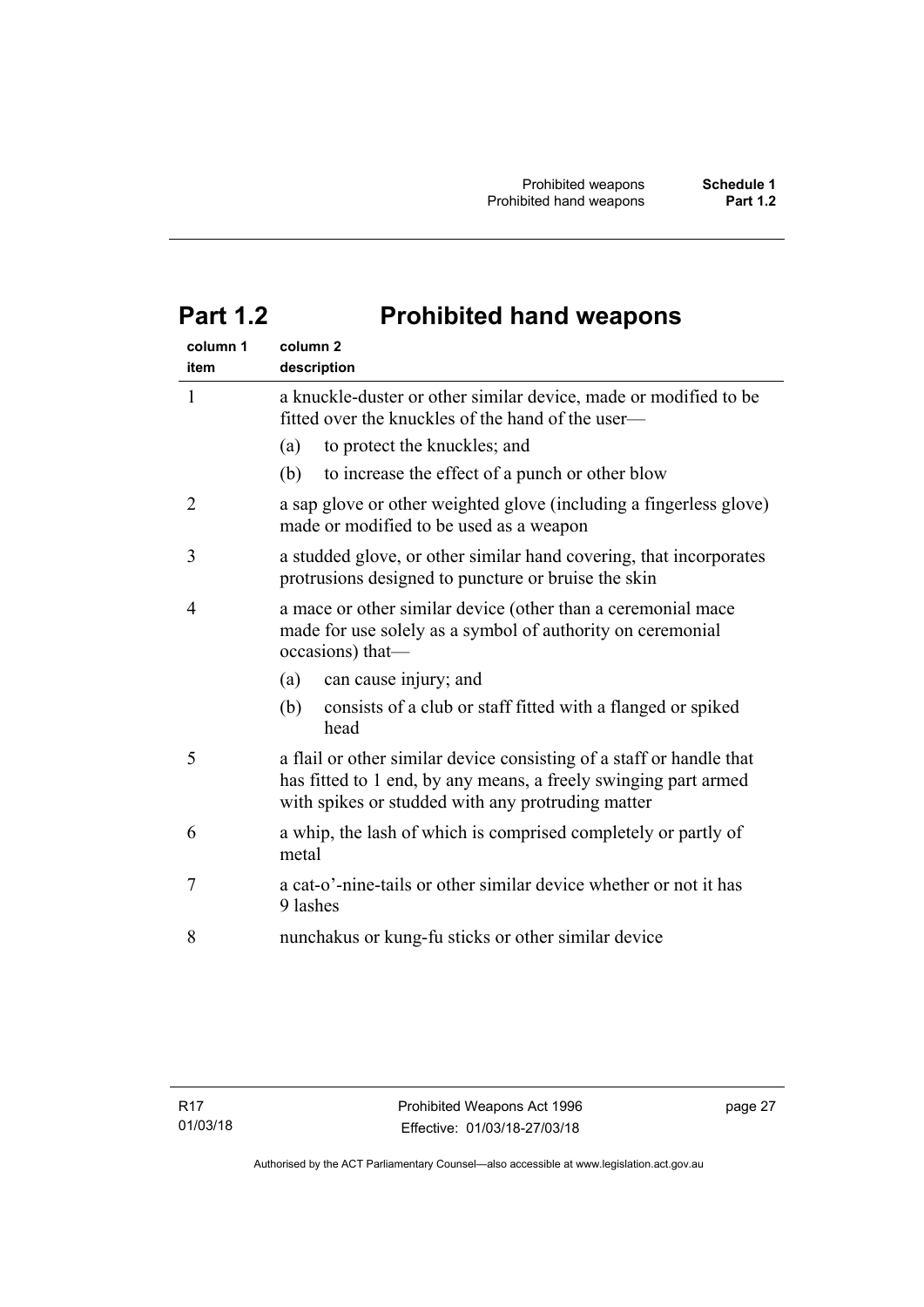| Schedule 1      | Prohibited weapons      |
|-----------------|-------------------------|
| <b>Part 1.2</b> | Prohibited hand weapons |

| column 1<br>item | column 2<br>description                                                                            |  |  |  |
|------------------|----------------------------------------------------------------------------------------------------|--|--|--|
| 9                | a side-handled baton or other similar device that—                                                 |  |  |  |
|                  | consists of a baton, staff or rod; and<br>(a)                                                      |  |  |  |
|                  | is made of a hard substance; and<br>(b)                                                            |  |  |  |
|                  | has fitted to 1 side a handle (whether or not permanently<br>(c)<br>fixed)                         |  |  |  |
| 10               | an extendable or telescopic baton, made or modified so that the<br>length of the baton extends by— |  |  |  |
|                  | gravity; or<br>(a)                                                                                 |  |  |  |
|                  | centrifugal force; or<br>(b)                                                                       |  |  |  |
|                  | pressure applied to a button, spring or device in or attached<br>(c)<br>to the handle of the baton |  |  |  |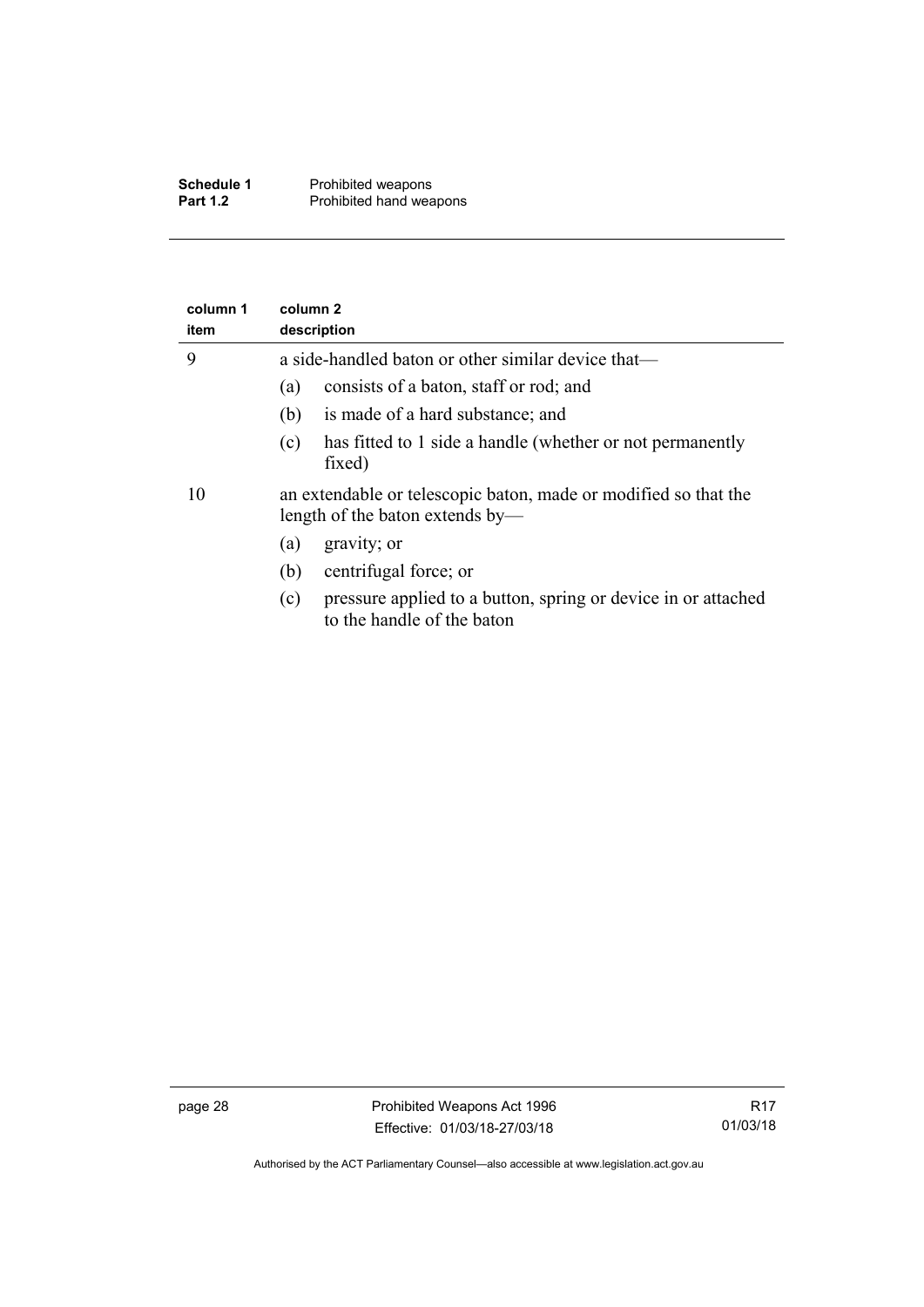# <span id="page-34-0"></span>**Part 1.3 Prohibited missile weapons**

| column 1<br>item | column <sub>2</sub><br>description                                                                                                                                                                 |
|------------------|----------------------------------------------------------------------------------------------------------------------------------------------------------------------------------------------------|
| 1                | a spear gun with an overall length of less than 45cm when<br>unloaded                                                                                                                              |
| 2                | a hunting sling, catapult or sling shot made or modified for use<br>with, or a component part of which is, a brace that—                                                                           |
|                  | (a)<br>fits or rests on the forearm or other part of the body; and                                                                                                                                 |
|                  | supports the wrist or forearm against the tension of the<br>(b)<br>material used to propel a projectile                                                                                            |
|                  | <b>Example</b>                                                                                                                                                                                     |
|                  | a Saunders 'falcon' hunting sling                                                                                                                                                                  |
|                  | <b>Note</b><br>An example is part of the Act, is not exhaustive and may extend, but<br>does not limit, the meaning of the provision in which it appears (see<br>Legislation Act, s 126 and s 132). |
| 3                | a crossbow or other similar device manufactured on or after<br>1 January 1900                                                                                                                      |
| 4                | a blow gun, blow-pipe or dart projector that consists of a pipe or<br>tube through which a dart or other device can be projected by—                                                               |
|                  | the exhaled breath of the user; or<br>(a)                                                                                                                                                          |
|                  | the use of an elasticised band; or<br>(b)                                                                                                                                                          |
|                  | (c)<br>means other than by an explosive                                                                                                                                                            |
| 5                | a shark dart or other similar device designed to expel, on or after<br>contact, a gas or other substance that can cause bodily harm                                                                |
|                  | <b>Example</b>                                                                                                                                                                                     |
|                  | a Farallon shark dart                                                                                                                                                                              |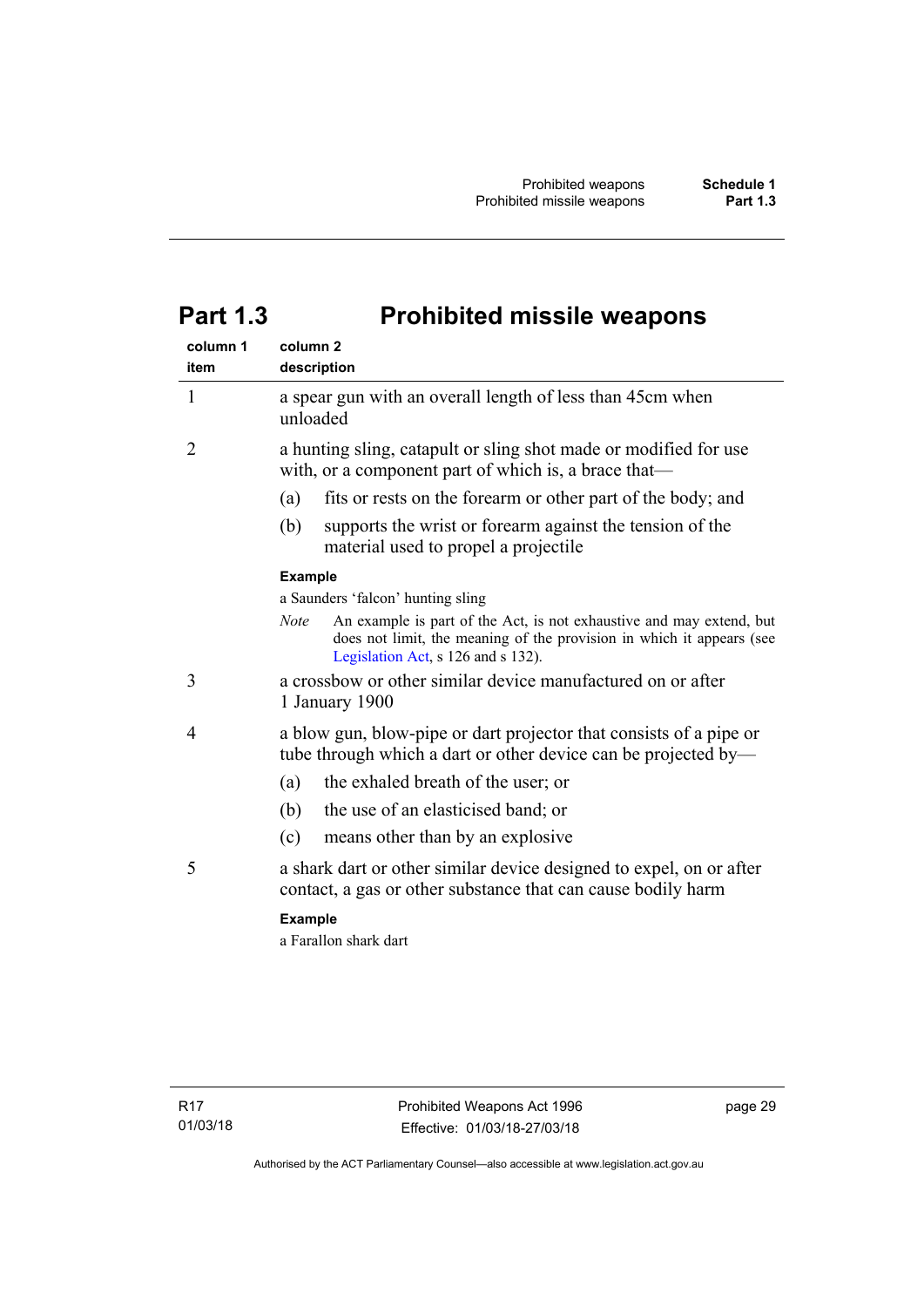**Schedule 1** Prohibited weapons<br> **Part 1.4** Other prohibited wea **Other prohibited weapons** 

# <span id="page-35-0"></span>**Part 1.4 Other prohibited weapons**

| column 1<br>item | column <sub>2</sub><br>description                                                                                                                                                                                                                                                                     |  |  |
|------------------|--------------------------------------------------------------------------------------------------------------------------------------------------------------------------------------------------------------------------------------------------------------------------------------------------------|--|--|
| 1                | an explosive, incendiary, irritant or poison gas—                                                                                                                                                                                                                                                      |  |  |
|                  | bomb; or<br>(a)                                                                                                                                                                                                                                                                                        |  |  |
|                  | grenade; or<br>(b)                                                                                                                                                                                                                                                                                     |  |  |
|                  | rocket with a propellant charge of more than 100g; or<br>(c)                                                                                                                                                                                                                                           |  |  |
|                  | missile with an explosive or incendiary charge of more than<br>(d)<br>$7g$ ; or                                                                                                                                                                                                                        |  |  |
|                  | mine<br>(e)                                                                                                                                                                                                                                                                                            |  |  |
| 2                | a device or apparatus made or modified for use with a gas or<br>liquid, if the device or apparatus is—                                                                                                                                                                                                 |  |  |
|                  | capable of killing or incapacitating someone; or<br>(a)                                                                                                                                                                                                                                                |  |  |
|                  | made or modified to kill or incapacitate someone<br>(b)                                                                                                                                                                                                                                                |  |  |
| 3                | A flame thrower or any other device of military design that can<br>propel ignited incendiary fuel                                                                                                                                                                                                      |  |  |
| 4                | A hand-held or other electric device designed to administer an<br>electric shock on contact, other than a piece of medical equipment<br>or electric prod designed exclusively for use with animals                                                                                                     |  |  |
|                  | Example-hand-held electric device<br>a taser self-defence weapon                                                                                                                                                                                                                                       |  |  |
|                  | Examples-other electric device<br>a taxi protection cushion system<br>1<br>a super safety suitcase<br>2<br>An example is part of the Act, is not exhaustive and may extend, but<br>Note<br>does not limit, the meaning of the provision in which it appears (see<br>Legislation Act, s 126 and s 132). |  |  |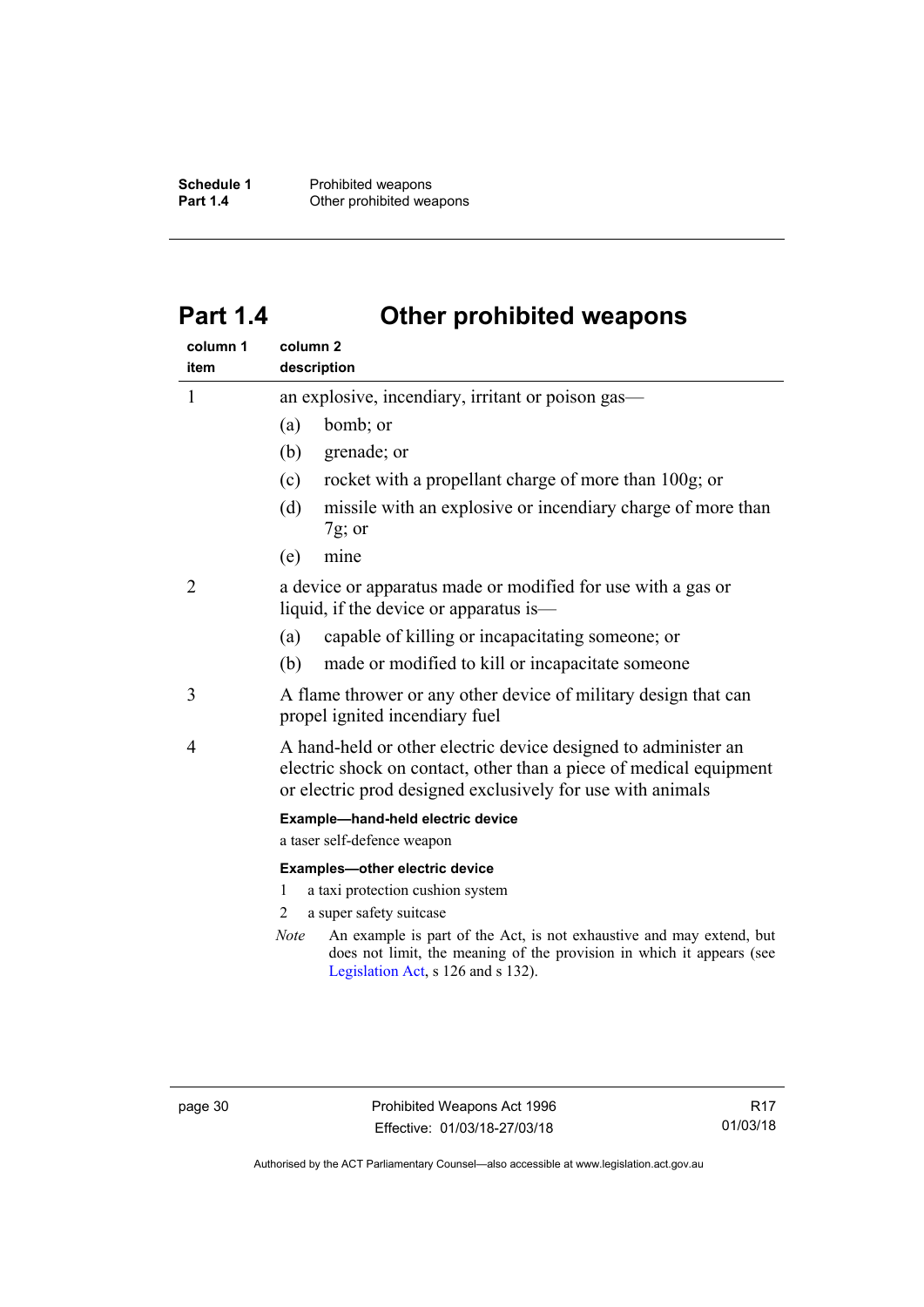| column 1<br>item | column <sub>2</sub><br>description                                                                                                                                                                            |
|------------------|---------------------------------------------------------------------------------------------------------------------------------------------------------------------------------------------------------------|
| 5                | a thing made or intended as a defence or antipersonnel spray that<br>can discharge by any means an irritant (other than an irritant<br>matter mentioned in item 6) in liquid, powder, gas or chemical<br>form |
| 6                | a thing made or intended as a defence or antipersonnel spray that<br>can discharge by any means an irritant in liquid, powder, gas or<br>chemical form, including but not limited to the following:           |
|                  | chloroacetophenone, known as CN;<br>(a)                                                                                                                                                                       |
|                  | (b)<br>orthochlorobenzalmalononitrile, known as CS;                                                                                                                                                           |
|                  | dypenylaminechloroarsone, known as DM or Adamsite;<br>(c)                                                                                                                                                     |
|                  | oleoresin capsicum, known as OC<br>(d)                                                                                                                                                                        |
| 7                | an acoustic or light-emitting antipersonnel device made or<br>modified-                                                                                                                                       |
|                  | to cause permanent or temporary incapacity or disability to<br>(a)<br>a person; or                                                                                                                            |
|                  | to otherwise physically disorientate a person<br>(b)                                                                                                                                                          |
| 8                | hand-held articles, commonly known as laser pointers, designed<br>or adapted to emit a laser beam with an accessible emission level<br>of greater than 1mW                                                    |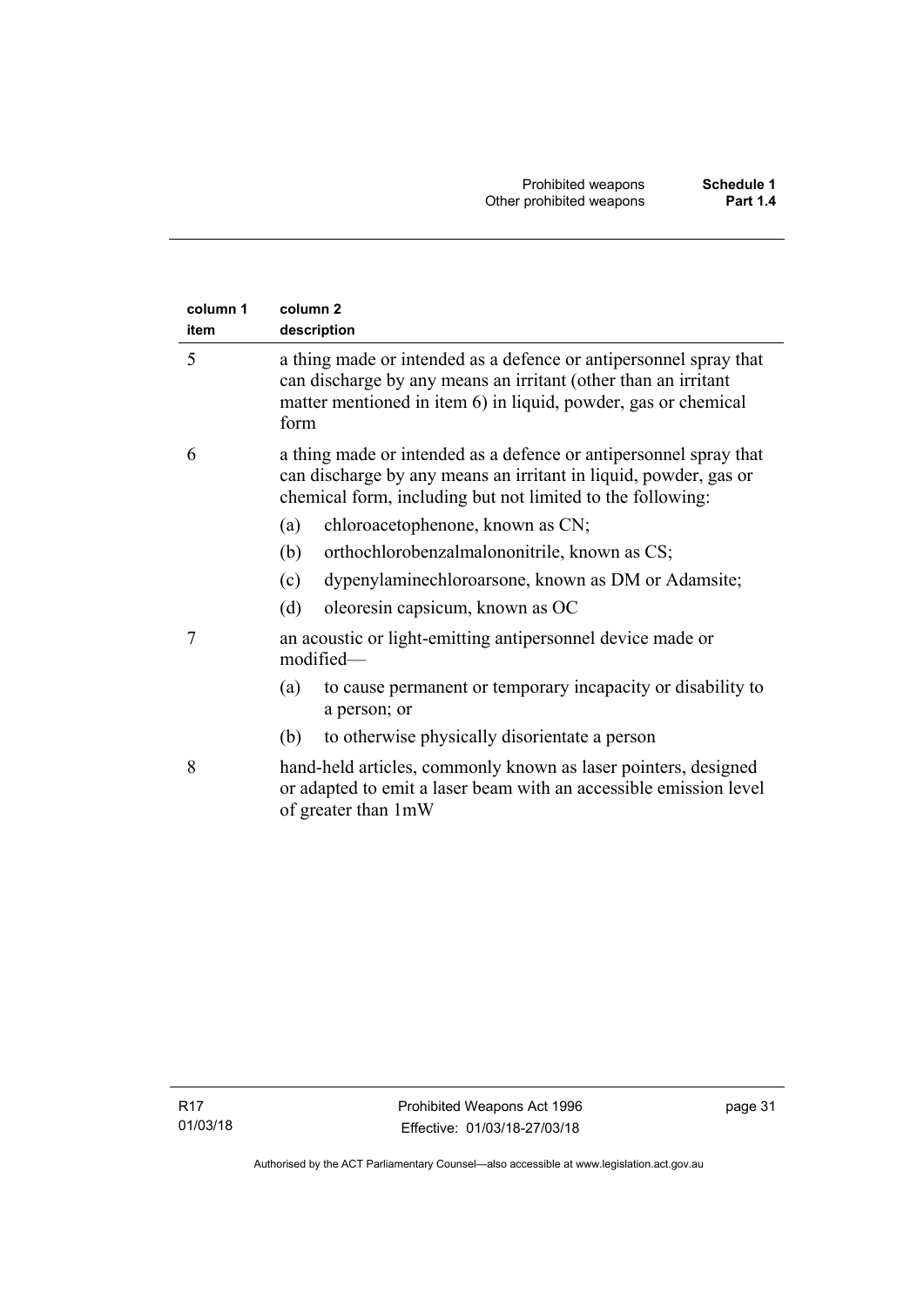# <span id="page-37-0"></span>**Schedule 2 Prohibited articles**

| (see s 4B)<br>column 1<br>item | column 2<br>description                                                                                                                                                                                                                                                                                                                            |  |  |
|--------------------------------|----------------------------------------------------------------------------------------------------------------------------------------------------------------------------------------------------------------------------------------------------------------------------------------------------------------------------------------------------|--|--|
| $\mathbf{1}$                   | body armour                                                                                                                                                                                                                                                                                                                                        |  |  |
| $\overline{2}$                 | a modified article of clothing, accessory or adornment a purpose<br>of which is to disguise or conceal a weapon                                                                                                                                                                                                                                    |  |  |
|                                | <b>Examples-modified articles</b><br>a walking stick containing a sword<br>1<br>a riding crop containing a stiletto<br>2<br>a Bowen knife belt<br>3<br>An example is part of the Act, is not exhaustive and may extend, but<br>Note<br>does not limit, the meaning of the provision in which it appears (see<br>Legislation Act, s 126 and s 132). |  |  |
| 3                              | a suppressor                                                                                                                                                                                                                                                                                                                                       |  |  |
| 4                              | equipment made or modified to make a smoke screen                                                                                                                                                                                                                                                                                                  |  |  |
| 5                              | a trip flare                                                                                                                                                                                                                                                                                                                                       |  |  |
| 6                              | a rimfire magazine with a capacity of more than 15 rounds                                                                                                                                                                                                                                                                                          |  |  |
| 7                              | a pistol magazine with a capacity of more than 10 rounds                                                                                                                                                                                                                                                                                           |  |  |
| 8                              | a centre-fire self-loading rifle magazine, or shotgun magazine,<br>with a capacity of more than 5 rounds                                                                                                                                                                                                                                           |  |  |
| 9                              | a detachable centre-fire rifle magazine (other than a centre-fire<br>self-loading rifle magazine) with a capacity of more than<br>10 rounds                                                                                                                                                                                                        |  |  |
| 10                             | a shotgun tubular magazine extension to extend the capacity of a<br>shotgun magazine to more than 5 rounds                                                                                                                                                                                                                                         |  |  |
| 11                             | a device that converts a firearm so it can fire in a fully automatic<br>condition                                                                                                                                                                                                                                                                  |  |  |
| 12                             | a folding, detachable, telescopic or collapsible stock                                                                                                                                                                                                                                                                                             |  |  |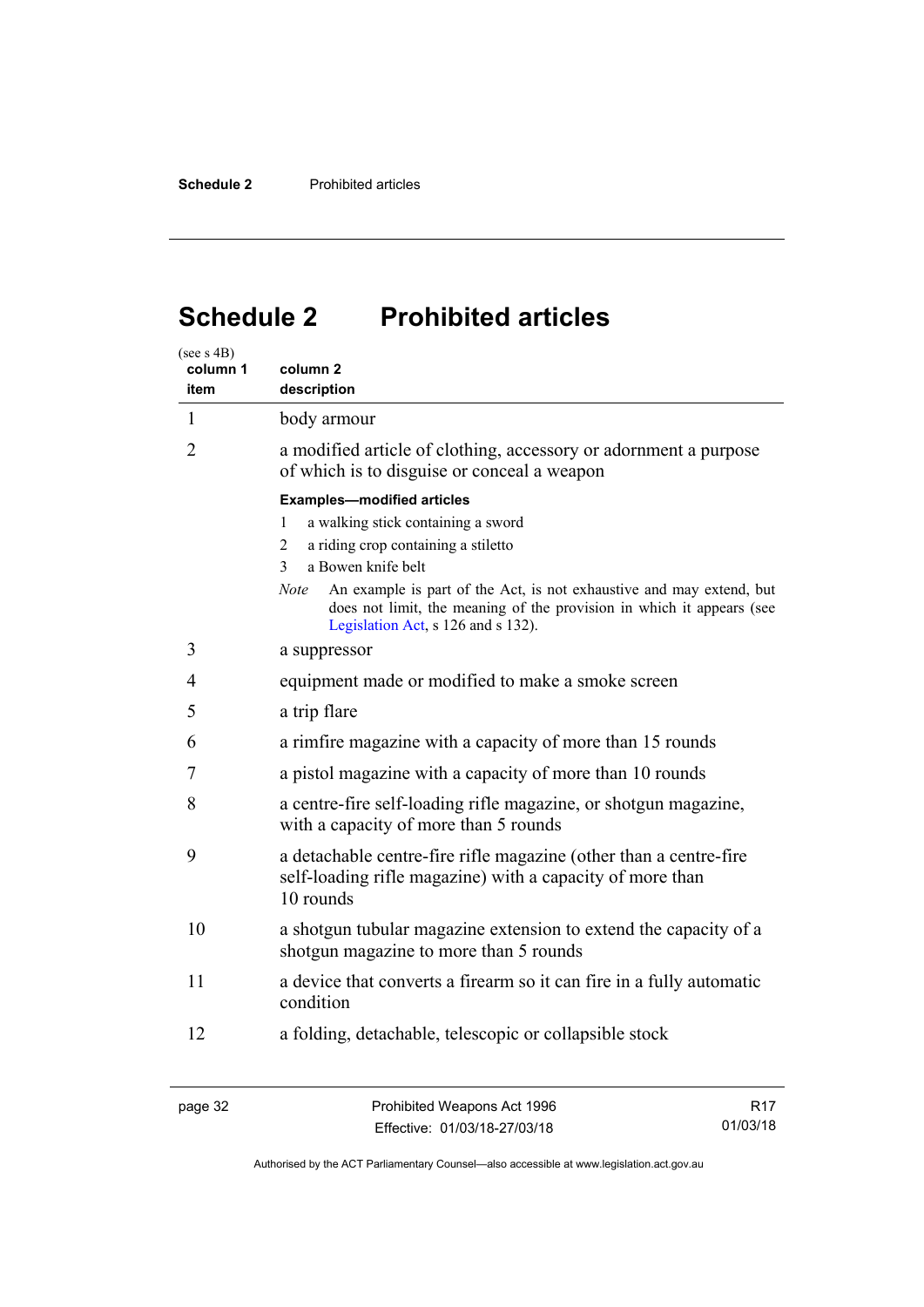# <span id="page-38-0"></span>**Schedule 3 Reviewable decisions**

(see pt 3A)

| column 1<br>item | column 2<br>section | column 3<br>decision      | column 4<br>entity     |
|------------------|---------------------|---------------------------|------------------------|
|                  | 9(1)                | refuse to issue<br>permit | applicant for permit   |
|                  | $\mathfrak{S}$ .    | cancel permit             | person who held permit |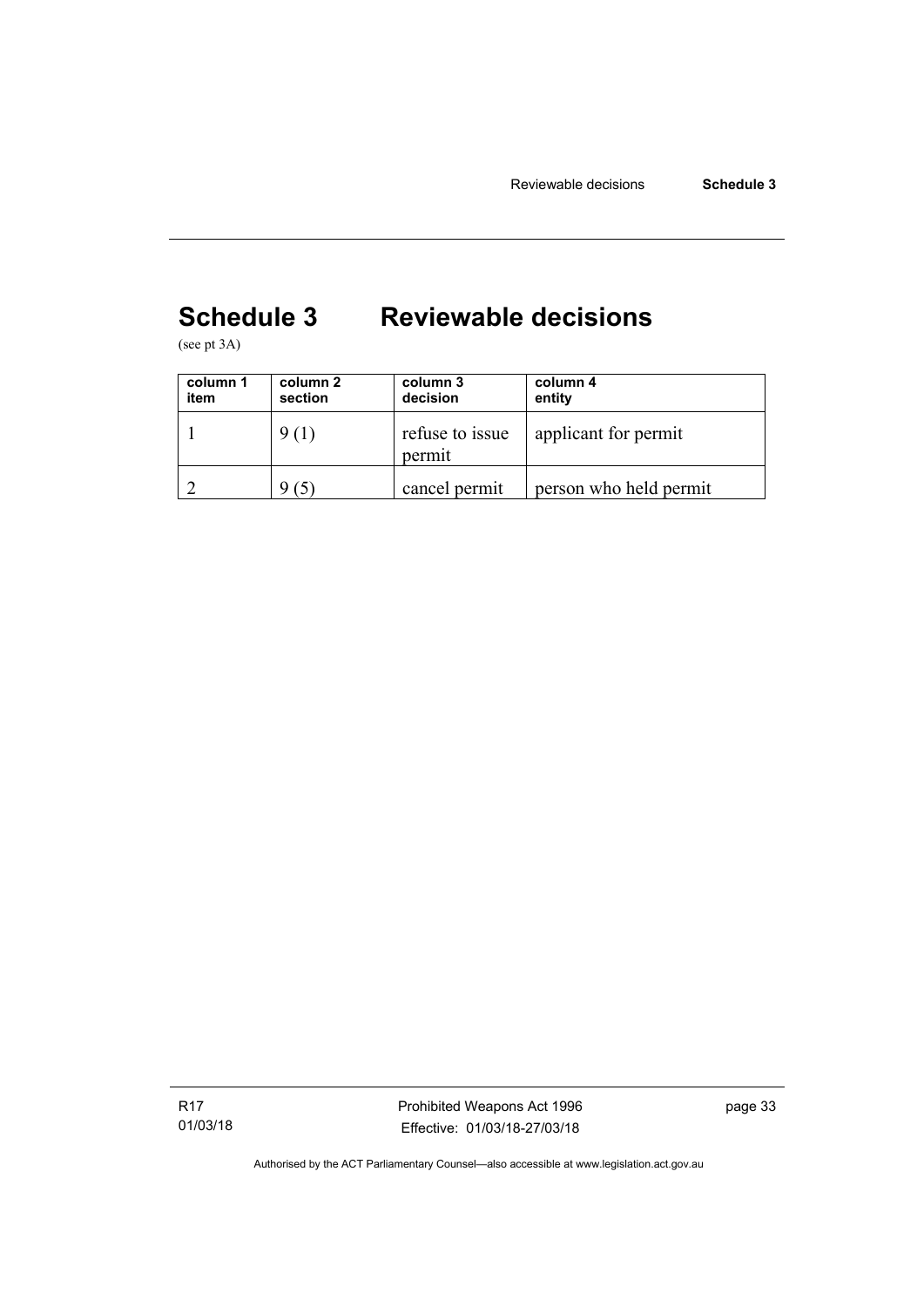**Dictionary** 

# <span id="page-39-0"></span>**Dictionary**

(see s 2)

- *Note 1* The [Legislation Act](http://www.legislation.act.gov.au/a/2001-14) contains definitions and other provisions relevant to this Act.
- *Note 2* For example, the [Legislation Act,](http://www.legislation.act.gov.au/a/2001-14) dict, pt 1, defines the following terms:
	- $\bullet$  ACAT
	- **ACT**
	- corrections officer
	- Criminal Code
	- director-general (see s 163)
	- exercise
	- found guilty
	- function
	- police officer
	- registrar of firearms
	- reviewable decision notice
	- under.

*anti-ballistic* means resistant to the penetration of a projectile discharged from a firearm.

*anti-fragmentation* means resistant to the penetration of material discharged when an explosive device is detonated.

### *body armour* means—

- (a) an article that is designed—
	- (i) for anti-ballistic or anti-fragmentation purposes; and
	- (ii) to be worn on, or cover, the human body; but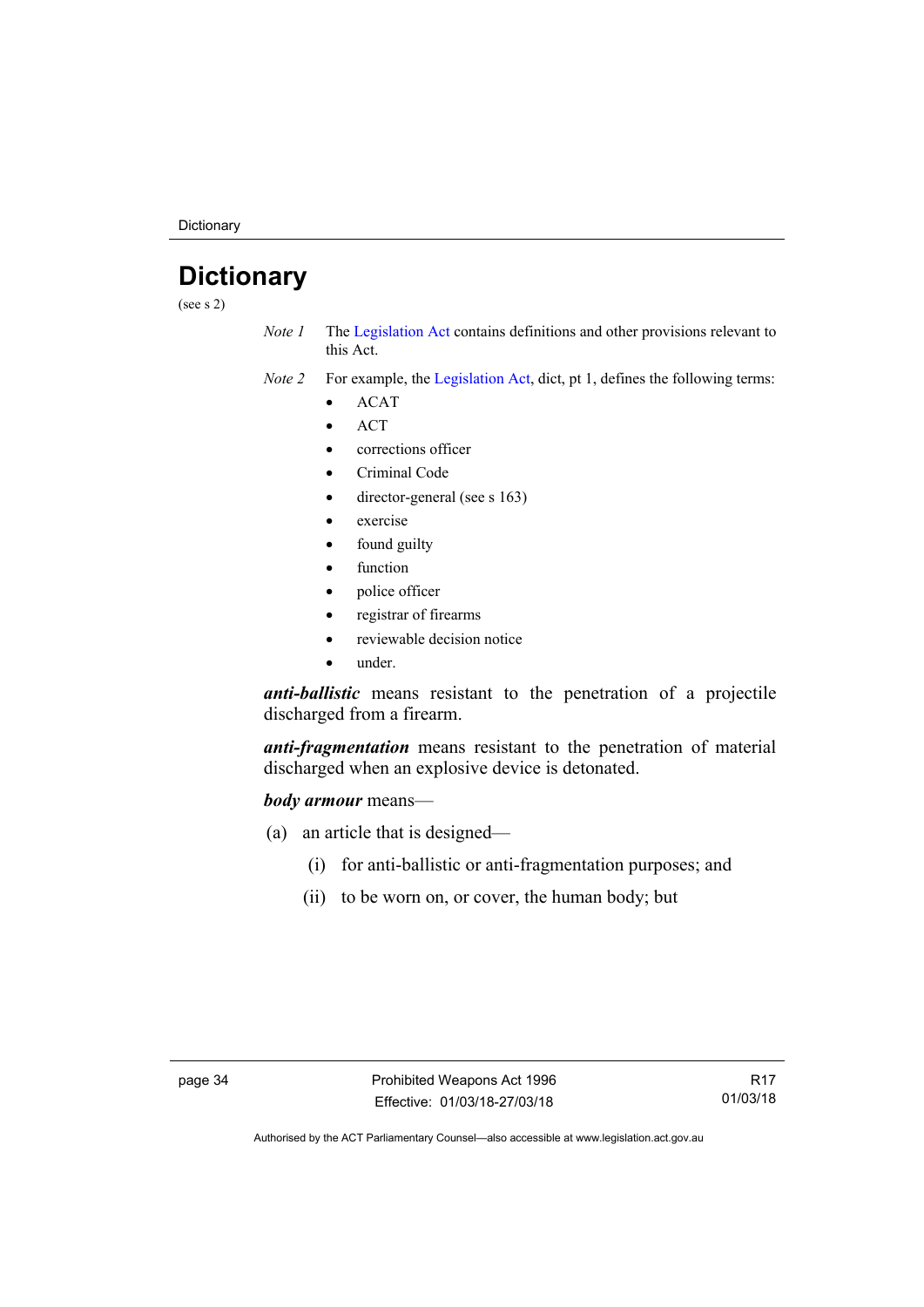- (b) does not include any of the following:
	- (i) a helmet;
	- (ii) an anti-ballistic article designed for sight or hearing protection;
	- (iii) a vest or plate carrier designed to hold anti-ballistic or anti-fragmentation protection but without the anti-ballistic or anti-fragmentation protection included in the vest or plate carrier.

*connected* with an offence, for part 1B (Unregulated weapons)—see section 4CA.

*dispose*, of a prohibited weapon or article, means sell, give away or otherwise transfer possession of the weapon or article.

*firearm*—see the *[Firearms Act 1996](http://www.legislation.act.gov.au/a/1996-74)*, section 6.

*permit* means a permit under part 3.

*possession*—see section 3.

*premises* means the whole or any part of any land, building or other structure, vehicle, vessel, aircraft or place.

*prohibited article*—see section 4B.

*prohibited weapon*—see section 4A.

*registrar* means the registrar of firearms.

*reviewable decision*, for part 3A (Notification and review of decisions)—see section 14.

*suppressor* means an article or device intended for use to muffle, reduce or stop the noise created by firing a firearm.

*unregulated weapon*—see section 4C.

page 35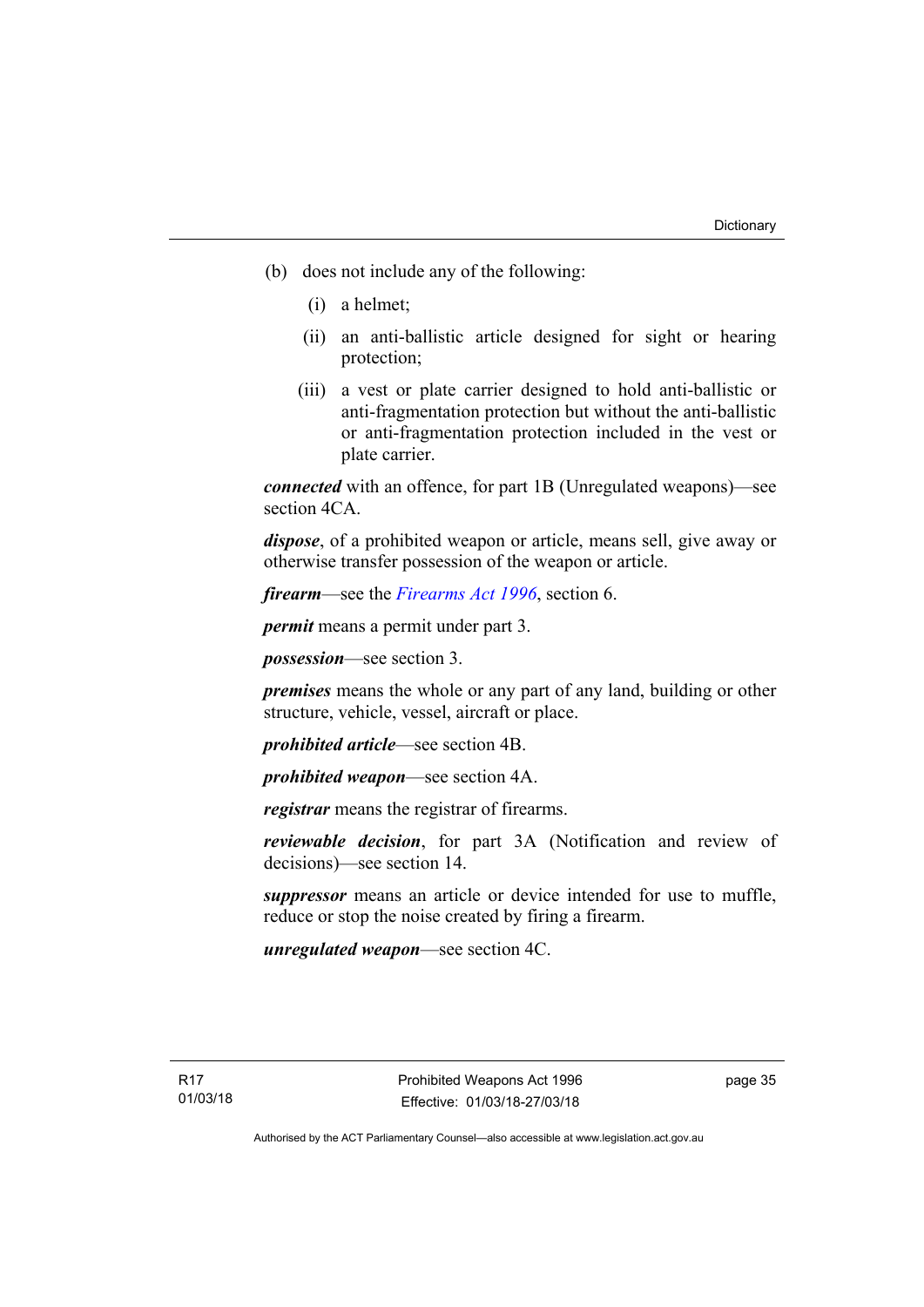1 About the endnotes

# <span id="page-41-0"></span>**Endnotes**

## **1 About the endnotes**

Amending and modifying laws are annotated in the legislation history and the amendment history. Current modifications are not included in the republished law but are set out in the endnotes.

Not all editorial amendments made under the *Legislation Act 2001*, part 11.3 are annotated in the amendment history. Full details of any amendments can be obtained from the Parliamentary Counsel's Office.

Uncommenced amending laws are not included in the republished law. The details of these laws are underlined in the legislation history. Uncommenced expiries are underlined in the legislation history and amendment history.

If all the provisions of the law have been renumbered, a table of renumbered provisions gives details of previous and current numbering.

The endnotes also include a table of earlier republications.

| $A = Act$                                  | $NI = Notifiable$ instrument              |
|--------------------------------------------|-------------------------------------------|
| $AF =$ Approved form                       | $o = order$                               |
| $am = amended$                             | om = omitted/repealed                     |
| $amdt = amendment$                         | $ord = ordinance$                         |
| $AR = Assembly resolution$                 | orig = original                           |
| $ch = chapter$                             | par = paragraph/subparagraph              |
| $CN =$ Commencement notice                 | pres = present                            |
| $def = definition$                         | $prev = previous$                         |
| $DI = Disallowable instrument$             | $(\text{prev})$ = previously              |
| $dict = dictionary$                        | $pt = part$                               |
| disallowed = disallowed by the Legislative | $r = rule/subrule$                        |
| Assembly                                   | $reloc = relocated$                       |
| $div = division$                           | $renum = renumbered$                      |
| $exp = expires/expired$                    | $R[X]$ = Republication No                 |
| $Gaz = qazette$                            | $R1$ = reissue                            |
| $h dq =$ heading                           | s = section/subsection                    |
| IA = Interpretation Act 1967               | $sch = schedule$                          |
| ins = inserted/added                       | $sdiv = subdivision$                      |
|                                            |                                           |
| $LA =$ Legislation Act 2001                | SL = Subordinate law                      |
| $LR =$ legislation register                | $sub =$ substituted                       |
| LRA = Legislation (Republication) Act 1996 | underlining = whole or part not commenced |
| $mod = modified/modification$              | or to be expired                          |

## <span id="page-41-2"></span>**2 Abbreviation key**

page 36 **Prohibited Weapons Act 1996** Effective: 01/03/18-27/03/18

R17 01/03/18

<span id="page-41-1"></span>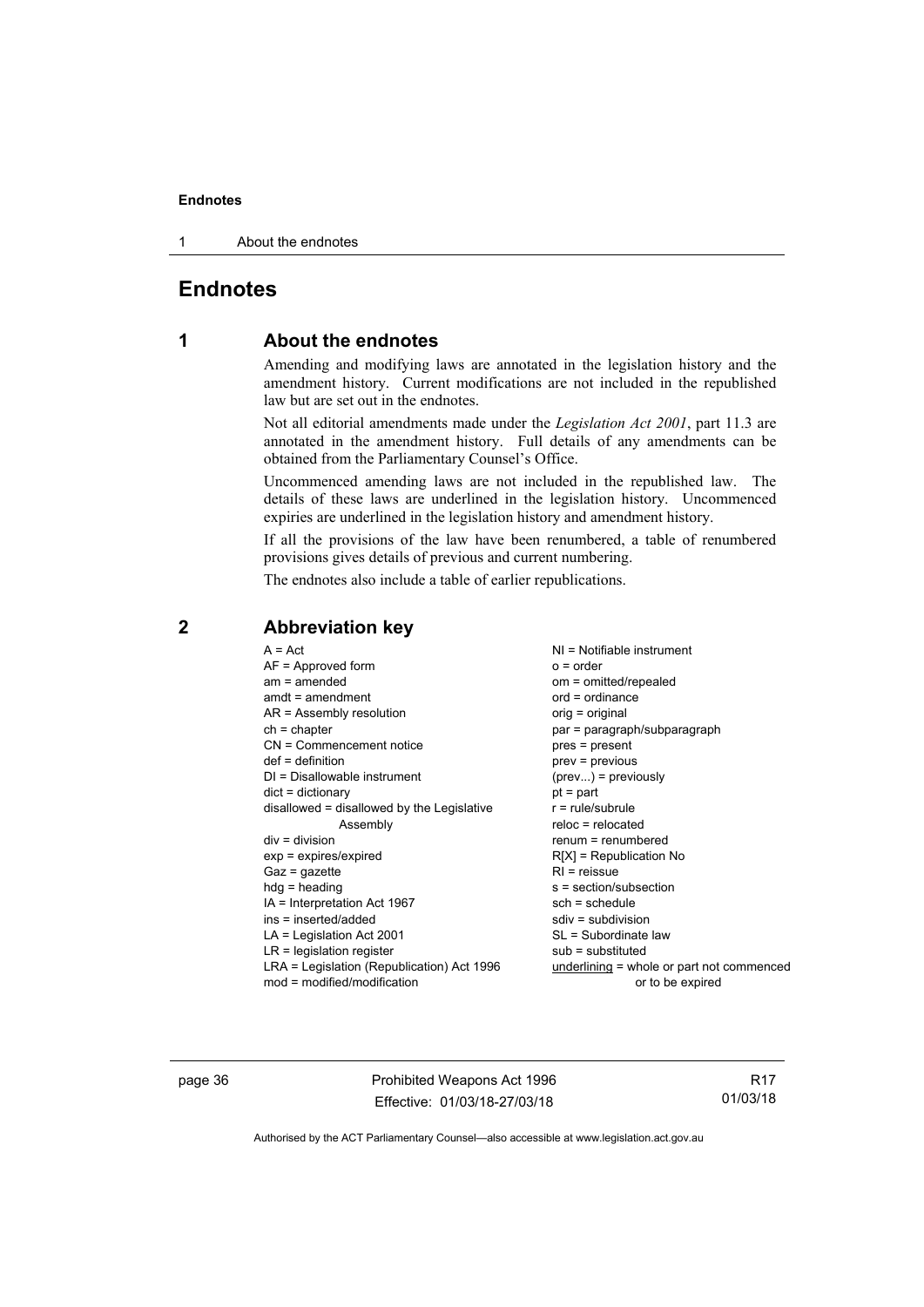# <span id="page-42-0"></span>**3 Legislation history Prohibited Weapons Act 1996 A1996-75**  notified 20 December 1996 [\(Gaz 1998 No S328](http://www.legislation.act.gov.au/gaz/1998-S328/default.asp)) s 1, s 2 commenced 20 December 1996 (s 2 (1)) remainder commenced 22 May 1997 (s 2 (2) and [Gaz 1997 No S140\)](http://www.legislation.act.gov.au/gaz/1997-S140/default.asp) as amended by **[Prohibited Weapons Regulations 1997](http://www.legislation.act.gov.au/sl/1997-12/default.asp) SL1997-12**  notified 19 May 1997 ([Gaz 1997 No S137](http://www.legislation.act.gov.au/gaz/1997-S137/default.asp)) commenced 22 May 1997 (s 2) **[Legislation \(Consequential Amendments\) Act 2001](http://www.legislation.act.gov.au/a/2001-44) A2001-44 pt 301**  notified 26 July 2001 ([Gaz 2001 No 30\)](http://www.legislation.act.gov.au/gaz/2001-30/default.asp) s 1, s 2 commenced 26 July 2001 (IA s 10B) pt 301 commenced 12 September 2001 (s 2 and see [Gaz 2001](http://www.legislation.act.gov.au/gaz/2001-S65/default.asp)  [No S65](http://www.legislation.act.gov.au/gaz/2001-S65/default.asp)) **[Criminal Code \(Theft, Fraud, Bribery and Related Offences\)](http://www.legislation.act.gov.au/a/2004-15/default.asp)  [Amendment Act 2004](http://www.legislation.act.gov.au/a/2004-15/default.asp) A2004-15 sch 2 pt 2.71**  notified LR 26 March 2004 s 1, s 2 commenced 26 March 2004 (LA s 75 (1)) sch 2 pt 2.71 commenced 9 April 2004 (s 2 (1)) **[Sentencing Legislation Amendment Act 2006](http://www.legislation.act.gov.au/a/2006-23) A2006-23 sch 1 pt 1.29**  notified LR 18 May 2006 s 1, s 2 commenced 18 May 2006 (LA s 75 (1)) sch 1 pt 1.29 commenced 2 June 2006 (s 2 (1) and see Crimes [\(Sentence Administration\) Act 2005](http://www.legislation.act.gov.au/a/2005-59) A2005-59 s 2, [Crimes](http://www.legislation.act.gov.au/a/2005-58)  [\(Sentencing\) Act 2005](http://www.legislation.act.gov.au/a/2005-58) A2005-58, s 2 and LA s 79) **[Firearms Amendment Act 2008](http://www.legislation.act.gov.au/a/2008-25) A2008-25 pt 3, sch 1 pt 1.2**  notified LR 15 July 2008 s 1, s 2 commenced 15 July 2008 (LA s 75 (1)) s 76, s 81 commenced 16 July 2008 (s 2 (2)) s 71, s 72, s 82, sch 1 amdt 1.14, amdt 1.16 commenced 15 July 2009  $(s 2(3))$ pt 3 remainder, sch 1 pt 1.2 remainder commenced 15 January 2009 (s 2 (1) and LA s 79)

Prohibited Weapons Act 1996 Effective: 01/03/18-27/03/18

page 37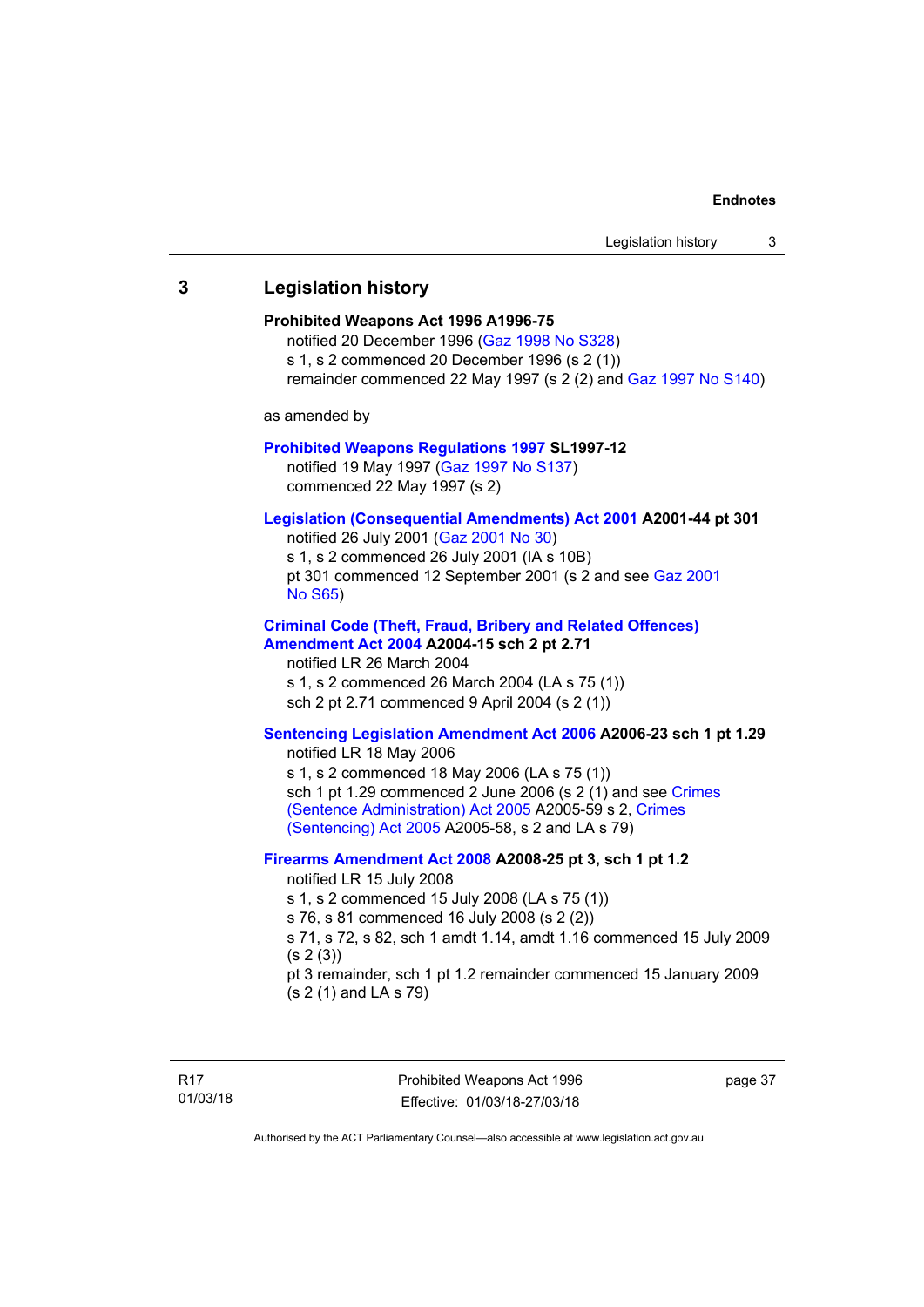| 3 | Legislation history |  |
|---|---------------------|--|
|---|---------------------|--|

### **[ACT Civil and Administrative Tribunal Legislation Amendment](http://www.legislation.act.gov.au/a/2008-36)  [Act 2008](http://www.legislation.act.gov.au/a/2008-36) A2008-36 sch 1 pt 1.41**

notified LR 4 September 2008

s 1, s 2 commenced 4 September 2008 (LA s 75 (1)) sch 1 pt 1.41 commenced 15 July 2009 (s 2 (4) and see [Firearms](http://www.legislation.act.gov.au/a/2008-25)  [Amendment Act 2008](http://www.legislation.act.gov.au/a/2008-25) A2008-25, s 2 (3))

### **[Justice and Community Safety Legislation Amendment Act 2009](http://www.legislation.act.gov.au/a/2009-19)  [\(No 2\)](http://www.legislation.act.gov.au/a/2009-19) A2009-19 pt 12**

notified LR 1 September 2009 s 1, s 2 commenced 1 September 2009 (LA s 75 (1)) pt 12 commenced 29 September 2009 (s 2)

### **[Statute Law Amendment Act 2009](http://www.legislation.act.gov.au/a/2009-20) A2009-20 sch 3 pt 3.60**

notified LR 1 September 2009 s 1, s 2 commenced 1 September 2009 (LA s 75 (1)) sch 3 pt 3.60 commenced 22 September 2009 (s 2)

### **[Justice and Community Safety Legislation Amendment Act 2010](http://www.legislation.act.gov.au/a/2010-13)**

**A2010-13 sch 1 pt 1.5**  notified LR 31 March 2010 s 1, s 2 commenced 31 March 2010 (LA s 75 (1)) s 3 commenced 1 April 2010 (LA s 75AA) sch 1 pt 5 commenced 28 April 2010 (s 2 (4))

### **[Administrative \(One ACT Public Service Miscellaneous Amendments\)](http://www.legislation.act.gov.au/a/2011-22)  [Act 2011](http://www.legislation.act.gov.au/a/2011-22) A2011-22 sch 1 pt 1.123**

notified LR 30 June 2011 s 1, s 2 commenced 30 June 2011 (LA s 75 (1)) sch 1 pt 1.123 commenced 1 July 2011 (s 2 (1))

#### **[Statute Law Amendment Act 2013 \(No 2\)](http://www.legislation.act.gov.au/a/2013-44) A2013-44 sch 3 pt 3.15**

notified LR 11 November 2013 s 1, s 2 commenced 11 November 2013 (LA s 75 (1)) sch 3 pt 3.15 commenced 25 November 2013 (s 2)

### **[Crimes Legislation Amendment Act 2015](http://www.legislation.act.gov.au/a/2015-3/default.asp) A2015-3 pt 10**

notified LR 2 March 2015

s 1, s 2 commenced 2 March 2015 (LA s 75 (1))

pt 10 commenced 3 March 2015 (s 2 (1))

R17 01/03/18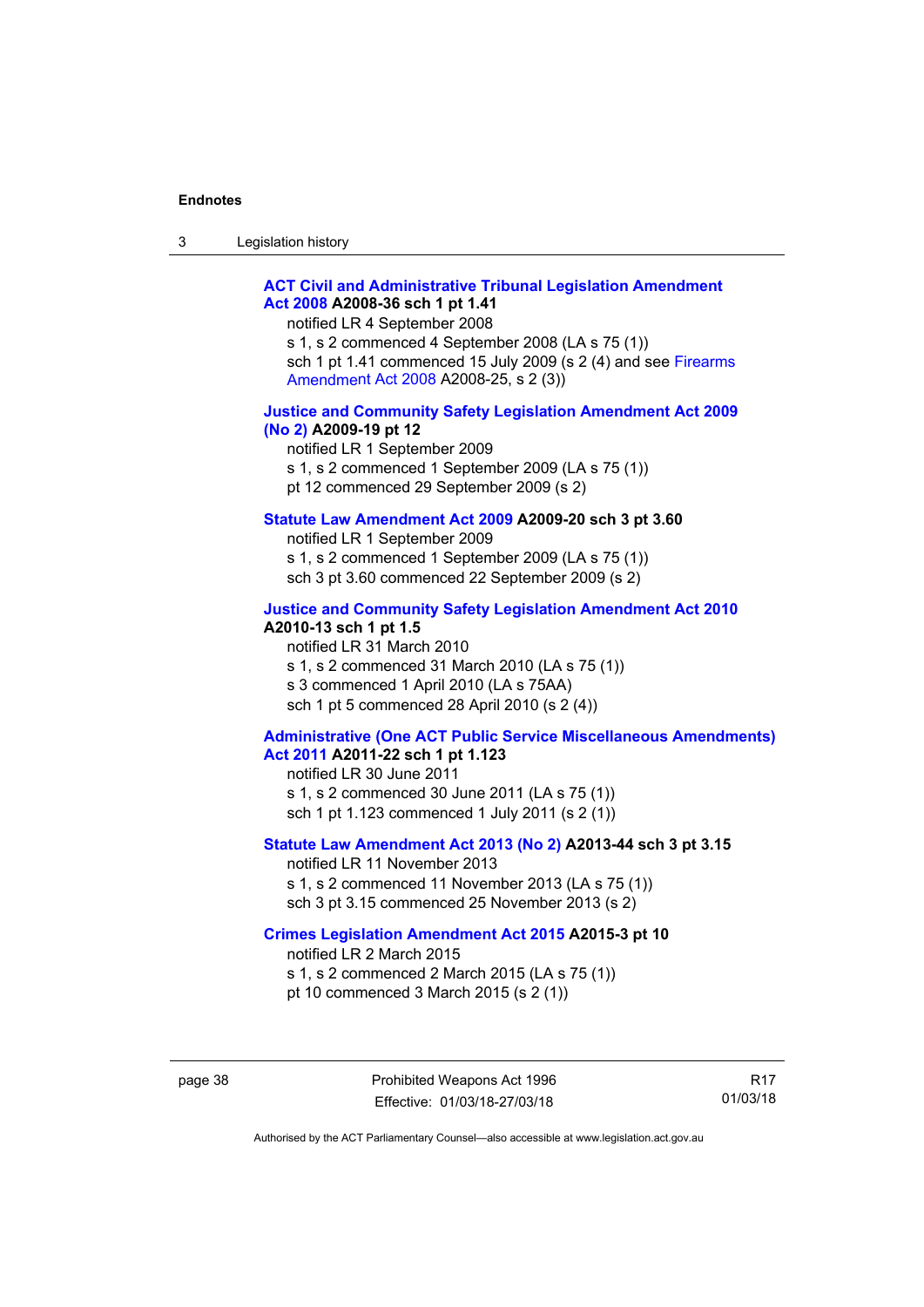### **[Red Tape Reduction Legislation Amendment Act 2015](http://www.legislation.act.gov.au/a/2015-33/default.asp) A2015-33 sch 1 pt 1.53**

notified LR 30 September 2015

s 1, s 2 commenced 30 September 2015 (LA s 75 (1))

sch 1 pt 1.53 commenced 14 October 2015 (s 2)

### **[Justice and Community Safety Legislation Amendment Act 2016](http://www.legislation.act.gov.au/a/2016-37) A2016-37 sch 1 pt 1.16**

notified LR 22 June 2016

s 1, s 2 commenced 22 June 2016 (LA s 75 (1))

sch 1 pt 1.16 commenced 29 June 2016 (s 2)

### **[Firearms and Prohibited Weapons Legislation Amendment Act 2018](http://www.legislation.act.gov.au/a/2018-1/default.asp) A2018-1 pt 4**

notified LR 28 February 2018 s 1, s 2 commenced 28 February 2018 (LA s 75 (1)) ss 28, 29 and 31-34 commenced 1 March 2018 (s 2 (1)) pt 4 remainder awaiting commencement

R17 01/03/18 Prohibited Weapons Act 1996 Effective: 01/03/18-27/03/18

page 39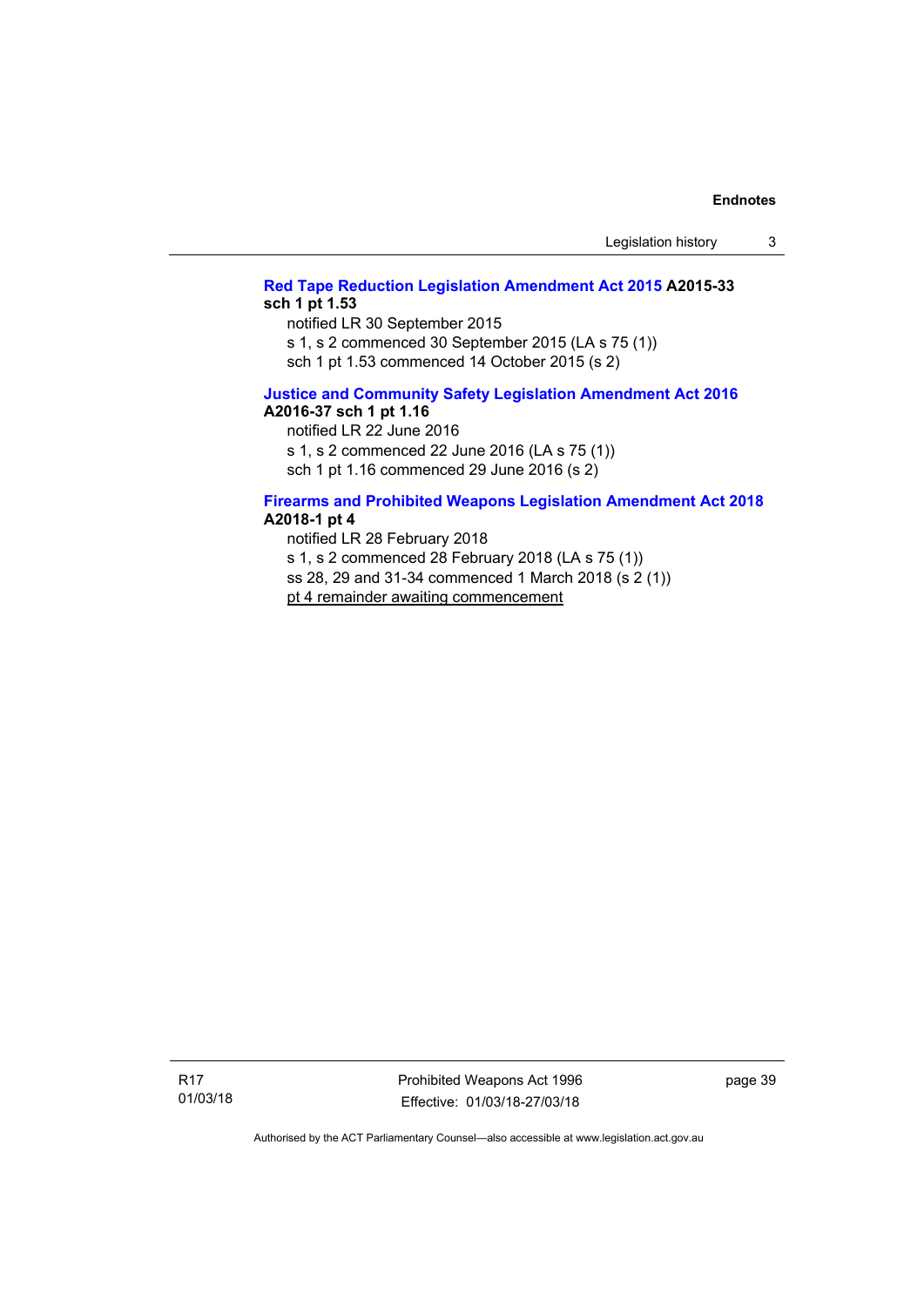4 Amendment history

### <span id="page-45-0"></span>**4 Amendment history**

```
Name of Act 
A2008-25 amdt 1.13
Dictionary 
s 2 om A2001-44 amdt 1.3294 
                ins A2008-25 amdt 1.14 
Notes 
s 2A ins A2008-25 amdt 1.15 
Offences against Act—application of Criminal Code etc 
s 2B ins A2008-25 amdt 1.15 
Meaning of possession—Act 
A2008-25 s 71
                am A2013-44 amdt 3.116
Evidence of possession—prohibited weapons or articles at premises 
s 3A ins A2008-25 s 71 
Evidence of possession—care, control or management of prohibited weapon 
or article 
                A2008-25 s 71
Application of Act 
s 4 am A2001-44 amdt 1.3295, amdt 1.3296; A2006-23
                amdts 1.272-1.275; A2009-19 s 60; pars renum R9 LA; 
                A2010-13 amdt 1.27 
Important concepts 
pt 1A hdg ins A2008-25 s 72 
Meaning of prohibited weapon—Act 
A2008-25 s 72
Meaning of prohibited article—Act 
A2008-25 s 72
Unregulated weapons 
pt 1B hdg ins A2008-25 s 73 
Meaning of unregulated weapon—Act 
s 4C ins A2008-25 s 73 
Meaning of connected—pt 1B 
s 4CA ins A2008-25 s 73 
Unregulated weapons—seizure by police 
s 4D ins A2008-25 s 73 
Unregulated weapons—receipt for seizure 
               A2008-25 s 73
```
page 40 Prohibited Weapons Act 1996 Effective: 01/03/18-27/03/18

R17 01/03/18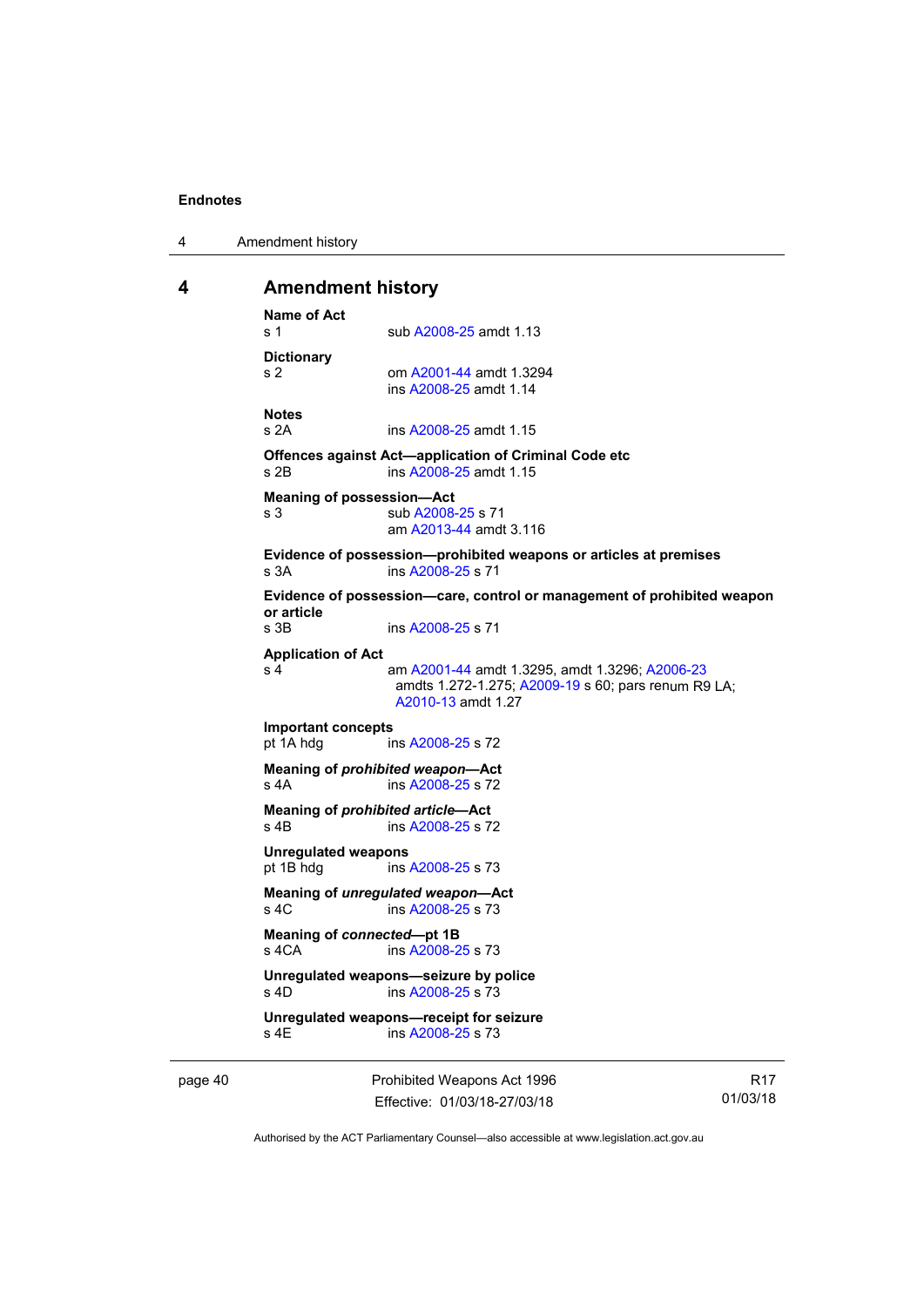Amendment history 4

```
Unregulated weapons—examination 
A2008-25 s 73
Unregulated weapons—access to things seized 
A2008-25 s 73
Unregulated weapons—review of decision to seize 
 A2008-25 s 73
Unregulated weapons—forfeiture 
A2008-25 s 73
                am A2011-22 amdt 1.356
Minister's guidelines 
 A2008-25 s 73
Minister's guidelines 
A2008-25 s 73
Declarations about prohibited articles and weapons 
pt 1D hdg ins A2008-25 s 73 
Prohibited articles and weapons declarations by registrar 
s 4L ins A2008-25 s 73 
                am A2009-20 amdt 3.165, amdt 3.166; A2015-33 amdt 1.190; 
                A2018-1 s 28 
Effect of certain declarations 
s 4M ins A2008-25 s 73 
Offences 
A2008-25 s 74
Offence—unauthorised possession or use of prohibited weapons 
s 5 am A2001-44 amdt 1.3297 
                sub A2008-25 s 75 
Offence—unauthorised possession or use of prohibited articles 
s 6 am A2001-44 amdt 1.3298 
                sub A2008-25 s 75 
Declarations about authorised possession and use of laser pointers 
                A2008-25 s 76
Guidelines for declarations under section 6A 
s 6B ins A2008-25 s 76 
Inspection of prohibited weapons or articles by police 
s 7 am A2013-44 amdt 3.117
Offence—disposal of prohibited weapons and articles by unauthorised 
holders 
A2008-25 s 77
```
R17 01/03/18 Prohibited Weapons Act 1996 Effective: 01/03/18-27/03/18

page 41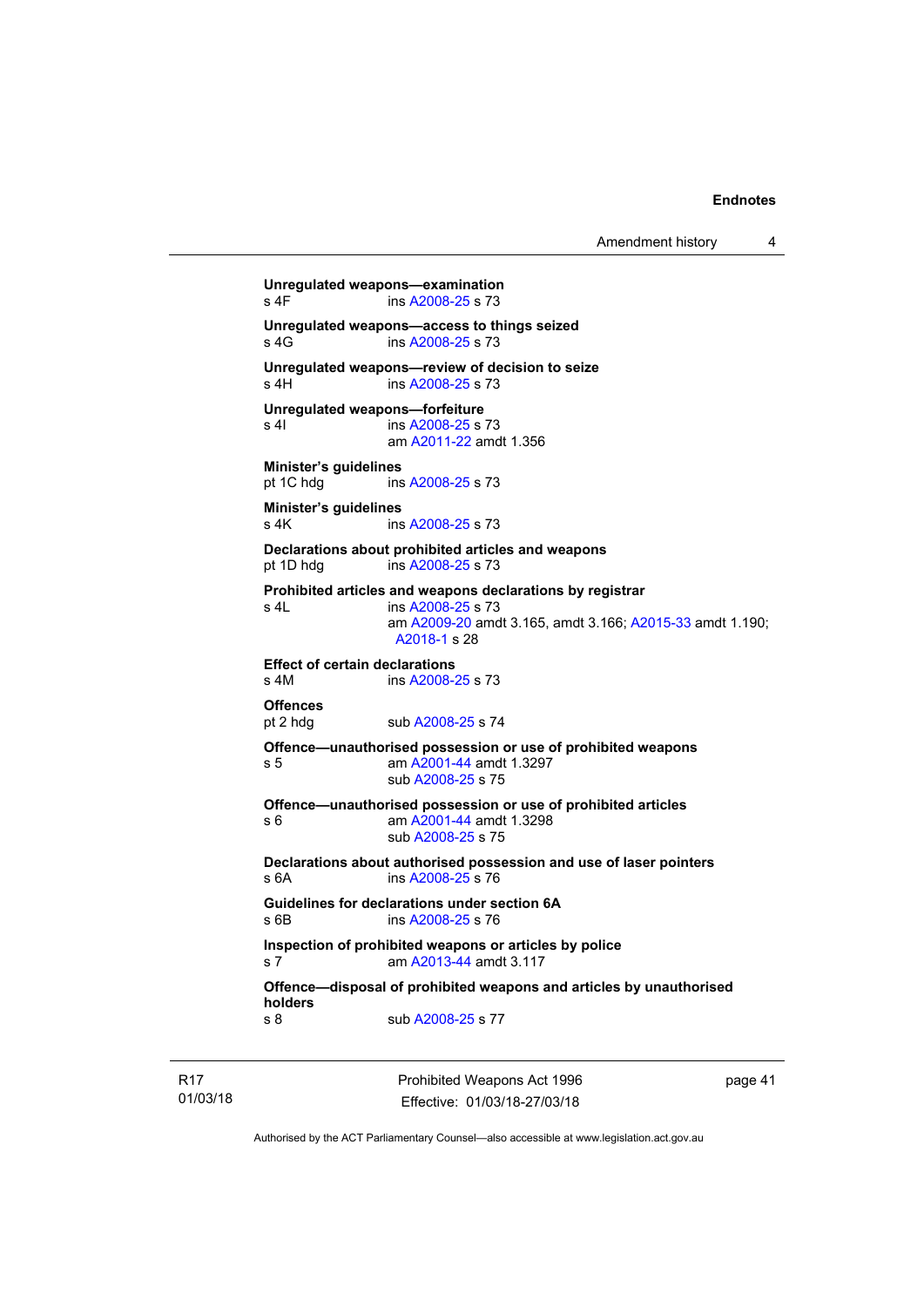4 Amendment history

```
Permits 
               A2018-1 s 29
Applications—false or misleading particulars 
s 10 om A2004-15 amdt 2.148
Contravention of conditions 
 A2013-44 amdt 3.118
Production of permit 
s 12 am A2013-44 amdt 3.118
Surrender of cancelled permit 
s 13 am A2013-44 amdt 3.118
Notification and review of decisions 
pt 3A hdg ins A2008-36 amdt 1.571 
Meaning of reviewable decision—pt 3A 
s 14 sub A2008-36 amdt 1.571 
Reviewable decision notices 
s 14A ins A2008-36 amdt 1.571 
Applications for review 
s 14B ins A2008-36 amdt 1.571 
Information to be supplied 
s 15 am A2013-44 amdt 3.118
Disposal of surrendered or seized prohibited weapons or prohibited articles 
s 16 am A2013-44 amdt 3.119
Evidentiary provisions 
A2008-25 s 78
                am A2015-3 s 39; A2016-37 amdt 1.34
Determination of fees 
s 17A ins A2008-25 s 78 
Approved forms 
A2001-44 amdt 1.3299
               (4)-(7) exp 12 September 2002 (s 18 (7)) 
                am A2008-25 s 79; A2013-44 amdt 3.120 
Regulation-making power 
               A2001-44 amdt 1.3299
Transitional 
pt 5 hdg ins A2008-25 s 80 
               exp 15 July 2010 (s 54)
```
page 42 **Prohibited Weapons Act 1996** Effective: 01/03/18-27/03/18

R17 01/03/18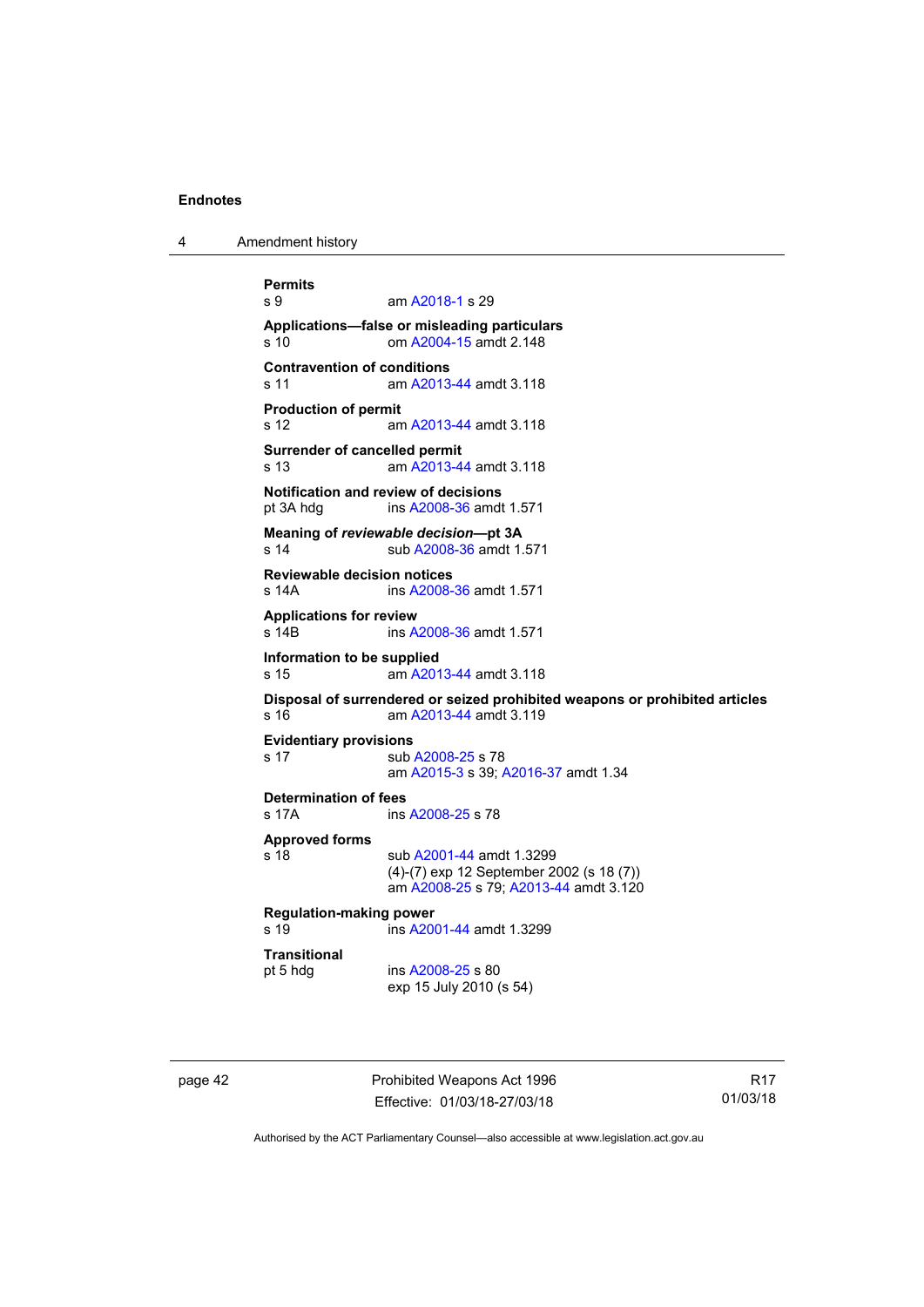**Definitions—pt 5**  ins [A2008-25](http://www.legislation.act.gov.au/a/2008-25) s 80 exp 15 July 2010 (s 54) def *commencement day* ins [A2008-25](http://www.legislation.act.gov.au/a/2008-25) s 80 exp 15 July 2010 (s 54) def *dispose* ins [A2008-25](http://www.legislation.act.gov.au/a/2008-25) s 80 exp 15 July 2010 (s 54) def *pre*-*commencement day* ins [A2008-25](http://www.legislation.act.gov.au/a/2008-25) s 80 exp 15 July 2010 (s 54) **Pre-commencement Act—permitted weapons and articles generally**  ins [A2008-25](http://www.legislation.act.gov.au/a/2008-25) s 80 exp 15 July 2010 (s 54) **Pre-commencement Act—permitted weapons and articles—late application for permit**  ins [A2008-25](http://www.legislation.act.gov.au/a/2008-25) s 80 exp 15 July 2010 (s 54) **Transitional regulations**  s 53 ins [A2008-25](http://www.legislation.act.gov.au/a/2008-25) s 80 exp 15 July 2010 (s 54) **Expiry—pt 5**  s 54 ins [A2008-25](http://www.legislation.act.gov.au/a/2008-25) s 80 exp 15 July 2010 (s 54) **Prohibited weapons**  sch 1 hdg (prev sch hdg) am [SL1997-12](http://www.legislation.act.gov.au/sl/1997-12) reg 15 renum R1 LA sch 1 am [A2008-25](http://www.legislation.act.gov.au/a/2008-25) s 81 sub [A2008-25](http://www.legislation.act.gov.au/a/2008-25) s 82 **Prohibited articles**  ins [A2008-25](http://www.legislation.act.gov.au/a/2008-25) s 82 am [A2018-1](http://www.legislation.act.gov.au/a/2018-1/default.asp) ss 31-33; items renum R17 LA<br>Note for sch 2 sch 2 also ins A2008-36 amdt 1.572 *Note for sch 2* sch 2 also ins [A2008-36](http://www.legislation.act.gov.au/a/2008-36) amdt 1.572 renum as sch 3 R7 LA **Reviewable decisions**  sch 3 (prev sch 2) ins [A2008-36](http://www.legislation.act.gov.au/a/2008-36) amdt 1.572 renum as sch 3 R7 LA

R17 01/03/18 Prohibited Weapons Act 1996 Effective: 01/03/18-27/03/18

page 43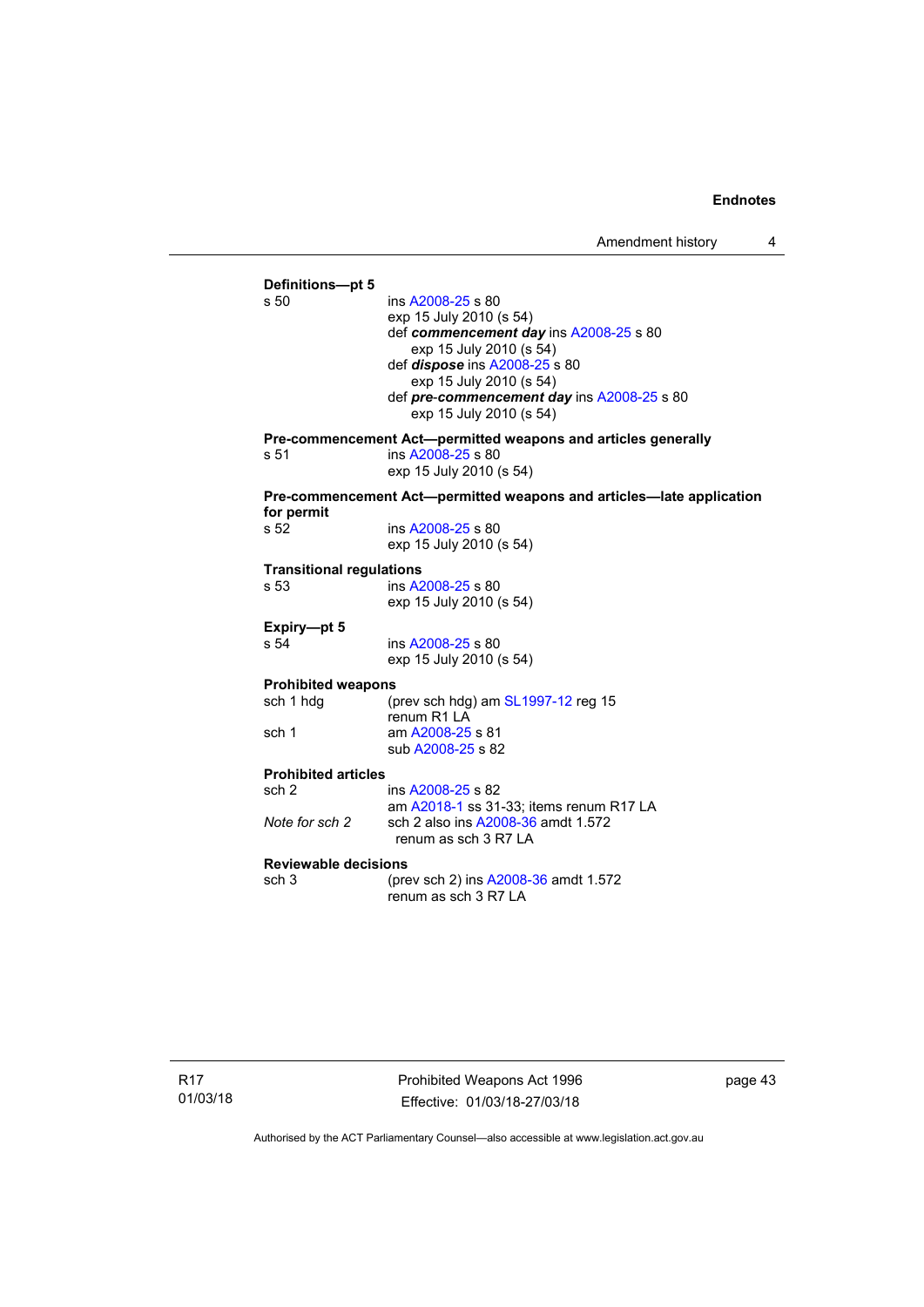4 Amendment history

**Dictionary**  ins [A2008-25](http://www.legislation.act.gov.au/a/2008-25) amdt 1.16 am [A2008-36](http://www.legislation.act.gov.au/a/2008-36) amdt 1.573, amdt 1.574; [A2011-22](http://www.legislation.act.gov.au/a/2011-22) amdt 1.357; [A2013-44](http://www.legislation.act.gov.au/a/2013-44) amdt 3.121 def *anti-ballistic* ins [A2018-1](http://www.legislation.act.gov.au/a/2018-1/default.asp) s 34 def *anti-fragmentation* ins [A2018-1](http://www.legislation.act.gov.au/a/2018-1/default.asp) s 34 def *body armour* ins [A2018-1](http://www.legislation.act.gov.au/a/2018-1/default.asp) s 34 def *connected* ins [A2008-25](http://www.legislation.act.gov.au/a/2008-25) amdt 1.16 def *dispose* ins [A2008-25](http://www.legislation.act.gov.au/a/2008-25) amdt 1.16 def *firearm* ins [A2008-25](http://www.legislation.act.gov.au/a/2008-25) amdt 1.16 def *permit* ins [A2008-25](http://www.legislation.act.gov.au/a/2008-25) amdt 1.16 def *possession* ins [A2008-25](http://www.legislation.act.gov.au/a/2008-25) amdt 1.16 def *premises* ins [A2008-25](http://www.legislation.act.gov.au/a/2008-25) amdt 1.16 def *prohibited article* ins [A2008-25](http://www.legislation.act.gov.au/a/2008-25) amdt 1.16 def *prohibited weapon* ins [A2008-25](http://www.legislation.act.gov.au/a/2008-25) amdt 1.16 def *registrar* ins [A2008-25](http://www.legislation.act.gov.au/a/2008-25) amdt 1.16 def *reviewable decision* ins [A2008-36](http://www.legislation.act.gov.au/a/2008-36) amdt 1.575 def *suppressor* ins [A2018-1](http://www.legislation.act.gov.au/a/2018-1/default.asp) s 34 def *unregulated weapon* ins [A2008-25](http://www.legislation.act.gov.au/a/2008-25) amdt 1.16

page 44 Prohibited Weapons Act 1996 Effective: 01/03/18-27/03/18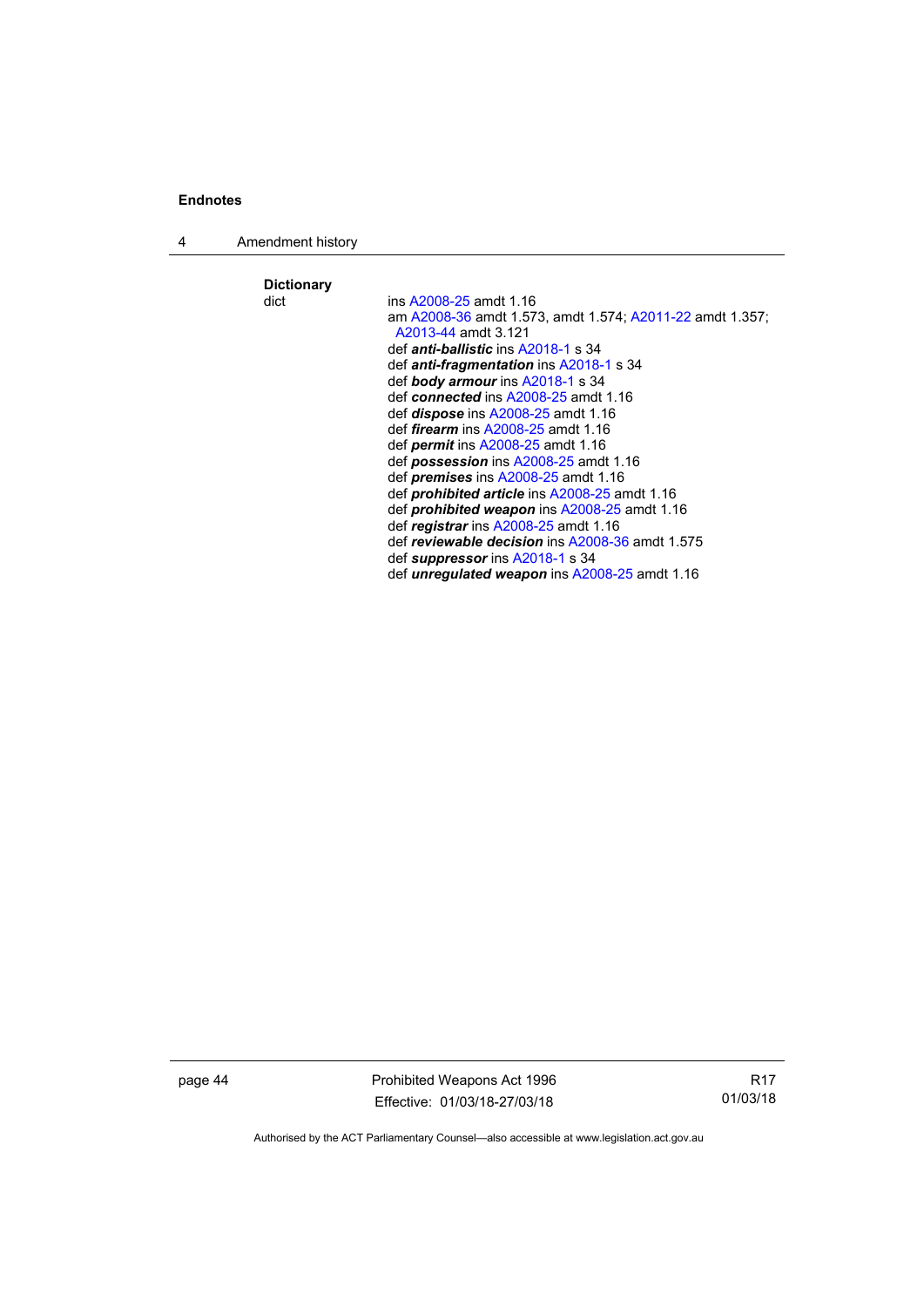## <span id="page-50-0"></span>**5 Earlier republications**

Some earlier republications were not numbered. The number in column 1 refers to the publication order.

Since 12 September 2001 every authorised republication has been published in electronic pdf format on the ACT legislation register. A selection of authorised republications have also been published in printed format. These republications are marked with an asterisk (\*) in column 1. Electronic and printed versions of an authorised republication are identical.

| <b>Effective</b>              | Last<br>amendment<br>made by | <b>Republication</b><br>for               |
|-------------------------------|------------------------------|-------------------------------------------|
| 22 May 1997-<br>11 Sept 2001  | SL1997-12                    | amendments by<br>SL1997-12                |
| 12 Sept 2001-<br>12 Sept 2002 | A2001-44                     | amendments by<br>A2001-44                 |
| 13 Sept 2002-<br>8 Apr 2004   | A2001-44                     | commenced expiry                          |
| 9 Apr 2004-<br>1 June 2006    | A2004-15                     | amendments by<br>A2004-15                 |
| 2 June 2006-<br>15 July 2008  | A2006-23                     | amendments by<br>A2006-23                 |
| 16 July 2008-<br>14 Jan 2009  | A2008-25                     | amendments by<br>A2008-25                 |
| 15 Jan 2009-<br>14 July 2009  | A2008-36                     | amendments by<br>A2008-25                 |
| 15 July 2009-<br>21 Sept 2009 | A2008-36                     | amendments by<br>A2008-25 and<br>A2008-36 |
| 22 Sept 2009-<br>28 Sept 2009 | A2009-20                     | amendments by<br>A2009-20                 |
| 29 Sept 2009-<br>27 Apr 2010  | A2009-20                     | amendments by<br>A2009-19                 |
| 28 Apr 2010-<br>15 July 2010  | A2010-13                     | amendments by<br>A2010-13                 |
| 16 July 2010-<br>30 June 2011 | A2010-13                     | commenced expiry                          |
|                               |                              |                                           |

### R17 01/03/18

Prohibited Weapons Act 1996 Effective: 01/03/18-27/03/18

page 45